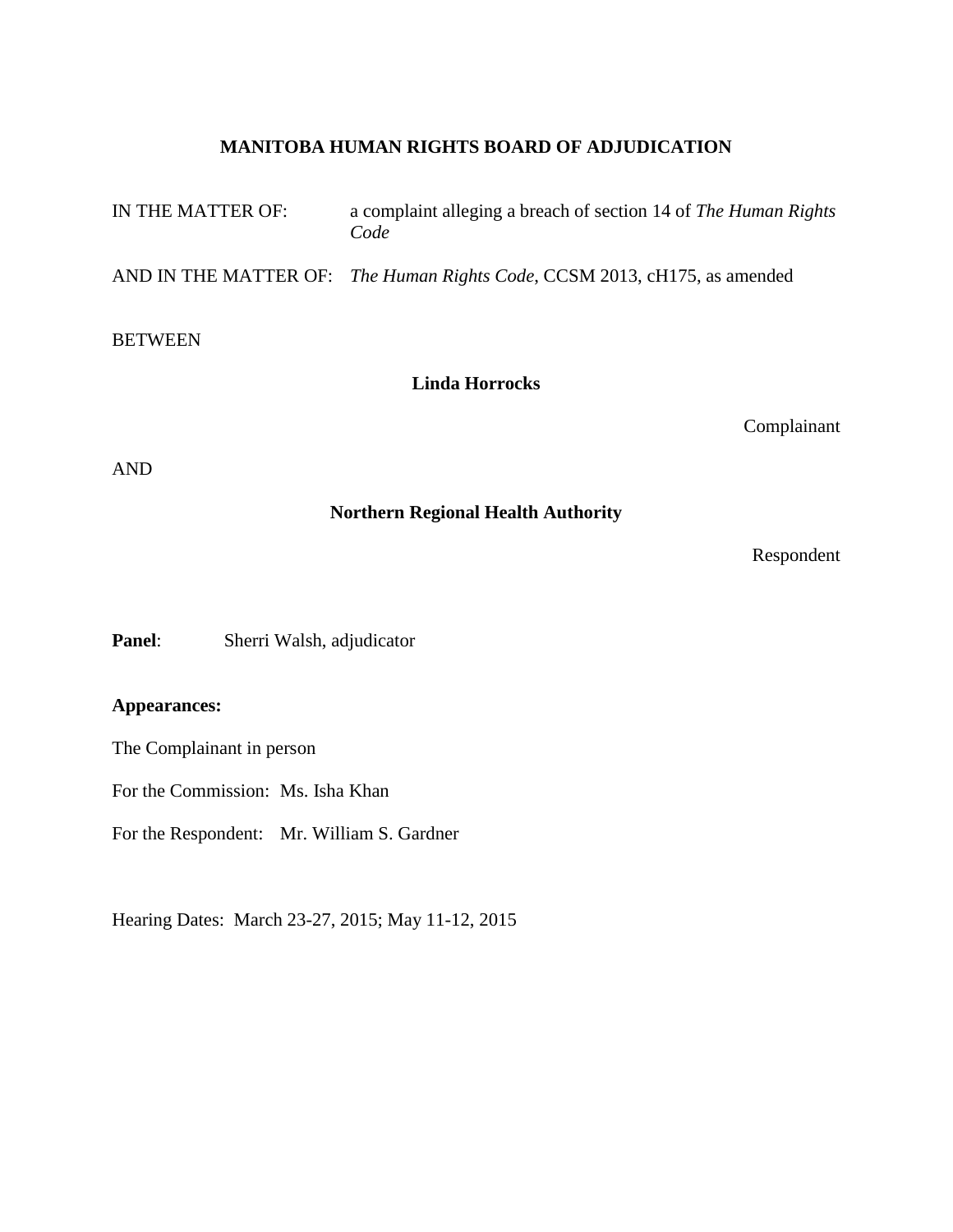## **BACKGROUND**

1 On October 25, 2012 Linda Horrocks (the "Complainant") filed a complaint with the Manitoba Human Rights Commission ("the Commission") against her employer the Northern Regional Health Authority (the "Respondent"), in which she alleged that, contrary to clause 14 of *The Human Rights Code,* CCSM 2013, cH175 [*Code*] the Respondent discriminated against her in her employment on the basis of disability - alcohol addiction, and failed to reasonably accommodate her special needs associated with that disability ("the Complaint"). The Complainant further alleged that the discrimination was not based upon *bona fide* and reasonable requirements or qualifications for her employment or occupation.

2 On August 28, 2014, I was designated as a Board of Adjudication to hear and decide the Complaint in accordance with clauses 32(1) and (2) of the *Code*.

3 The hearing of the adjudication took place over the course of five days from March 23 to March 27, 2015, in Flin Flon Manitoba where both the Complainant and Respondent are located. A further two days of hearings took place in Winnipeg on May 11 and 12, 2015 to complete the evidence and to hear the parties' submissions on final argument. During those two days the Complainant and any member of the public who wished to participate from Flin Flon, could do so by video link.

4 By the end of the second day the Commission, which has carriage of the Complaint pursuant to clause 34(a) of the *Code*, completed its submission. The Complainant herself also made a brief submission. The Respondent, however, was not able to complete its submission in the time remaining and so for the sake of expedience and to accommodate the Complainant's desire not to take any more time off work to attend hearings, it was determined that the parties would complete the rest of their arguments by way of written submission. The Respondent submitted a written argument on May 19, 2015 and the Commission submitted a Reply on May 22, 2015, both in accordance with agreed upon deadlines.

5 The Commission called four witnesses to testify at the hearing: the Complainant, Linda Horrocks; the Complainant's addiction counsellor, Lori Stevens; the Complainant's former partner; and a representative from the Complainant's current employer.

6 The Respondent called seven witnesses to testify: Shawna Cupples who at the relevant time was the Respondent's Regional Manager of Long-term Care and is now its Director of Continuing and Long Term Care Services; Amie Peeters a health care aide who worked alongside the Complainant; Carrie Dubreuil who at the relevant time was employed by the Respondent as a payroll officer; Nancy Ewing who at the relevant time was employed by the Respondent as Nurse Manager for Long Term Care and is now the Respondent's Home Care Manager; Dr. Jeffrey Waldman a forensic psychiatrist; Crystal Grégoire a Human Resource Consultant employed by the Respondent; and Wanda Reader who at the relevant time was the Executive Director of the Nor-Man Regional Health Authority (as the Respondent was previously known) and is currently the Respondent's Vice President, Chief Human Resources Officer.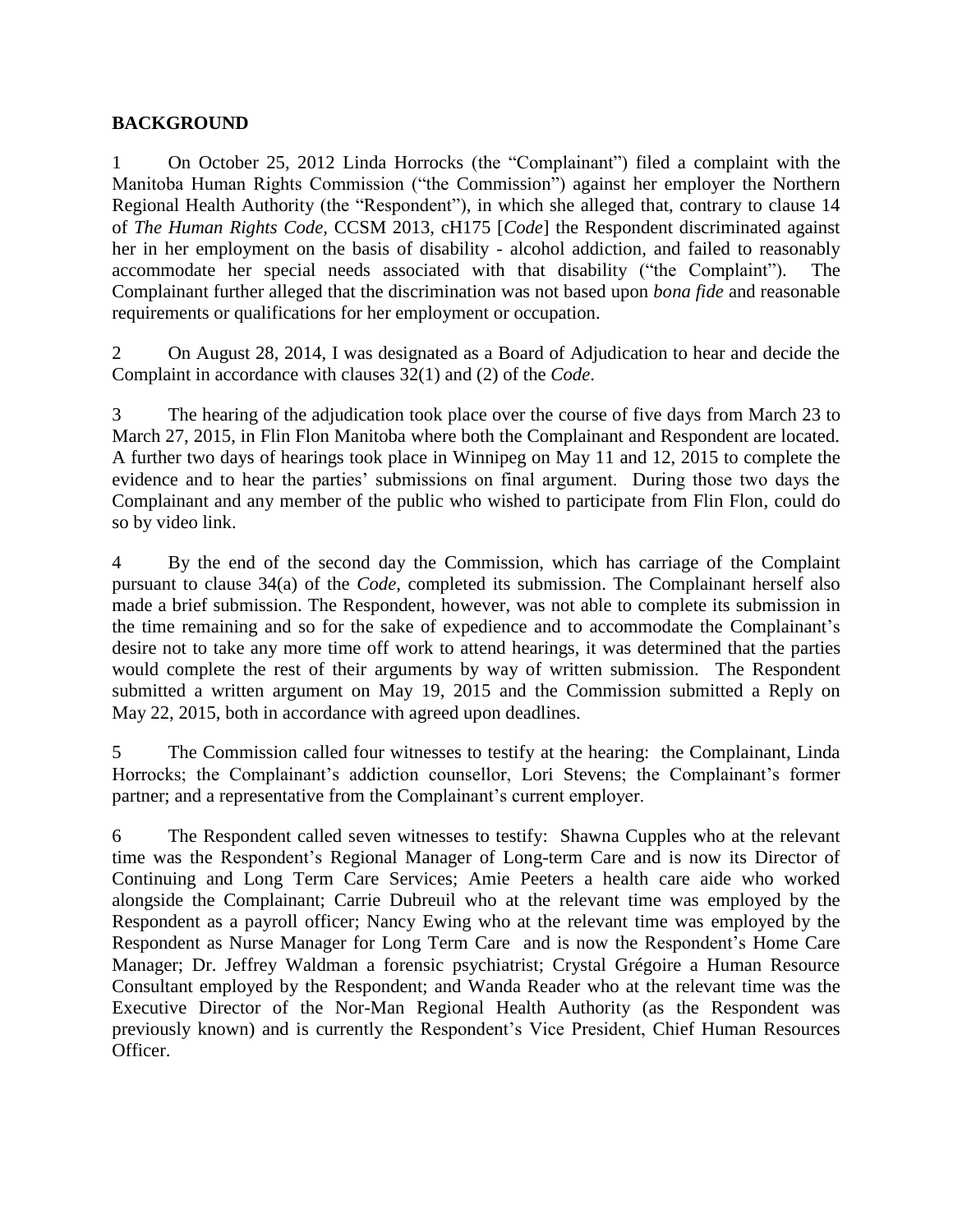7 This decision follows from my consideration of the evidence and the submissions on final argument, both oral and written.

8 For the reasons set out below, I find that the Respondent discriminated against the Complainant on the basis of her disability. I find that the Respondent failed to establish that it had accommodated the Complainant's special needs associated with her disability or that its discrimination of the Complainant was based upon *bona fide* and reasonable requirements or qualifications for her employment, in accordance with the provisions of the *Code*.

9 I have set out the evidence which was adduced at the hearing in some detail because a determination of whether an employer has discriminated against an employee, in the manner alleged in a complaint under the *Code*, involves a careful assessment of the particular facts surrounding the interaction between the parties.

## **THE EVIDENCE**

10 The Complainant worked as a health care aide at the Northern Lights Manor (the "Manor") which is a personal care home run by the Respondent in Flin Flon, Manitoba.

11 She started work in January 2009 and was originally employed on a casual basis. In June 2010, she was offered part-time employment and by November 2010 she was awarded a 0.61 FTE full-time equivalent position. In addition to working 0.61 part-time hours, the Complainant generally worked enough extra shifts to obtain a paycheque which paid her the equivalent of full-time hours.

12 During her employment, the Complainant was a member of the Canadian Union of Public Employees, Local 8600 ("CUPE") and as such was governed by a collective agreement signed by the Respondent and the Union.

13 The Complainant was 50 years old when she started working at the Manor. Prior to that she had worked in various jobs doing housekeeping for hotels and private homes.

14 As a health care aide, the Complainant worked shifts, either Day (D8) or Evening (E6). A D8 meant that she would be there for 8 hours, starting at 7:45 am and ending at 4:00 pm. An E6 meant that she started at 4:15 pm and worked until 10:30 pm.

15 The health care aide position was described by the parties as being a demanding job and both parties acknowledged that the residents of the personal care home are typically vulnerable and are entrusted to the health care aides to be taken care of in a safe and conscientious manner.

16 Nancy Ewing was the manager at the Manor at the time in question. She divided her time between the Manor and a second personal care home which the Respondent operated in Flin Flon, but she maintained her primary office at the Manor.

17 She testified that the Manor usually houses around thirty-five residents, most of whom are over the age of 80 and have significant personal care needs because of cognitive decline and frail physical health. Ms. Ewing testified that safety is a particular concern in caring for the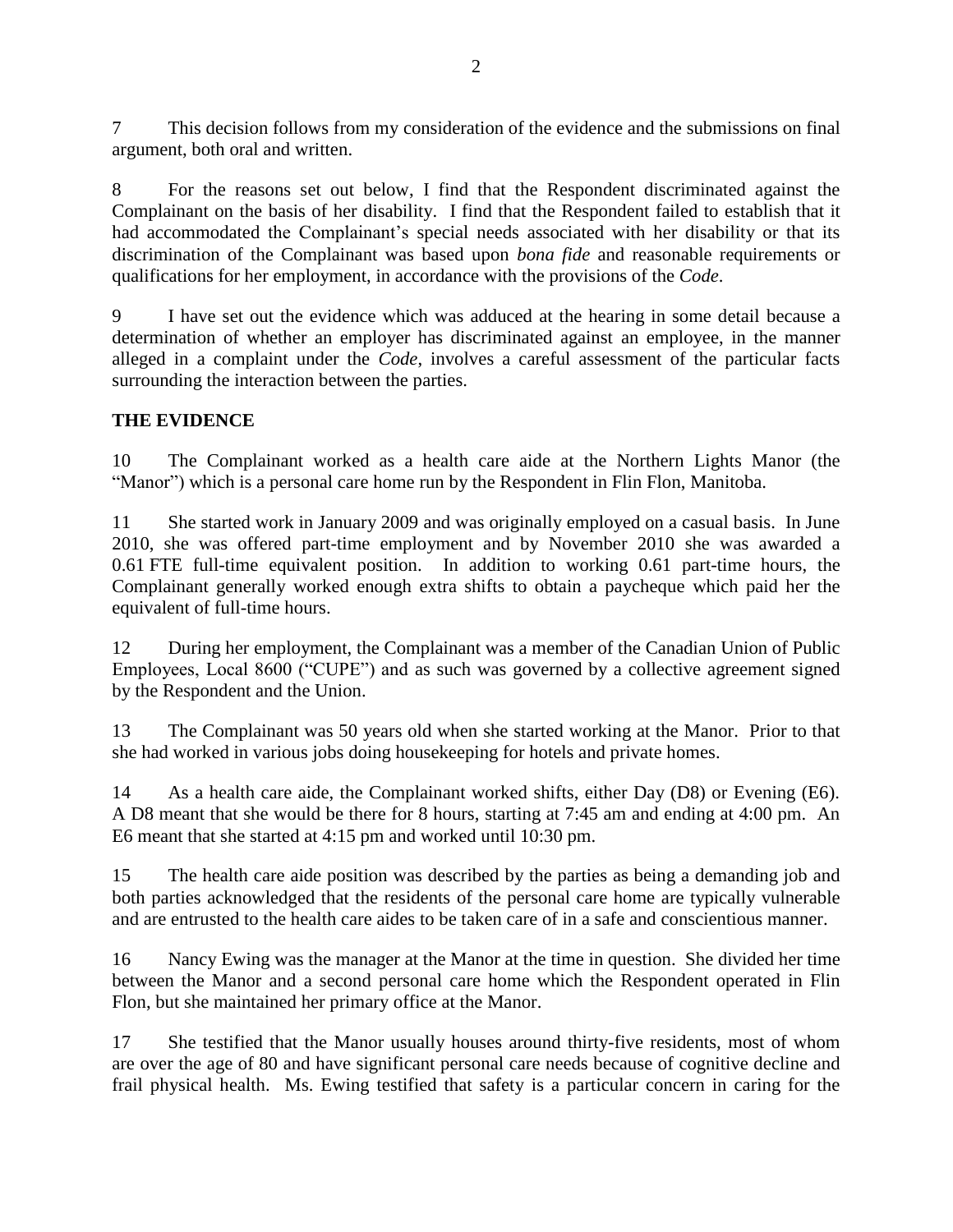residents, for example, when having to transfer them from bed to chair or chair to bathtub and because of safety concerns, she testified, health care aides need to be alert.

18 In caring for the residents, health care aides typically work with partners. Sometimes, however, an aide will deliver care by herself if the resident she is assisting is fairly selfsufficient.

19 During the time the Complainant was employed by the Respondent the staff at the Manor came together as a group to report, twice during a day shift: in the morning at the beginning of the shift and then again in the early afternoon. The staff who attended those meetings included the night nurse, one or two day nurses and all the health care aides. The Manor's manager was sometimes there as well.

20 The morning meeting allowed the night nurse to give the aides a report as to whether there were any problems with the residents. It also allowed the health care aides to bring up any concerns of their own. When they met again in the afternoon staff members could discuss their morning care and any concerns they might have, about residents.

21 The size of the Manor was such that staff were able to interact and see each other during the course of the day including during their breaks.

## **The Complainant's Attendance Issues**

22 On January 6, 2011, the Respondent met with the Complainant and her Union representative to discuss concerns about the Complainant's absenteeism.

23 At this meeting the Respondent asked the Complainant if her absences were related to alcohol abuse. She said they were not and that in fact she was not drinking because, she told the Respondent, she had been charged with driving under the influence and was under a court Order not to consume alcohol from May 2010 to May 2011.

24 The Complainant met with the Respondent again to discuss her attendance on May 26, 2011. By that time her attendance had improved but it was noted that between January 6, 2011 and May 26, 2011 she had still had 9 absences. She told the Respondent there were a number of reasons for those absences including illness and the need to support family members.

25 The minutes of the May 26, 2011 meeting confirm that the Complainant again advised the Respondent that she was on a court ordered probation and was required to abstain from alcohol until the end of May 2011. They also note that the Complainant told the Respondent that as a result of the probation she was required to attend regularly scheduled meetings at the Addiction Foundation of Manitoba ("AFM").

### **The Complainant's Counselling with AFM continues**

26 Starting in May 2011 the Complainant began receiving ongoing counselling from AFM by enrolling in a program called Reducing the Risk. Her addiction counsellor was Lori Stevens.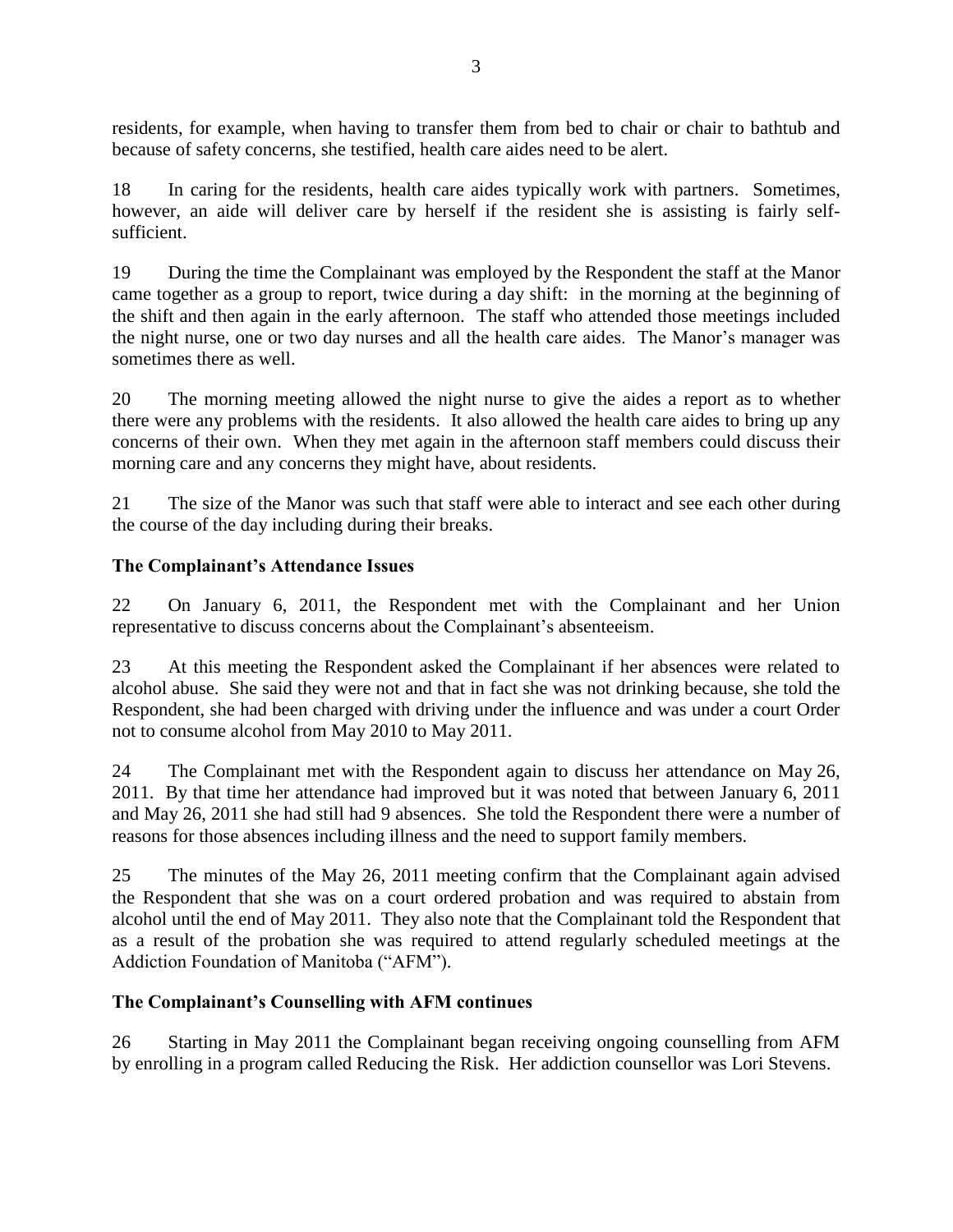27 At the beginning of the program Ms. Stevens recommended that the Complainant sign an agreement to abstain from alcohol for a three month period in order to help the Complainant deal with her personal issues and to learn to make healthier choices.

28 The Complainant testified that she asked Ms. Stevens if she could defer signing the agreement for one week because she wanted to be able to have a drink at an upcoming fundraising event in which she and her friends participated every year.

29 Ms. Stevens testified that she had no problem with this request. She felt that the Complainant understood the significance of signing the abstinence agreement and was happy with the Complainant's frankness. Accordingly, they agreed on May 27, 2011 that the Complainant would come back the following week to sign the abstinence agreement which the Complainant did on June 6, 2011.

## **Incident of June 3, 2011**

30 Three days earlier, on June 3, 2011, one of the Complainant's co-workers, Amie Peeters, reported that she suspected the Complainant was under the influence of alcohol while at work.

31 The Respondent's Regional Manager Shawna Cupples responded to the report and went to the Manor to meet with the Complainant. She determined that the Complainant was under the influence of alcohol and immediately sent the Complainant home and suspended her from her job without pay.

32 Two days later, on June 5, 2011 the Respondent sent the Complainant a letter which confirmed that because she appeared to be intoxicated at work, she was suspended effective June 3, 2011, pending further investigation and discussion.

33 On June 7, 2011 the Respondent held a meeting with the Complainant and her Union representative.

34 The Minutes of that meeting reflect that the Complainant admitted to the Respondent that she had an alcohol addiction. In her testimony at the hearing the Complainant said that she was not sure that she would have called it an "addiction" but she said she was certainly struggling with alcohol at the time.

35 During the June 7, 2011 meeting the parties discussed the various steps the Complainant was already taking to address her alcohol issues. The parties also discussed further inquiries that each would make to determine other treatment options related to the Complainant's use of alcohol, including residential rehabilitation treatment options ("rehab").

36 The day after the meeting, on June 8, 2011, the Respondent received a report from the Complainant's addiction counsellor, Lori Stevens. The report confirmed that the Complainant had booked and attended three appointments, and had another appointment scheduled for June 20, 2011.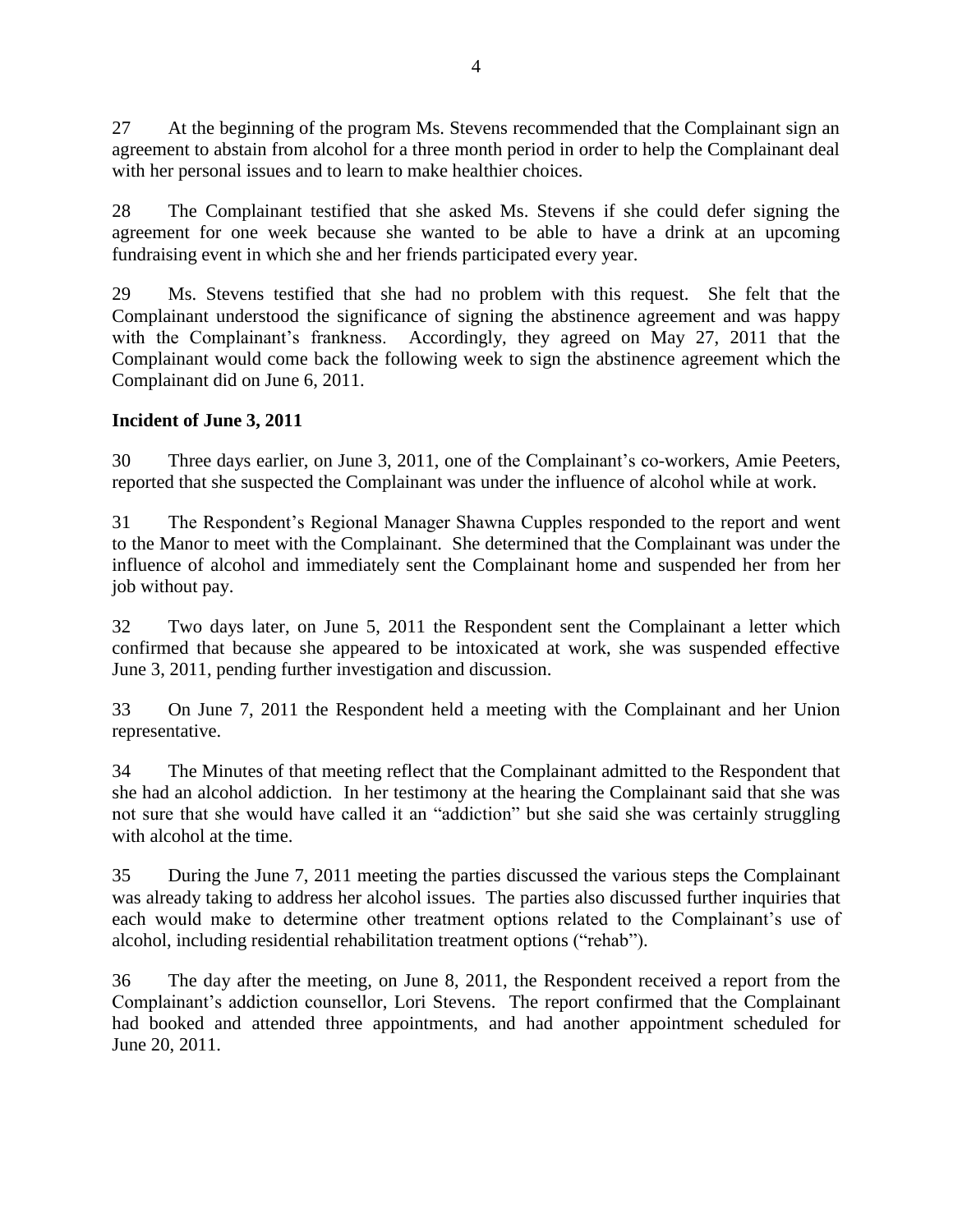37 On June 21, 2011 the Respondent asked the Complainant and her Union representative to attend another meeting at which it presented the Complainant with an agreement. The Respondent told the Complainant that if she signed the agreement she could return to work.

38 The agreement, which was dated June 27, 2011 provided as follows:

WHEREAS Ms. Horrocks is employed by the Employer as a Health Care Aide and is a member of a bargaining unit represented by the Union and subject to a Collective Agreement "the Collective Agreement" between the Employer and the Union.

AND WHEREAS Ms. Horrocks most recently was working in the position of Health Care Aide at Northern Lites [sic] Manor.

AND WHEREAS on June 3, 2011 Ms. Horrocks reported to work under the influence of alcohol. The Employer met with Ms. Horrocks and advised her that she was placed on unpaid suspension effective immediately pending further investigation and review.

AND WHEREAS Ms. Horrocks advised the Employer that effective May 16, 2011 she commenced a court ordered six (6) month High Risk Program. She indicated this program includes education on life skills, healthy living, and regular meetings with Addictions Foundation of Manitoba (AFM). As part of this program Ms. Horrocks indicated she signed a three (3) month agreement to abstain from alcohol.

AND WHEREAS the Employer after consideration of the representations of Ms. Horrocks. has decided to permit Ms. Horrocks to return to work on the following terms and conditions.

NOW THEREFORE the parties hereto agree each with the other as follows:

1. Ms. Horrocks will serve an unpaid suspension from June 3, 2011 to June 27, 2011 (11.5 shifts).

2. Ms. Horrocks shall at all times abstain from consumption of alcohol and refrain from possession or use of narcotics and prescription medications for which she does not have a valid prescription.

3. Ms. Horrocks shall participate in weekly counselling sessions through AFM. Ms. Horrocks shall provide the Employer with monthly reports from AFM confirming attendance at these counselling sessions, until such time that AFM provides the Employer with written confirmation that these counselling sessions are no longer required.

4. Ms. Horrocks shall participate in group AA meetings or meet with an AA sponsor a minimum of once per week. The format of the meeting whether it be groupbased or one-on-one will determined by AFM Counsellor. Ms. Horrocks must provide the recommendation by AFM Counsellor in writing by June 30, 2011.

5. Ms. Horrocks shall participate in counselling sessions with a Mental Health Clinician and/or other counselling program to assist in managing personal stressors. Ms. Horrocks shall provide the Employer with monthly reports from her counsellor confirming attendance at these counselling sessions, until such time that her counsellor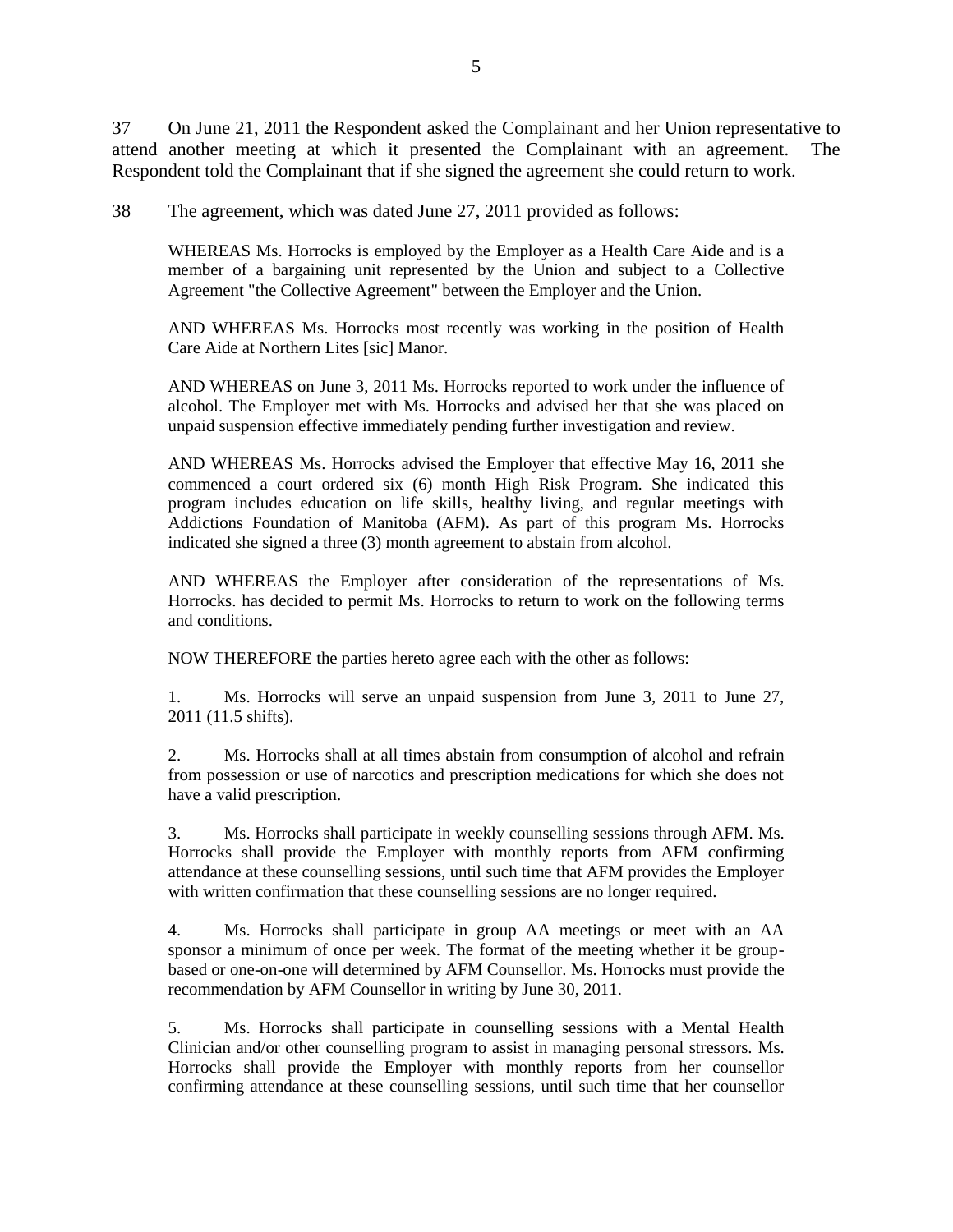provides the Employer with written confirmation that these counselling sessions are no longer required.

6. Ms. Horrocks shall participate in an Alcohol Rehabilitation Treatment Program. Ms. Horrocks shall provide the Employer with written confirmation of enrolment and an anticipated start date of admittance by July 31, 2011. Ms. Horrocks shall attend her physician's office prior to the commencement of said program to obtain a medical certificate and provide same to the Employer. Upon receipt of said medical certificate she will be placed on a medical leave of absence.

7. Ms. Horrocks shall submit random alcohol and/or drug testing at the discretion of the Employer at any time; this condition shall remain in effect for the duration of employment.

8. Ms. Horrocks shall maintain an acceptable attendance record and comply with the Attendance Support and Assistance Program (ASAP) of the Employer.

9. Ms. Horrocks shall participate in quarterly meetings with her manager, to discuss her progress. These meetings may be scheduled on a more frequent basis if required and at the request of Ms. Horrocks or her manager.

10. Should Ms. Horrocks breach any of the conditions as noted above, such breach, shall conclusively be deemed to constitute just cause for the termination of Ms. Horrocks's employment. The Union shall have the right to grieve any such discharge but only with respect to whether a breach or violation of this agreement has occurred.

11. Ms. Horrocks confirms that she understands the terms of this Agreement and she considers them to be satisfactory and complete and that the obligations of the Employer and the Union to her have been met and that she signs the Agreement freely and voluntarily.

12. This Agreement is without prejudice and without precedent and the parties agree not to refer to the terms hereof in any subsequent proceedings except proceedings to enforce the terms of the Agreement, or with respect to any action by the Employer regarding alleged breach of violation of this Agreement.

39 The Complainant testified that she had a number of concerns with this agreement.

40 Her main concern was with the far reaching extent of the abstinence clause which required her to abstain from alcohol both in and outside the workplace.

41 She testified she had no concerns about the requirement to participate in weekly counselling sessions through the AFM with which she was already involved.

42 Regarding the request to participate in group AA meetings or to meet with an AA sponsor, she said that she did not see the reasoning behind it, given that she was already in counselling at the AFM. She also testified she was very private and did not like group settings.

43 With respect to the clause requiring participation in counselling sessions with a mental health clinician she said again that she did not understand why she needed to see one more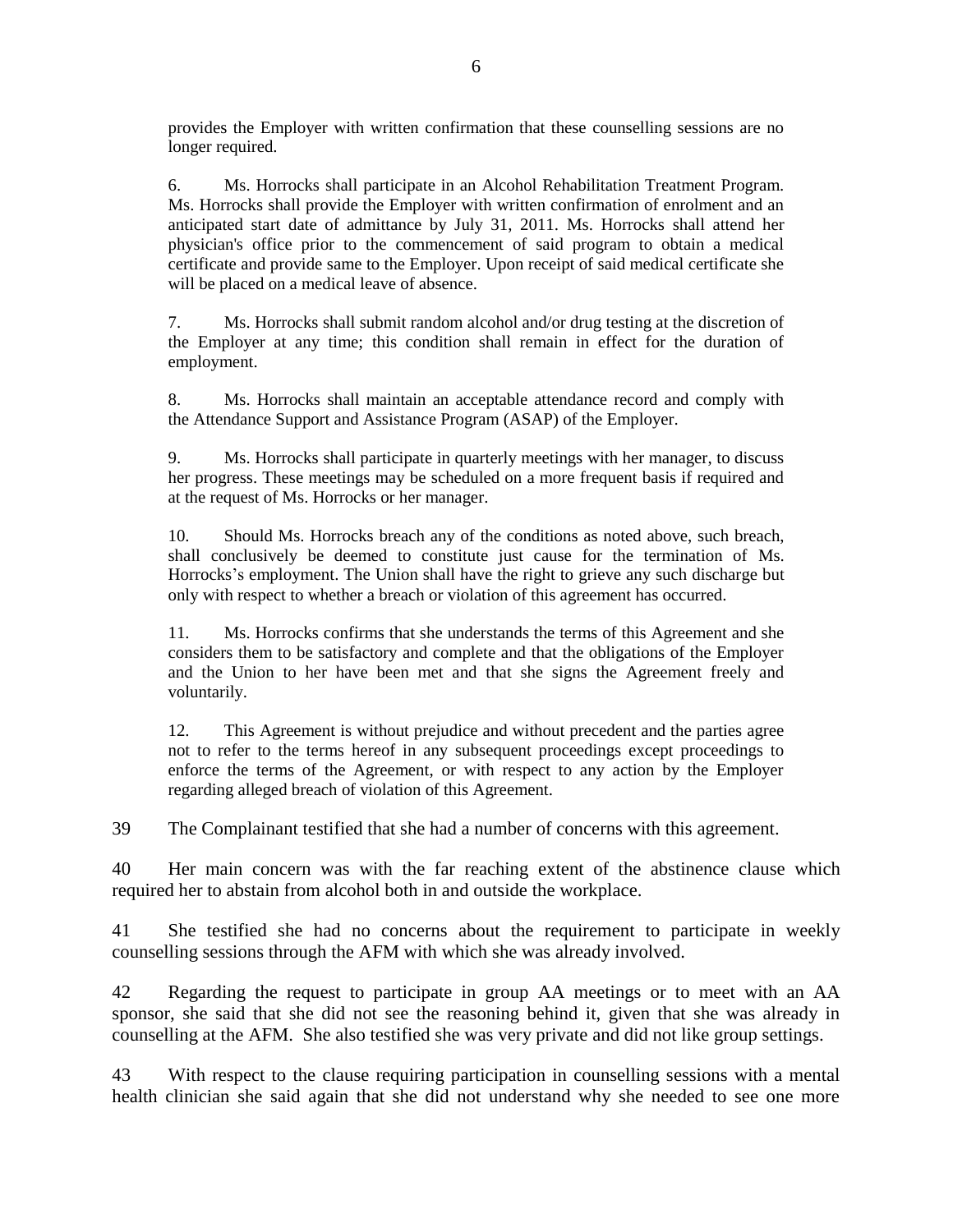person to do the exact thing that she was doing with her AFM counsellor - someone with whom she had already established a relationship of trust. She said she told the Respondent, however, that if they forced her to do that, she would.

44 With respect to the clause requiring participation in a rehab program, she said that although she did not want to go out of town for a 21 day treatment because she did not want to be away from her children, she and her counsellor did look into going up to the facility in Thompson and that a bed would be available if she chose to go there in October.

45 She testified she had no concerns with respect to submitting to random alcohol testing so long as it was done at the workplace. Nor did she have any concerns about maintaining an acceptable attendance record or participating in quarterly meetings with her manager to discuss her progress, as per clauses 7, 8 and 9 of the agreement.

46 She said her understanding as to the significance of paragraph 10 of the agreement was that once she signed it, if she breached any part of the agreement she would be terminated from her position and the Union would not be able to help her.

47 The Complainant and her Union representative met with the Respondent on July 14, 2011 to discuss the agreement. On the advice of the Union, the Complainant did not sign the agreement. She did give the Respondent a doctor's note which indicated she was to be off work seeking medical advice relating to ill health starting June 4, 2011 and a report from AFM which identified that the Complainant "… is currently working on the Reducing Risk Program together with community based counselling ... tentative bed date is set for Oct. 2011 & will have more information mid-August".

48 The minutes of the July 14, 2011 meeting referenced CUPE's position as follows:

… It is CUPE's position to not recommend Linda sign the agreement. If Linda signs it then she would be setting herself up to fail. This discriminates toward a person with a disability. Employees are not supposed to sign agreements outside the collective agreement. Linda has an illness and is not in the right frame of mind to sign anything. Agreement should be in place prior to coming back to work not before treatment.

49 Ms. Cupples testified that because the Complainant refused to sign the agreement she recommended to the Respondent's Executive Director, Ms. Reader, that they should proceed to terminate the Complainant's employment.

50 In her email to Ms. Reader where she provided this recommendation, Ms. Cupples stated:

… we gave Linda plenty of opportunity to help herself and she doesn't want the help yet. If she was ready to commit to an alcohol free lifestyle she would jump at the chance to keep her job whatever the requirements, but she isn't and it is obvious by her actions. If someone was sober they wouldn't care if they were randomly tested for alcohol, they would want to go to AA …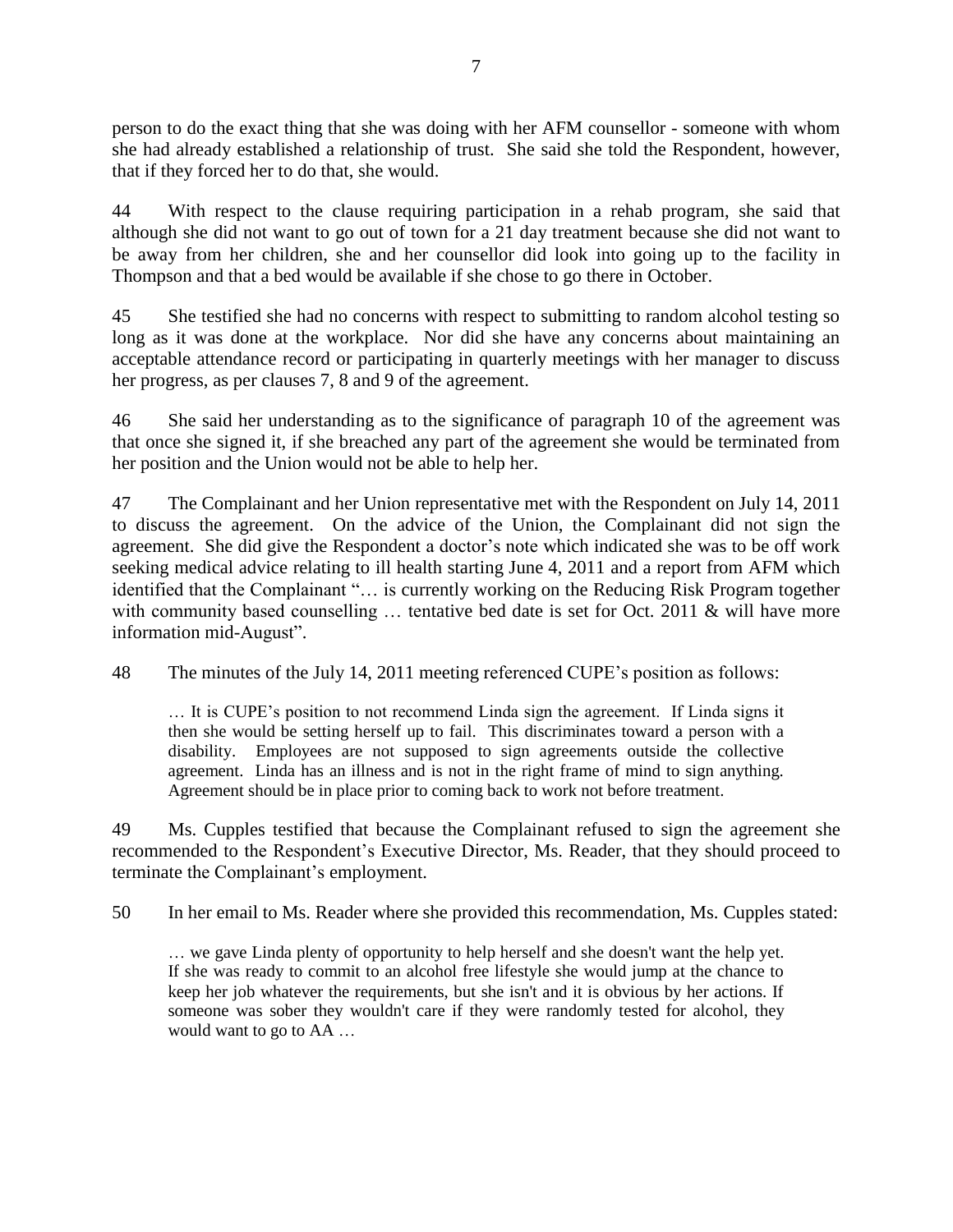51 Ms. Reader agreed with Ms. Cupples' recommendation and on July 20, 2011 the Respondent terminated the Complainant's employment, for cause. The letter of termination included the following statements:

… Patient safety is of the upmost importance in health care. It is not possible to employ someone in your position without reasonable assurance that your alcohol addiction is under control and that you are serious regarding ongoing abstention. Consequently, the Employer, in an effort to accommodate your disability, proposed to continue your employment pursuant to terms and conditions contained in a rehabilitation agreement which would be signed by the Employer, yourself and the Union. This you and the Union refused to do.

The duty of accommodation is not a one way street. Together with the obligation of the Employer, an employee has a duty to cooperate in the accommodation and a union must also cooperate in the accommodation.

By reporting to work under the influence of alcohol you are considered to have committed a fundamental breach of the employment relationship such that you can no longer be trusted to perform your health care duties in a safe manner. Given your obvious failure thus far to bring your alcohol addiction under control and your refusal and that of the Union to enter into a rehabilitation agreement, there is no basis upon which the Employer can have any confidence that you can provide safe care in the future. Your relatively short duration of employment also is not in your favour.

Accordingly, this is to inform you that your employment with NOR-MAN Regional Health Authority is hereby terminated effective immediately for cause…

52 On August 9, 2011, CUPE filed a grievance of the termination which the Respondent denied by letter dated August 11, 2011.

53 Pursuant to the grievance procedure, however, the parties continued to discuss the Complainant's employment and termination. On September 27, 2011, for example, the Respondent wrote to the Complainant's addiction counsellor asking for information about the Complainant's treatment and for Ms. Stevens' recommendation regarding same.

54 Ms. Stevens replied by letter dated October 6, 2011 confirming that the Complainant had been consistent in attending appointments, and had begun the "Reducing the Risk" program on June 6, 2011 which she was expected to complete in November 2011.

55 Ms. Stevens' letter went on to indicate as follows:

… The goal of the Reducing the Risk is to provide a harm reduction program to Impaired Drivers to address their high-risk behaviour associated with alcohol/other drug use. It is imperative that clients indicate responsible attitudes and actions during their involvement in the High Risk Program. The Reducing the Risk program is a 6 month program and requires the client to sign an abstinence contract for the first 3 months at minimum. Ms. Horrocks has attended AFM the following dates: 16/05/11, 27/05/11, 20/06/11, 29/06/11, 14/07/11, 05/08/11, 15/08/11, 31/08/11, 22/09/11, 06/10/11.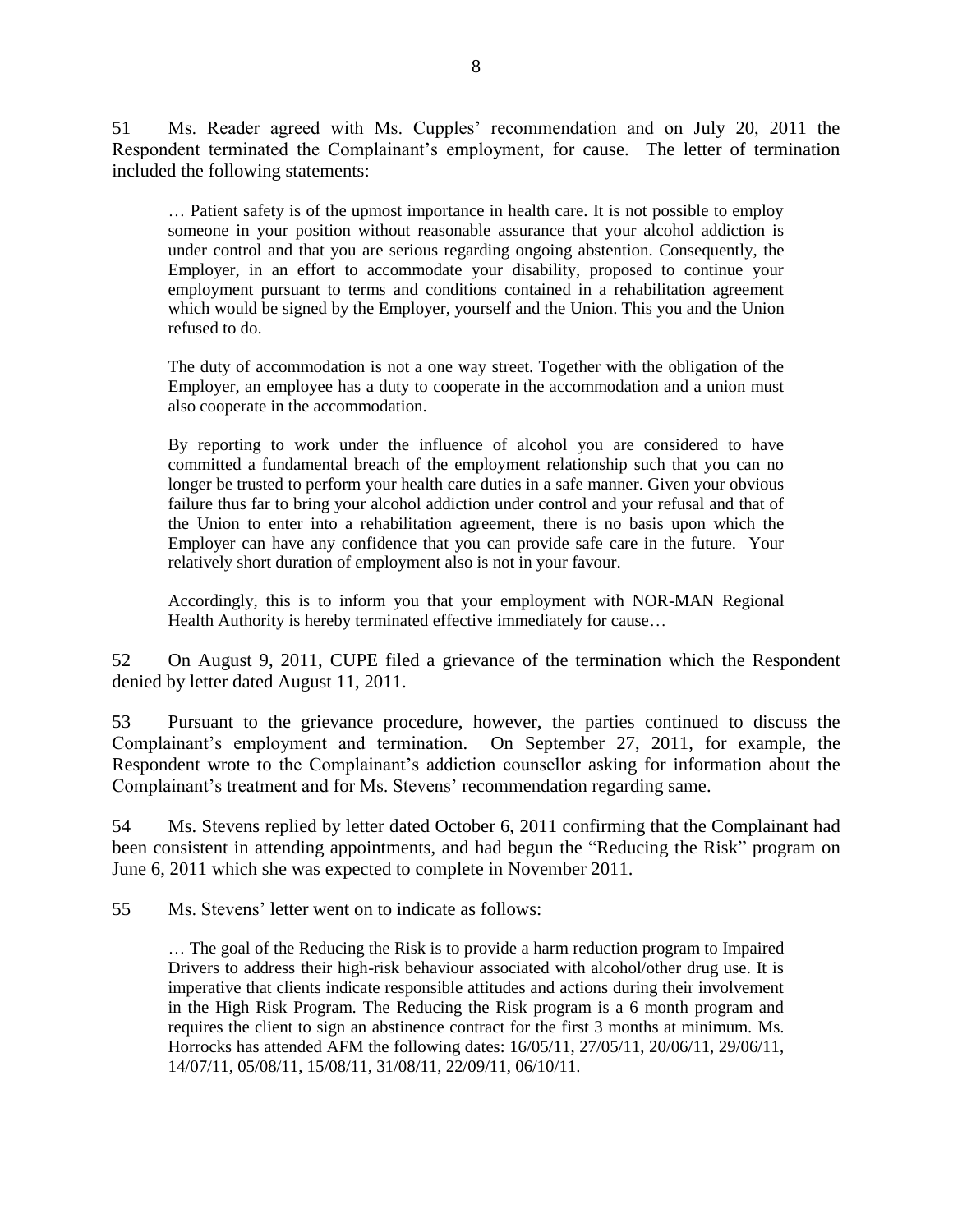At Ms. Horrocks' request we have been scheduling community based appointments in addition to Reducing the Risk appointments with the intent of providing extra support. It is anticipated that Ms. Horrocks will complete the Reducing the Risk program in November and continue bi-monthly appointments for Community Based Counselling.

If you have any questions or concerns, please feel free to contact me at …

56 The Respondent wrote back to Ms. Stevens asking for more information. In particular it asked for more information about the Community Based Counselling and whether the Reducing the Risk Program and Community Based Counselling were recommended treatment programs or whether Ms. Stevens, in her assessment, determined that Residential Rehabilitation or another treatment program was recommended.

57 Ms. Stevens responded by letter dated October 19, 2011 saying that Community Based Counselling was a service provided to individuals who needed or wanted to access support with alcohol issues, and that the Complainant had requested this additional support.

58 She went on to say:

… To clarify, the Reducing the Risk program typically runs for a 6 month period and together Ms. Horrocks and I have decided to continue with community based counselling once the Reducing the Risk program is completed in November 2011. Currently there is no end date for the community based counselling as the appointments are ongoing until the client/counsellor deems treatment is complete.

It is my recommendation that Ms. Horrocks continue with the community based program once completed the Reducing the Risk program, without detriment to her, as this is a recognized and viable treatment option. … [emphasis added]

59 At the hearing Ms. Stevens testified about the number of steps the Complainant had taken to address her issues with alcohol addiction.

60 She described AFM as having a client centered philosophy where treatment is tailored to meet individual clients' needs. She said that the AFM counsellors do not promote abstinence as the only method of treatment because while abstinence based treatment is valuable for some people, it is not for all clients because, she testified, everyone is an individual.

61 Her evidence was that one of the goals of the Reducing the Risk Program is for clients to become self-aware about their drinking habits and to plan how to use alcohol responsibly.

62 Ms. Stevens' notes for August and October 2011 documented that the Complainant appeared to be self-motivated, was putting a lot of effort into her program and had been able to remain abstinent. On December 2, 2011, Ms. Stevens wrote:

… writer acknowledged the amount of time & effort [client] has put into the assignments & especially liked this statement made by [client] "not saying  $\tilde{l}$ " in to be perfect, but at least more responsible when it comes to having a drink, and more aware of the choices I will make." …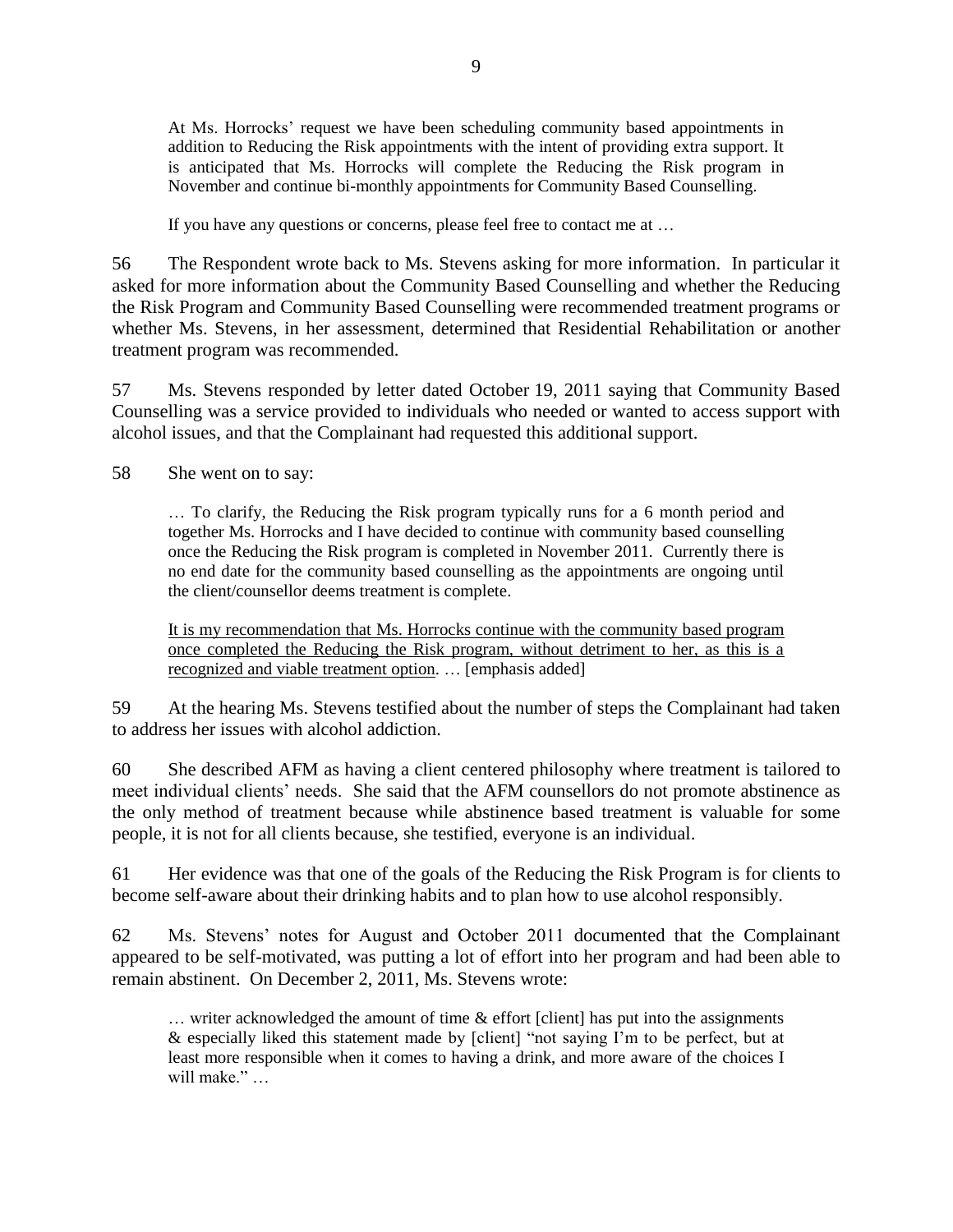63 Ms. Stevens said that she chose to include this in her file because it told her that the Complainant really cared about the program and took it seriously. She testified that she remembered writing that quote down because that was not something that she did very often.

64 She testified that in the context of the Reducing the Risk Program if a person does not plan on being abstinent forever, it is best to reintroduce responsible drinking while still in contact with a counsellor so that the counsellor is there should issues arise and that this is precisely what the Complainant did.

65 Ms. Stevens said she had no concerns about whether the Complainant was committed to doing what it took to get back to work. She also remembered that one of the main things she discussed with the Complainant during their sessions was the financial stress the Complainant was experiencing, following her suspension and termination.

66 Ms. Reader testified that after receiving Ms. Stevens' letter of October 19, 2011, she discussed her treatment recommendations for the Complainant with Shawna Cupples and Crystal Grégoire and that together they did not believe that the Reducing the Risk Program was a treatment program for alcohol addiction but was rather more of a counselling session on harm reduction.

67 She said this conclusion was based on what they knew about the program and from knowing people that had gone through the program. She testified that she and Shawna Cupples had had family members that had gone through the Reducing the Risk Program and because of that they had a little bit of knowledge about it. She testified that they had no knowledge of the Community Based Program. She said they did not, however, consider writing back to Ms. Stevens to gather more information about either program.

68 The Complainant successfully completed the Reducing the Risk Program on December 2, 2011 and then continued to attend AFM for the Community Based Counselling sessions. Ms. Stevens reported the Complainant's progress to the Respondent in a letter dated January 11, 2012. The Complainant remained unemployed and pursuant to the grievance procedure, an arbitrator was appointed by the parties on January 3, 2012. The matter did not proceed to arbitration, however, because the parties reached an agreement.

# **Memorandum of Agreement signed April 5, 2012**

69 On April 5, 2012, the Complainant, the Respondent and the Complainant's Union signed a Memorandum of Agreement.

70 Many of the terms of that agreement were identical to the agreement which had been presented to the Complainant on June 21, 2011.

71 There were some changes, however. The first paragraph extended the period during which the Complainant would serve an unpaid suspension from June 27, 2011 to November 27, 2011. Thereafter she was to be placed on an unpaid medical leave of absence. The Complainant testified there was no explanation as to why the period of unpaid suspension was extended.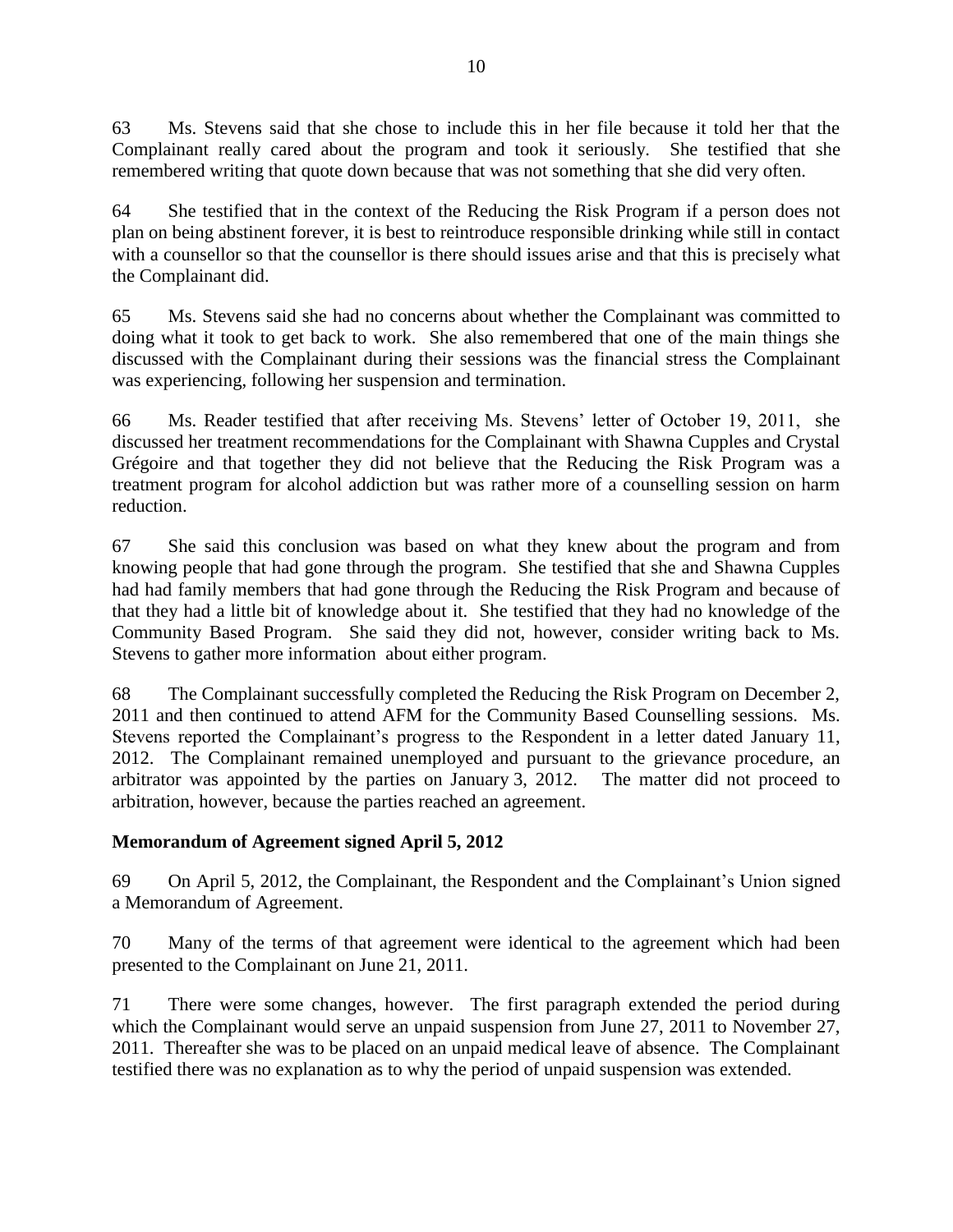72 The abstinence clause remained the same. The clause requiring attendance at rehab had been removed as had the requirement to attend AA meetings. The requirement to participate in mental health counselling remained unchanged as did the provisions requiring random alcohol or drug testing and attending quarterly meetings with the manager.

73 Clause 10 of the agreement was changed. The original agreement said that if the Complainant breached any condition such breach would conclusively be deemed to constitute just cause. The Memorandum of Agreement signed April 5, 2012 was worded slightly differently:

- 10. Should Ms. Horrocks, at any time within two (2) years of the date of her return to work pursuant to this Agreement, breach any of the conditions as noted in paragraph 3, 4, 5, 6, 7, 8, and 9 above, such breach shall be considered by the Employer to constitute just cause for the termination of Ms. Horrocks' employment, subject to the right of the Union and Ms. Horrocks to challenge any decision of the Employer through the grievance and arbitration procedure set forth in the Collective Agreement. After the two (2) year period mentioned above, the consequences of a breach may involve a decision by the Employer other than termination, subject to the grievance and arbitration procedure.
- 74 The agreement concluded by stating:
	- 11. Ms. Horrocks confirms that she understands the terms of this Agreement and she considers them to be satisfactory and complete and that all obligations of the Employer and the Union to her (including the Duty to Accommodate) have been met and that she signs this Agreement freely and voluntarily.

75 In discussing the circumstances surrounding the signing of the Memorandum of Agreement, the Complainant testified that although the agreement still required permanent abstinence she agreed to its terms because her financial situation was getting desperate.

76 With respect to the requirement to attend counselling sessions with a mental health clinician, she testified that although she was prepared to do that, she had told the Respondent that she was having difficulty finding such a counsellor because the Employer's Assistance Program to which the Respondent had referred her, had told her it could not help her because she was not an active employee.

77 The Complainant testified that notwithstanding her Union representative's advice not to sign the Memorandum of Agreement, both she and the Union signed the document on April 5, 2012, and then waited for the Respondent to reintegrate her into the workplace.

78 On April 30, 2012, the Respondent called the Complainant and her Union representative to a meeting where the Respondent told the Complainant it had received two reports that she had been drinking since signing the agreement. One report was from someone who said they observed her smelling of alcohol in a grocery store and another report was from Ms. Ewing who said that she believed the Complainant was intoxicated when Ms. Ewing phoned her at her home on April 18, 2012.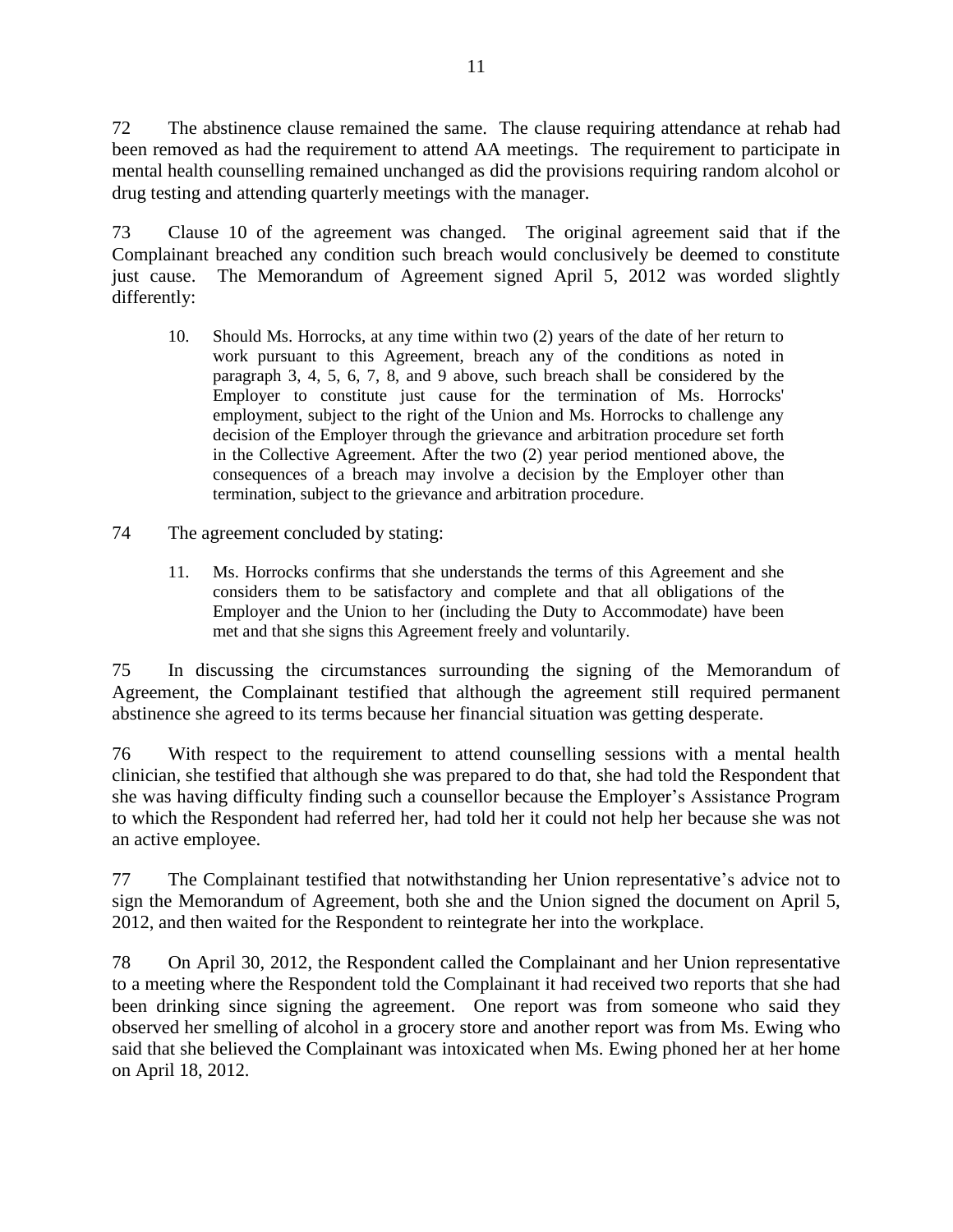79 The Complainant testified that the Respondent did not give her the name of the person who had reported seeing her drunk at the store nor the date on which that was alleged to have occurred, until after the April 30 meeting.

80 At the meeting, the Complainant denied that the two reports that she had been drinking were true. She maintained that denial even when the Respondent gave her an opportunity to be alone with her Union representative to reconsider her answer.

81 The Respondent fired the Complainant the next day. It sent her a letter dated May 1, 2012 which read in part as follows:

… Your response with respect to whether you had participated in counselling sessions with the Mental Health Clinician or other counselling program as provided in paragraph 5 of the Agreement was that you have not been able to access EAP as you are not currently an active employee.

As you know, your employment was terminated by letter dated July 20, 2011 in consequence of you being found to be under the influence of alcohol while on duty. Eventually your employment was reinstated after you, your Union and the Employer signed the Memorandum of Agreement dated April 5, 2012 which outlined the conditions upon which you would be allowed to return to work.

Since the signing of the Memorandum of Agreement, the Employer has received two reports which are cause for concern. The first is that on or about April 8, 2012, you were observed at a local grocery store discussing your return to work in some detail. The individual giving the report stated that you smelled quite strongly of alcohol. When this information was given to you at the meeting of April 30, you responded that you can have private discussions, you were asked a question and you answered. You adamantly denied that you had been drinking and stated that you have not had a drink since signing the Memorandum of Agreement.

The second report came from your Manager, Nancy Ewing, regarding a telephone conversation she had with you on or about April 18, 2012. Your Manager related that, throughout the telephone conversation, you sounded as if you had been drinking. She noted that your speech was slurred at times, that you were laughing inappropriately and telling stories of different things that had happened in your life, repeating yourself on several of the stories. Ms. Ewing reported that she directly confronted you during the conversation regarding whether you had been drinking which you repeatedly denied. These denials were maintained by you during the meeting of April 30.

It is noted that you were given several opportunities to reconsider the position that you were taking at the meeting and that you were given time alone with your Union representative; however you continued to maintain that you had not been drinking.

Your denials are not believed and the Employer has concluded that you are in breach of a number of your commitments under the Memorandum of Agreement, most importantly, your commitment to abstain from consumption of alcohol.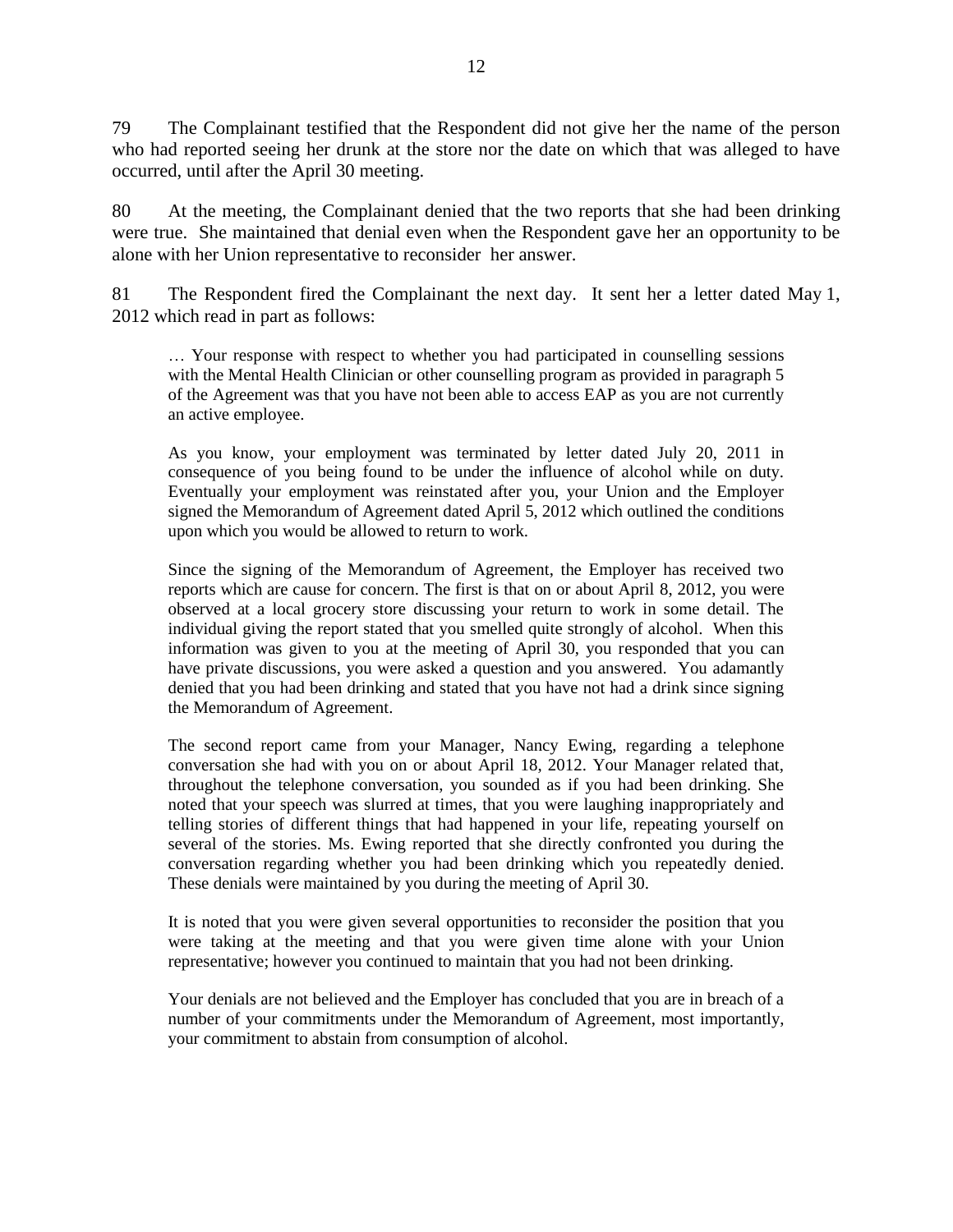Based on the conclusion that you have relapsed and faced with your sustained denial of same, the Employer is left with no reasonable alternative except to terminate your employment. Consequently, you were informed on April 30, and this letter will confirm, that your employment with NOR-MAN Regional Health Authority has been terminated effective April 30, 2012 for cause.

We regret that this action has been necessary and we would like to express our best wishes for your eventual recovery.

82 The Complainant testified that she did not know how to prove that she had not been drinking on the two reported occasions, other than to give her word. She gave the Respondent a letter from her doctor that said she was seen in the office on May 31, 2012 and was found to be in good mental and physical health as a means of somehow proving, she said, that she was clean and healthy.

83 Ms. Reader testified that she had not gone into the April 30, 2012 meeting believing that the Complainant's termination was inevitable but in the absence of the Complainant acknowledging she had experienced a relapse it was felt that there was no alternative but to fire her.

84 Ms. Reader said that both she and Ms. Cupples believed the Complainant was resistant to treatment options that were recommended to her and that she had breached a number of the conditions of the Memorandum of Agreement. They concluded that the Complainant was not being truthful with them, the trust in the relationship was broken and there was no potential to rehabilitate the Complainant from her addiction. Therefore, Ms. Reader said, they felt they had to terminate the employment relationship.

85 Ms. Stevens' evidence was that by April 2012 she felt the Complainant had strategies and mechanisms in place to enable her to drink responsibly. Her notes specifically indicated that the Complainant did not appear to be struggling with "use or triggers", that she was feeling well and was glad to be getting back to work. However, both Ms. Reader and Ms. Cupples testified they did not consider talking to Ms. Stevens or to the Complaint's physician prior to terminating the Complainant's employment on May 1, 2012.

86 In response to questioning by counsel for the Commission, Ms. Reader testified that the Respondent never thought there were viable alternatives to termination such as, for example, as suggested by Commission counsel, offering the Complainant back her job and then working out the details as to treatment.

87 The Complainant testified she understood that her Union could no longer help her and she therefore filed the Complaint with the Human Rights Commission which led to these proceedings.

# **ISSUES**

1. Whether an adjudicator designated under the *Code* has jurisdiction to hear this matter.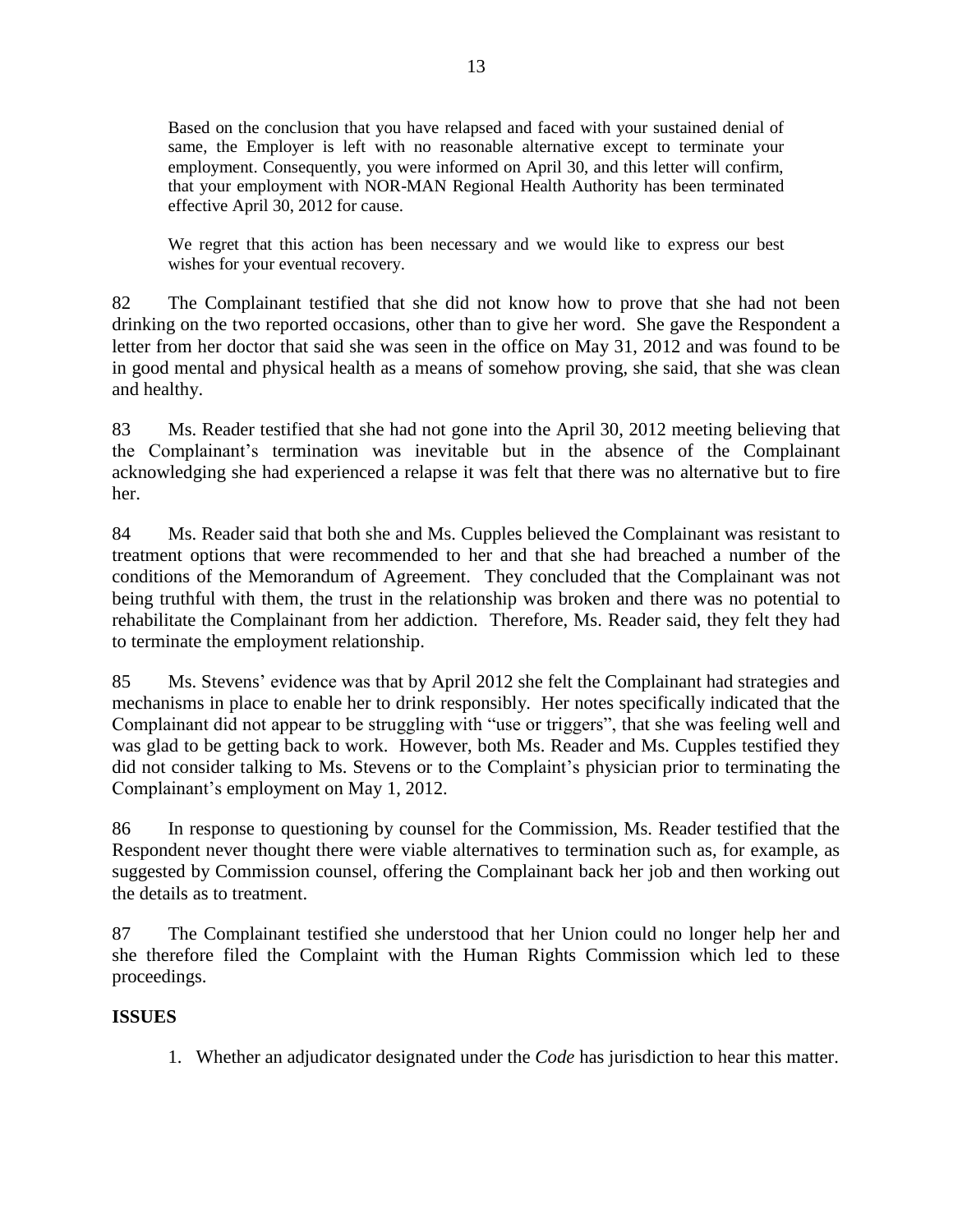- 2. Assuming the answer to # 1 is affirmative, whether the Complainant has established a *prima facie* case of discrimination on the basis of disability by proving that she:
	- a. had a disability within the meaning of the *Code*;
	- b. had special needs associated with that disability that required accommodation by the Respondent; and
	- c. was adversely treated by the Respondent in connection with that disability.
- 3. If the answer to #2 is affirmative, whether the Respondent has established that its actions were justified because:
	- a. it made reasonable efforts to accommodate the Complainant to the point of undue hardship; and/or
	- b. the conditions it imposed were *bona fide* occupational requirements.
- 4. If the answer to #3 is negative, what remedy should be ordered.

## **THE PARTIES' POSITIONS**

### **The Respondent's Position**

88 The Respondent's threshold argument was that a human rights adjudication is not the appropriate forum for the consideration of this matter which should, it submitted, be dealt with by an arbitrator appointed under the collective bargaining process.

89 It argued that based on the combined effect of the Supreme Court of Canada's decision in *Weber v Ontario Hydro*, [1995] 2 SCR 929, 24 OR (3d) 358 [*Weber*] which held that arbitrators appointed under collective agreements have exclusive jurisdiction to deal with matters arising out of those agreements, and the Court's decision in *Parry Sound (District) Social Services Administration Board v OPSEU, Local 324*, 2003 SCC 42, 2 SCR 157, 67 OR (3d) 256 [*Parry Sound*], which held that human rights legislation is incorporated by reference into all collective agreements, the arbitration process is where this dispute must be resolved.

90 In the alternative, the Respondent argued that it is well accepted that an employee may choose the grievance and arbitration process as a means of addressing an alleged breach of their human rights and that given the choice made by the Complainant and her Union to file a Grievance in response to her July 20, 2011 termination, refer that Grievance to arbitration and then take the proceedings to a conclusion in the form of the Memorandum of Agreement which was negotiated and signed by the parties on April 5, 2012, the Complainant had elected to use the grievance process and should now be prevented from proceeding under the *Code*.

91 In making that argument the Respondent pointed to paragraph 10 of the Memorandum of Agreement which allowed for "… the right of the Union and the Complainant to challenge any decision of the Employer through the grievance and arbitration procedure set forth in the Collective Agreement".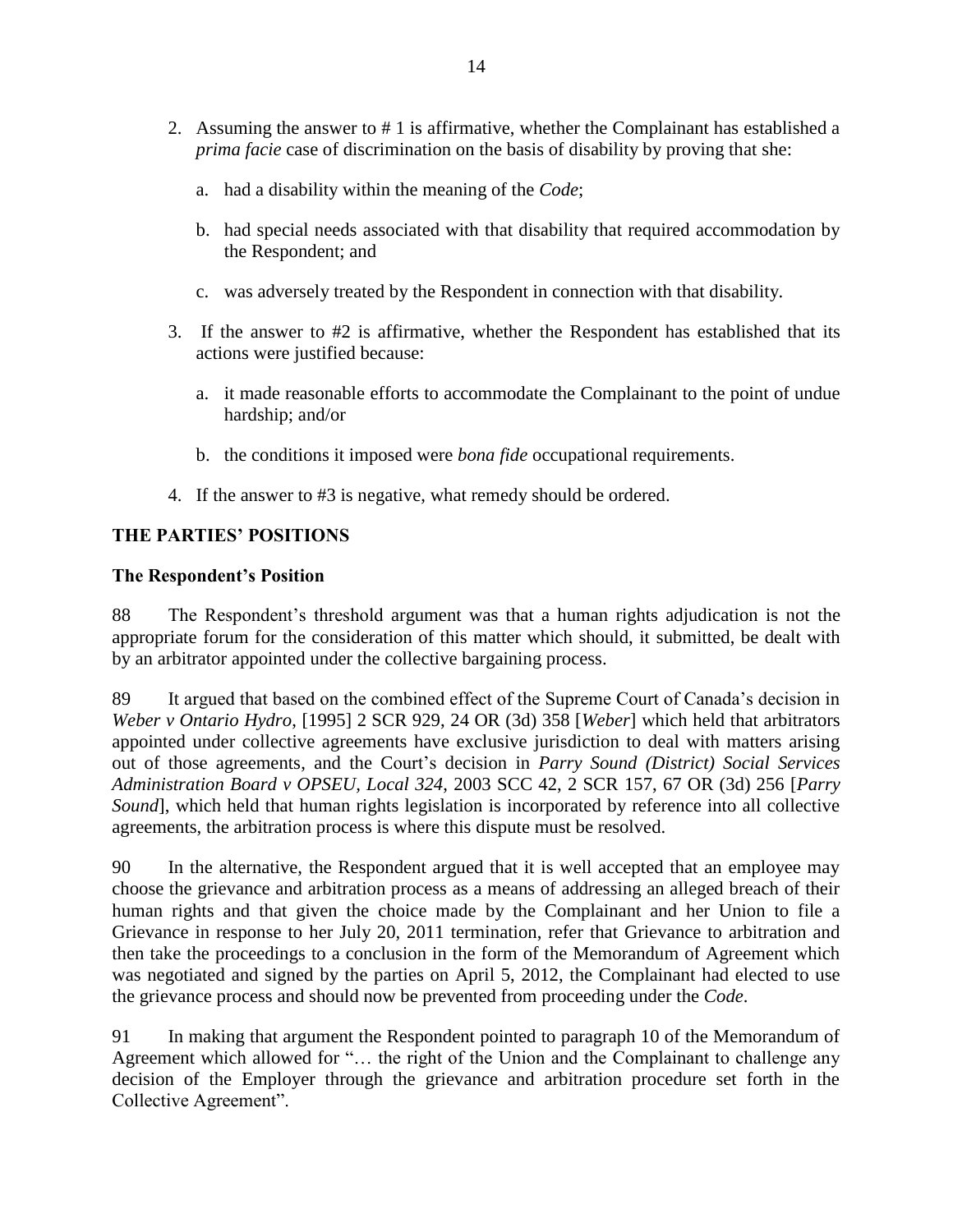92 The Respondent's further alternative argument was that if I determined that I have the jurisdiction to examine the Memorandum of Agreement, I should uphold its validity and uphold the Respondent's decision to fire the Complainant on May 1, 2012.

93 In that regard, the Respondent specifically argued that the Memorandum of Agreement should be upheld because:

- a. it was negotiated between the parties;
- b. the Complainant had benefit of Union representation throughout; and
- c. the Complainant received consideration, namely she got her job back, in return for the commitment that she made.

94 The Respondent argued that it is in the interest of Manitobans to encourage the process of collective bargaining as a means of ensuring harmonious relations. Upholding this agreement, it submitted, will further that process and will further the process of a fair and balanced approach to accommodation. The Respondent submitted, as well, that there is a benefit to upholding settlements that have been reached between parties.

95 The Respondent also argued that if I assumed jurisdiction I should find that the terms of the Memorandum of Agreement demonstrated that it had made reasonable efforts to accommodate the Complainant and/or represented *bona fide* occupational requirements. It pointed out that by way of accommodation, it had made changes to the agreement to take into account the individual needs and desires of the Complainant. For example, it had removed the requirements to attend group AA meetings and rehab. Finally, the Respondent submitted that in light of its obligations to maintain a safe environment for its clients and staff, requiring it to employ the Complainant if she did not comply with all the terms of the Memorandum of Agreement, including the abstinence condition, would expose it to undue hardship.

# **The Commission's Position**

96 The Commission argued that this Complaint falls squarely within the jurisdiction of a Manitoba Human Rights Adjudication Panel and as such I do have jurisdiction to determine if the *Code* has been contravened in the manner alleged in the Complaint.

97 It submitted that the present dispute is not one which arises out of the application, violation or interpretation of the collective agreement but is one of discrimination under the *Code*.

98 It also argued that the authorities are clear that tribunals and courts can have concurrent jurisdiction to apply human rights legislation. The Commission submitted that while the Supreme Court in *Parry Sound* confirmed that labour arbitrators may apply human rights legislation, it did not go so far as to give labour arbitrators exclusive jurisdiction over human rights matters which arise in a unionized employment setting.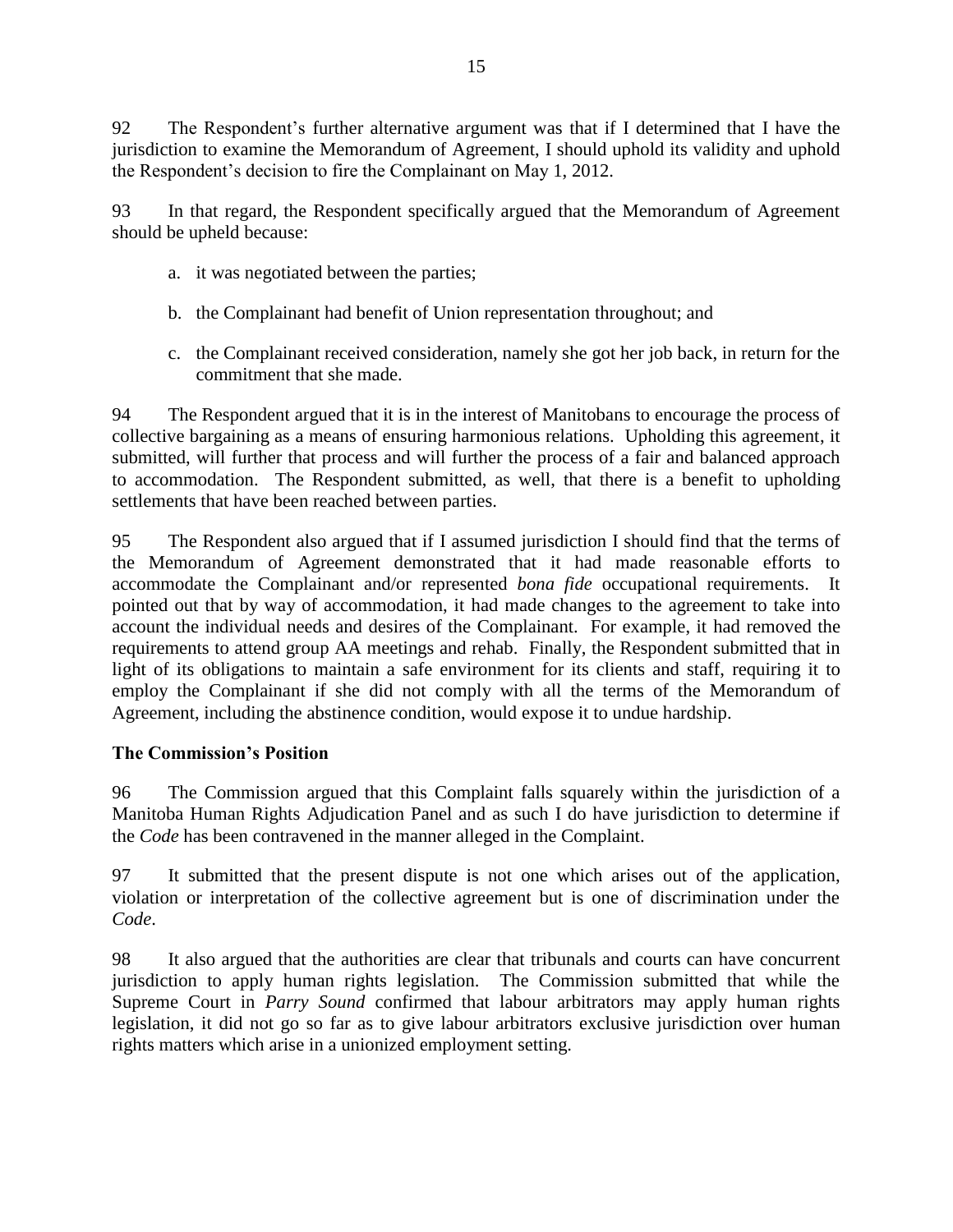99 The Commission also submitted that by entering into a Memorandum of Agreement with or without the Union, the Complainant and Respondent cannot effectively contract out of the *Code*. And more importantly, the Commission submitted, by entering into that agreement the parties cannot avoid an assessment as to whether the employer has contravened the statutory prohibition against discrimination in employment.

100 Next, the Commission submitted that the Complainant has clearly set out a *prima facie* case of discrimination by establishing that she had:

- a. a disability, namely, an alcohol addiction;
- b. special needs associated with that disability, including the need to be accommodated while she sought treatment; and
- c. been adversely treated by the Respondent by virtue of being terminated from her job; her disability being a factor in that termination.

101 It argued that once a *prima facie* case of discrimination was made out, pursuant to clause 52(1) of the *Code*, the onus shifted to the Respondent to prove that it had made reasonable efforts to accommodate the Complainant to the point of undue hardship or that the requirements it imposed on the Complainant were *bona fide* and reasonable occupational requirements. The Commission submitted that the Respondent had failed to discharge this onus.

102 The Commission argued that the underlying principle of the *Code* is that an individual's needs based on any characteristic but in this case disability, ought to be individually assessed by an employer in order for the employer to make reasonable efforts of accommodation.

103 Its position was that the Respondent did not adequately engage in a process to determine what kind of accommodation was best suited to the Complainant's needs and did not afford the Complainant accommodation, in fact.

104 Accordingly, the Commission sought a remedy which included reinstatement of the Complainant, financial loss compensation and an award of general damages for her. It also requested that the Respondent be ordered to put an accommodation policy in place.

105 With respect to the remedy of reinstatement, the Respondent submitted that its managers no longer have confidence in the Complainant's ability to function safely in the workplace and that its trust is gone due to what it viewed was the Complainant's dishonesty and desire to renege on the commitment she had made in the Memorandum of Agreement, in return for getting her job back. Further, without having the Complainant's commitment to abstinence the Respondent said it believed that the Complainant poses a safety risk such that taking her back would not be viable.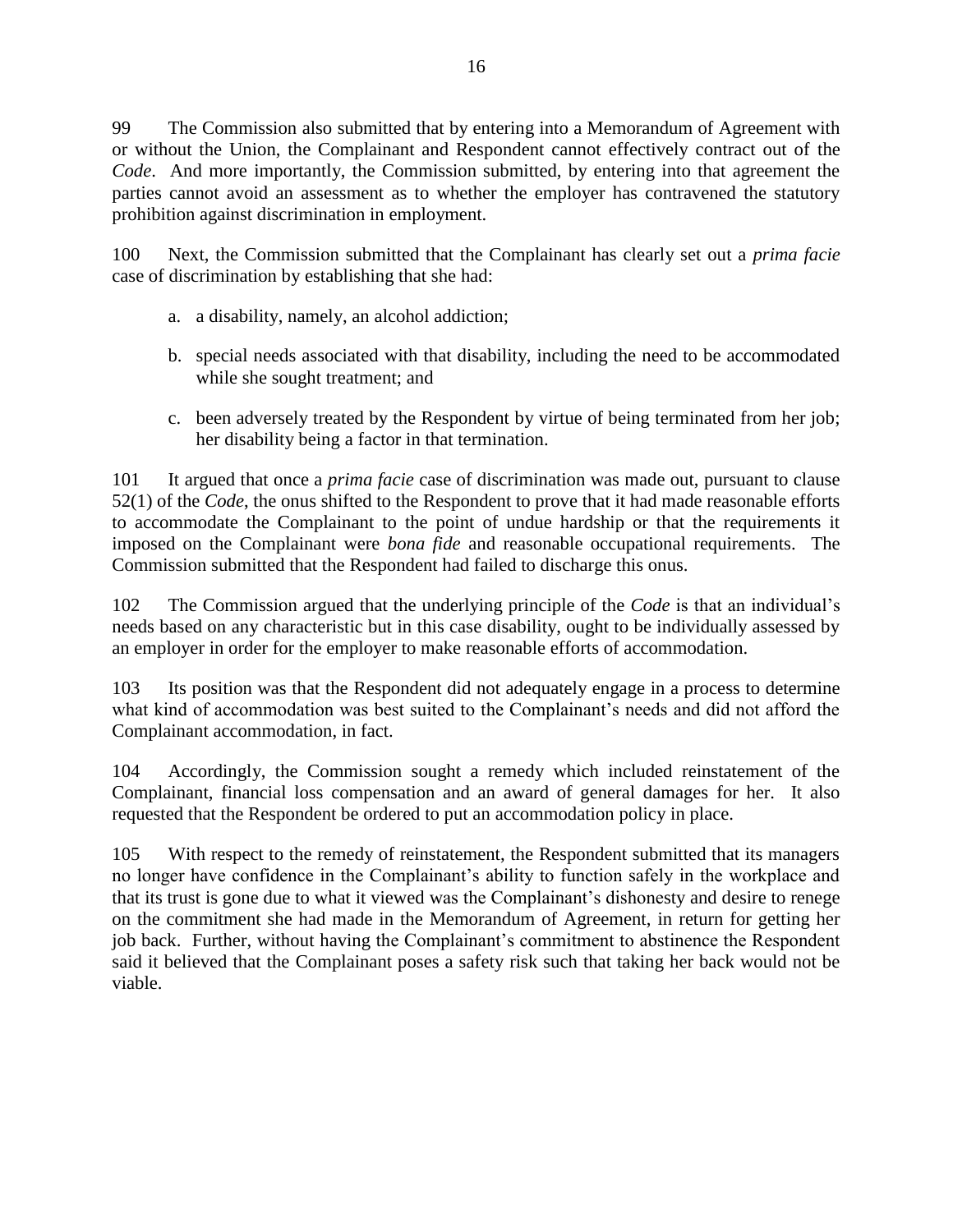## **ANALYSIS**

### **Issue 1: Whether an adjudicator designated under the** *Code* **has jurisdiction to hear this matter.**

106 I find that this complaint does fall within the jurisdiction of an adjudicator designated under the *Code* and as such I have the jurisdiction to determine whether the *Code* has been contravened in the manner alleged in the Complaint.

107 The Respondent argued that because of the combined effect of the Supreme Court of Canada's decisions in *Weber* and *Parry Sound* an arbitrator has exclusive jurisdiction to determine issues between the parties including whether the Respondent discriminated against the Complainant.

108 I disagree.

109 As the Supreme Court in *Weber* articulated, the task of a decision-maker in determining the appropriate forum for proceedings which involve parties to a collective agreement, centers on whether the dispute or difference between the parties arises out of the collective agreement. The court stated:

57. In considering the dispute, the decision-maker must attempt to define its 'essential character,' … the fact that the parties are employer and employee may not be determinative. Similarly, the place of the conduct giving rise to the dispute may not be conclusive; matters arising from the collective agreement may occur off the workplace and conversely, not everything that happens on the workplace may arise from the collective agreement … The question in each case is whether the dispute, in its essential character, arises from the interpretation, application, administration, or violation of the collective agreement.

*Weber*, *supra* at para 57

110 In this case, having regard to the evidence as a whole, I find the essential character of this dispute arises from an alleged violation of the Complainant's human rights and not out of the "interpretation, application, administration or violation of the collective agreement".

111 As the Ontario Court of Appeal in considering a similar issue in *Ontario (Human Rights Commission) v Naraine* (2001), [2001] OJ 4937 at para 57, 209 DLR (4<sup>th</sup>) 465 [*Ford Motor Co.*] (available on CanLII), citing the Saskatchewan Court of Appeal in *Cadillac Fairview Corp v Saskatchewan (Human Rights Code Board of Inquiry)* (1999), 173 DLR (4<sup>th</sup>) 609, 1999 CanLII 12358 (SaskCA) stated:

… In my opinion the ambit of the collective agreement does not affect the finding that the essential nature of the dispute is a human rights violation and not one which only involves a dispute by the parties concerning the application, violation or interpretation of the collective agreement. This is particularly evident when one takes into account the public interest component of the complaint as well and the wide powers granted under the Code to redress a violation of the rights guaranteed under the Code, and further to award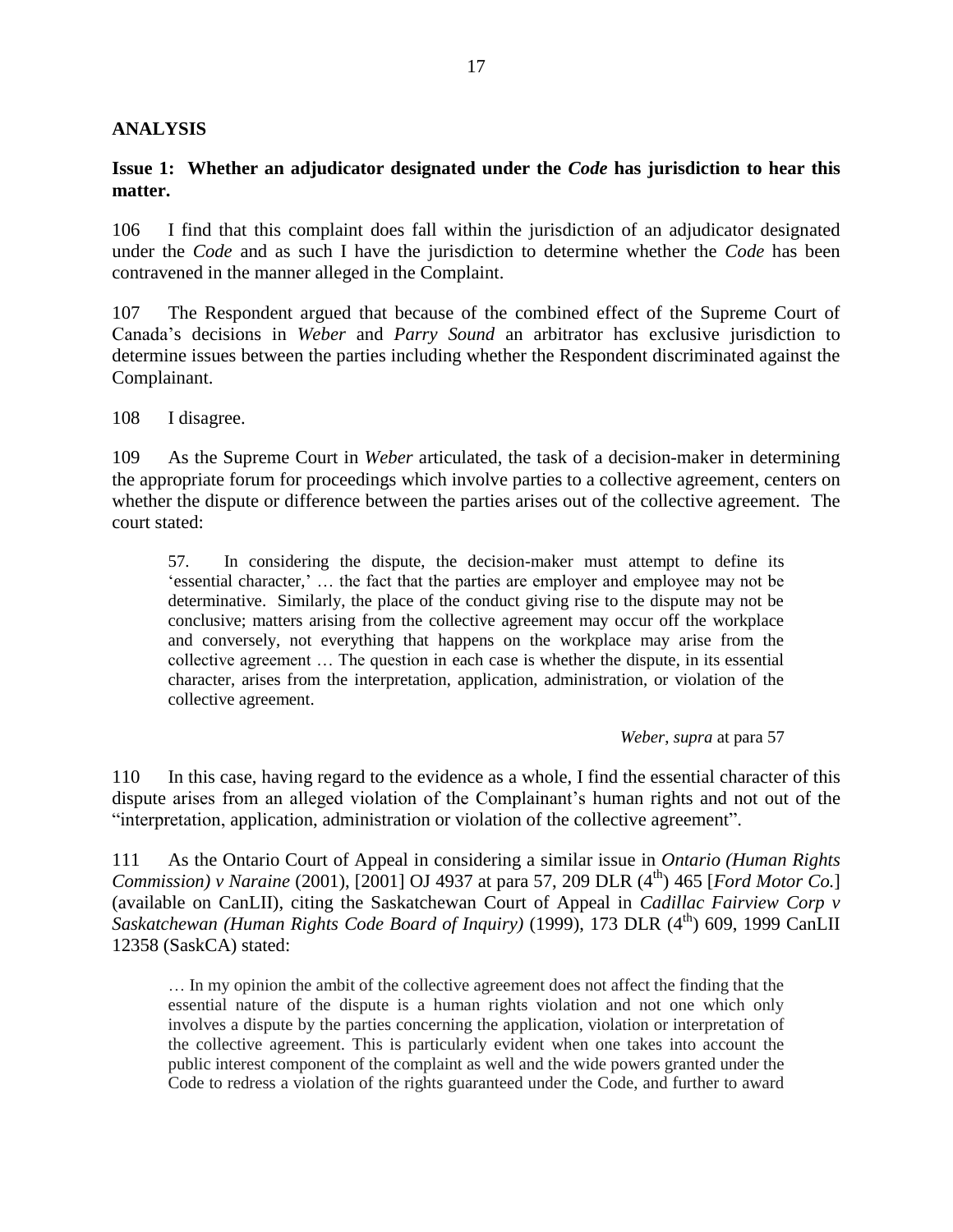damages or otherwise resolve the question of compensation for the violation of the guaranteed right.

> as cited in *Price v Fredericton (City) Police* [2003] NBHRBID 2 at para 17, 2003 Carswell NB 684 [*Price*]

112 The fact that the dispute arises within the context of an employment relationship which is governed by a collective agreement does not alter my finding. Although the Supreme Court recognized in *Parry Sound* that arbitrators may resolve legal issues incidental to their function of interpreting and applying the collective agreement including issues relating to human rights legislation, the court did not give arbitrators exclusive jurisdiction in that regard.

113 Further, because of the fundamental nature of human rights legislation parties are not free to contract out of its provisions. (*Price, supra* at para 20.)

114 I agree with the Commission's submission that by entering into a Memorandum of Agreement with or without the Union, the Complainant and Respondent cannot effectively contract out of the *Code*. Nor can the Respondent avoid an assessment as to whether it contravened the statutory prohibition against discrimination in employment. (*New Flyer Industries Ltd. v National Automobile, Aerospace, Transportation and General Workers Union of Canada (CAW-CANADA) Local 3003* [2010] MGAD 43 at para 55, 203 LAC (4<sup>th</sup>) 129 [*New Flyer*] and *Toronto Transit Commission v Amalgamated Transit Union, Local 113* [1998] OLAA 733 at para 43, 75 LAC  $(4^{th})$  180 [*Toronto Transit*].)

115 The Commission also pointed me to a recent decision of The British Columbia Collective Agreement Arbitration: *Seaspan ULC v International Longshore and Warehouse Union, Local*  400<sup>[2014]</sup> BCCAAA 108 at para 68, 247 LAC (4<sup>th</sup>) 1 [*Seaspan*] where the tribunal, relying on both court decisions and arbitral awards, held that parties are not free to contract out of human rights legislation even through the vehicle of what are described as "Last Chance Agreements". In that case the arbitrator held that notwithstanding the automatic termination provisions contained in Last Chance Agreements, there is always a statutory obligation to examine the employer's duty to accommodate to the point of undue hardship.

116 The Commission submitted that I must still, therefore, determine whether the terms contained in the Memorandum of Agreement were discriminatory and more broadly whether the Respondent's actions as a whole, including the approach it took in order to assess the question of accommodation, demonstrated that the Respondent had made reasonable efforts to accommodate the Complainant's disability within the meaning of the *Code*.

117 I agree. I find that I have the jurisdiction to determine whether the Complainant experienced discrimination in the manner alleged in the Complaint and that in doing so I must examine not only the terms of the Memorandum of Agreement but also the totality of the interactions between the parties.

118 Further, I do not find, as the Respondent submitted, that by signing the Memorandum of Agreement the Complainant was precluded from filing a complaint under the *Code*. On this last point, the Respondent argued that because the Complainant used the arbitration process to grieve her first termination of July 20, 2011 and then settled that process by signing the Memorandum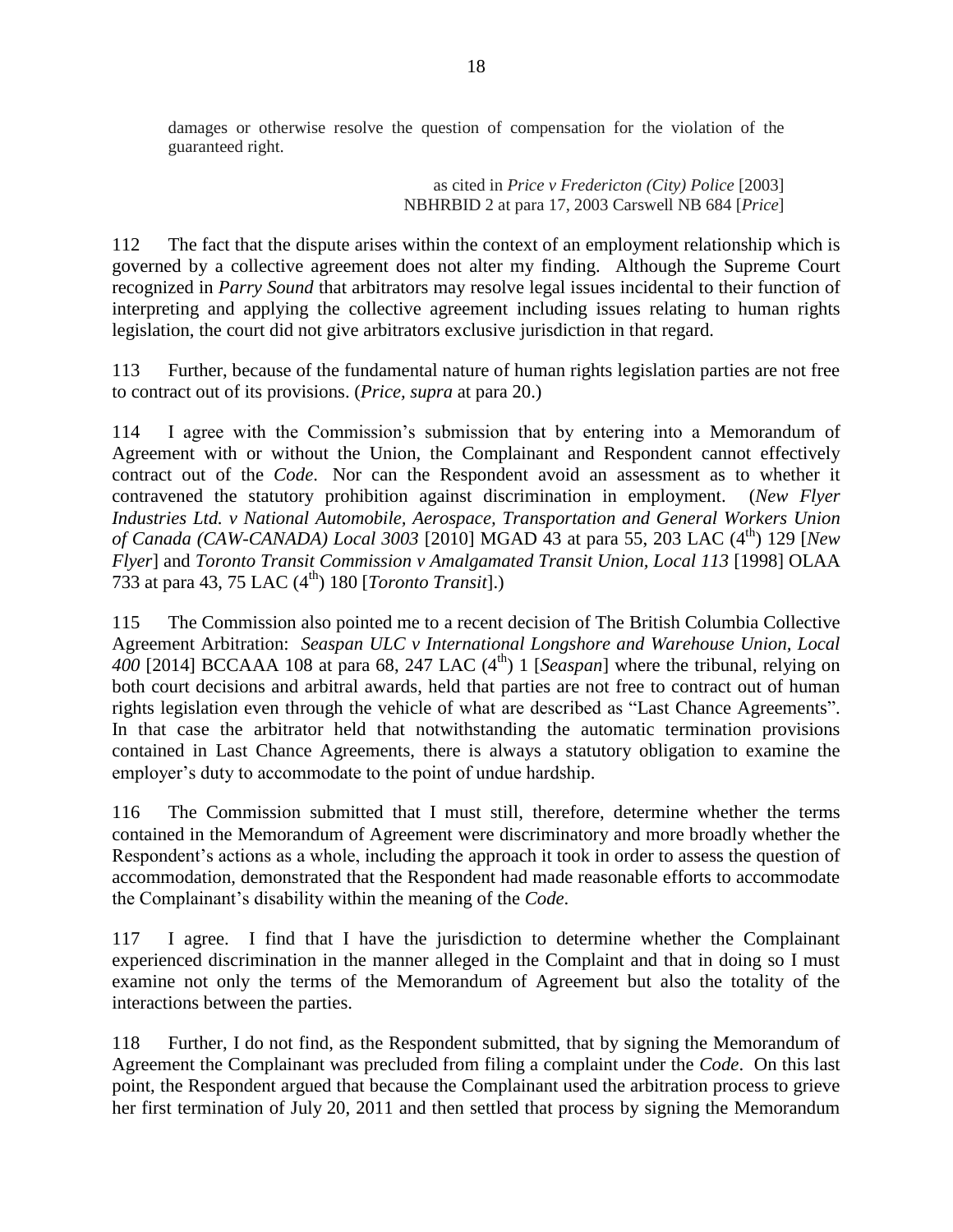of Agreement on April 5, 2012, she had made an election as to which forum would govern the resolution of her dispute with the Respondent.

119 I do not agree. The Respondent did not point me to any authority in support of this position but even if I were to accept this argument, I find that the Complainant's second termination on May 1, 2012 provided her with a fresh opportunity to elect the forum for resolving her dispute with her employer in which case she chose to pursue protection of her rights under the *Code*.

120 Finally, a few words about the timing of the resolution of this issue. The Respondent originally indicated it would ask to have the jurisdiction issue determined by way of a preliminary motion. Ultimately it decided not to proceed in that fashion and instead indicated it would make its arguments about jurisdiction at the end of the hearing, as part of its final submission. The Commission made no objection to that manner of proceeding.

121 Prior to the commencement of these proceedings I had asked the parties to consider the effect of leaving this issue to be resolved at the end of a long hearing, particularly in the event that I determined I did not have jurisdiction to determine the matter, in fact.

122 In its final argument, therefore, the Commission submitted that if I determined I did not have jurisdiction to hear this matter after all, I should make an award of costs, payable to the Complainant.

123 The Respondent's position was that the standard way of dealing with jurisdictional issues during arbitrations is to have all matters determined at once.

124 In my view, because an adjudication under the *Code* involves not only the interests of private parties but also the interests of the public, wherever possible an issue such as that of jurisdiction should be determined on a preliminary basis, before putting the parties through the time and expense, both emotional and financial, of proceeding through a hearing which, depending on the determination of the issue, ultimately should not have taken place.

**Issue 2: Assuming the answer to # 1 is affirmative, whether the Complainant has established a** *prima facie* **case of discrimination on the basis of disability by proving that she:** 

- **a. had a disability within the meaning of the** *Code***;**
- **b. had special needs associated with that disability that required accommodation by the Respondent; and**
- **c. was adversely treated by the Respondent in connection with that disability.**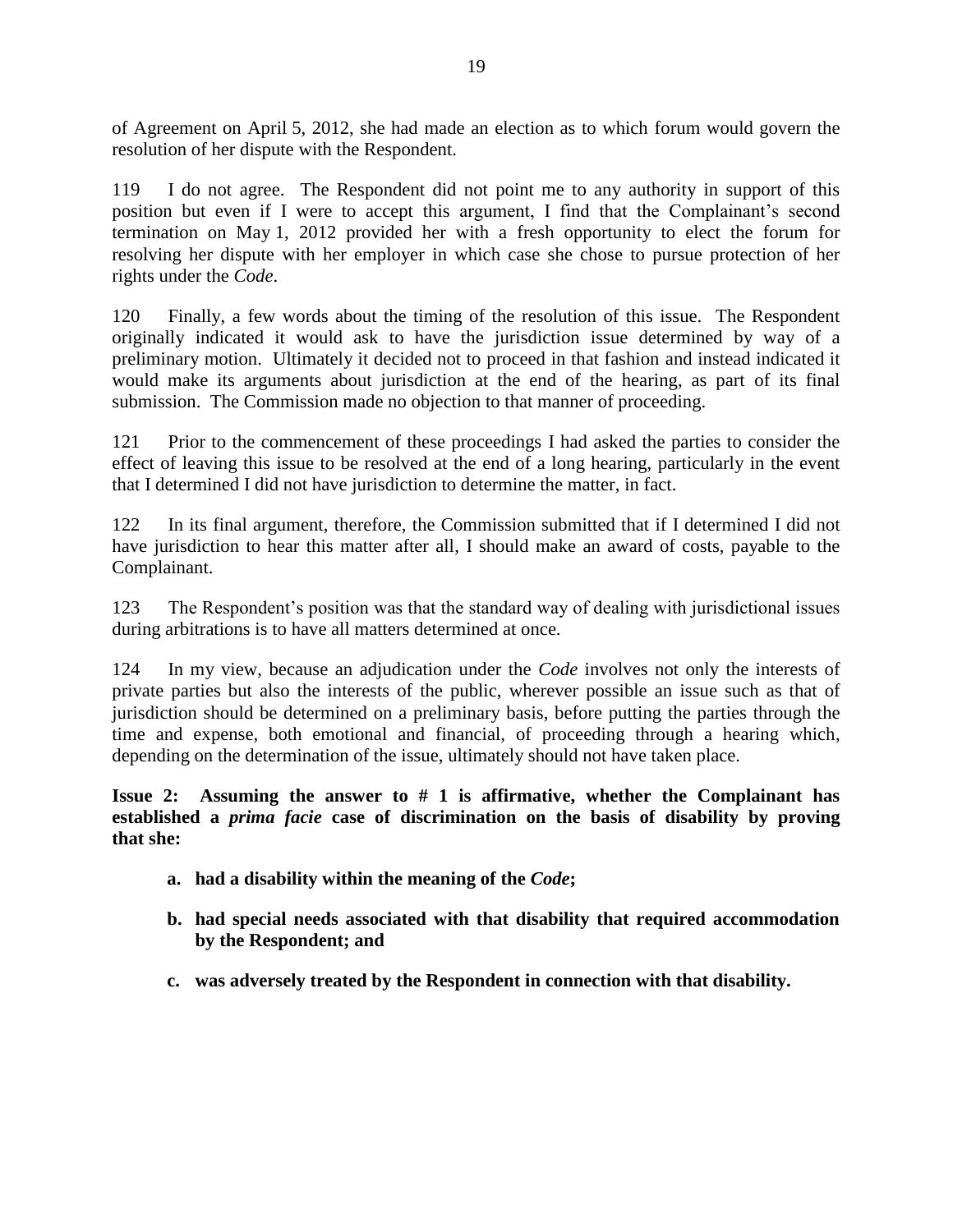125 Discrimination in employment is prohibited under clause 14(1) of the Code, which reads as follows:

14(1) No person shall discriminate with respect to any aspect of an employment or occupation, unless the discrimination is based upon bona fide and reasonable requirements or qualifications for the employment or occupation.

126 The phrase "any aspect of an employment or occupation", as it appears in subsection  $14(1)$ , is defined in subsection  $14(2)$ :

14(2) In subsection (1), "any aspect of an employment or occupation" includes

(a) the opportunity to participate, or continue to participate, in the employment or occupation;

(b) the customs, practices and conditions of the employment or occupation;

…

(f) any other benefit, term or condition of the employment or occupation.

127 "Discrimination" is defined in clause 9(1) of the *Code*, to include:

…

(b) differential treatment of an individual or group on the basis of any characteristic referred to in subsection (2); or

…

(d) failure to make reasonable accommodation for the special needs of any individual or group, if those special needs are based upon any characteristic referred to in subsection  $(2)$ .

128 One of the applicable characteristics for the purposes of clause 9(1), as identified in clause 9(2) of the *Code*, is "physical or mental disability or related characteristics or circumstances".

129 The onus of proof in a proceeding under the *Code* is set out in clause 52*,* which reads:

52 In any proceeding under this *Code*, the onus of proving that a provision of this *Code* has been contravened lies on the person alleging the contravention, but the onus of proving

(a) the existence of a bona fide and reasonable cause for discrimination; or that a requirement or qualification for an employment or occupation is bona fide and reasonable; or

(b) that reasonable accommodation has been made or is not possible in the circumstances; or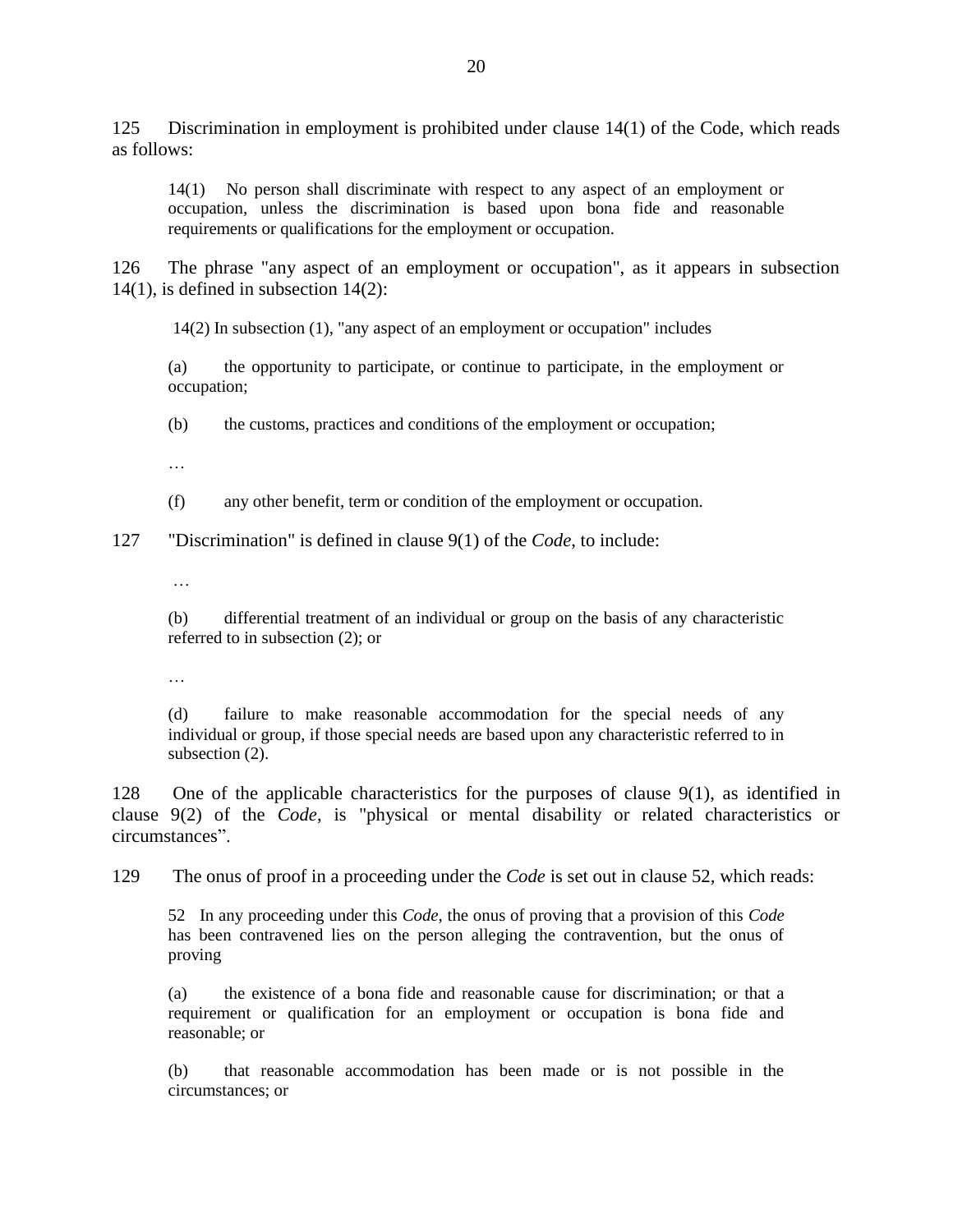(c) the applicability of any other exception to the prohibitions enacted by this *Code*;

lies on the person alleging that matter.

130 The Complainant has the onus, therefore, of establishing a *prima facie* case of discrimination. A *prima facie* case is one which covers the allegations made and which, if they are believed, would be complete and sufficient to justify a decision in favour of the Complainant, absent an answer from the Respondent. (*Ontario (Human Rights Commission) v Simpsons-Sears Ltd.* [1985] 2 SCR 536 at para 28, 52 OR (2d) 799) (available on CanLII) [*Simpsons-Sears*].)

131 In this case, as adjudicator Harrison stated in *KK v GS, (cob Hair Passion)* [2013] MHRBAD 102 at para 147, 2013 CanLII 3982 [*Hair Passion*]:

To establish a prima facie case of discrimination, the Complainant must prove, on a balance of probabilities, that she had a disability at the relevant time, that her employment was adversely affected in some way, and that her disability was one of the factors which motivated the decision or action that adversely affected her employment. Her disability need not be the sole or even the primary reason that her employment was adversely affected; it is sufficient if her disability was one of the factors that influenced the decision or action.

132 An addiction to alcohol constitutes an illness and falls within the meaning of disability under the *Code*. (*CR v Canadian Mental Health Assn* [2013] MHRBAD 101 at para 128 [*CR*]; *New Flyer, supra* at para 55.)

133 Clear and cogent medical evidence is generally required in order to establish that a person has an illness or disability. (*CR v Canadian Mental Health Assn, supra* at para 129.) However, the concept of disability under the *Code* must be interpreted in a broad and flexible manner. (*CR v Canadian Mental Health Assn, supra* para 133 citing *Québec (Commission des droits de la personne et des droits de la jeunesse) v Montréal* 2000 SCC 27 at para 79, 1 SCR 665, 225 DLR (4th) 143, (available in CanLII) [*Québec (Commission des droits de la personne et des droits de la jeunesse) v Montreal*].)

134 The Commission did not adduce evidence from a medical professional to establish that the Complainant had an addiction and the evidence about the exact extent and nature of her addiction was somewhat limited. However, in the Complaint she filed with the Commission on October 25, 2012, the Complainant stated she had a disability – "alcohol addiction". Certainly the evidence of the Complainant herself, and of Ms. Stevens, demonstrated that the Complainant had struggled with overuse of alcohol such that it interfered with her functioning and activities of daily life.

135 Under human rights law it is well-recognized that in determining whether discrimination on the basis of disability has occurred, the focus is on obstacles to full participation in society, rather than on the specific condition of the individual. Discrimination based on disability may be based as much on perceptions and stereotypes as on the existence of actual functional limitations. As Justice L'Heureux-Dubé identified, a disability:

… may be the result of a physical limitation, an ailment, a social construct, a perceived limitation or a combination of all of these factors…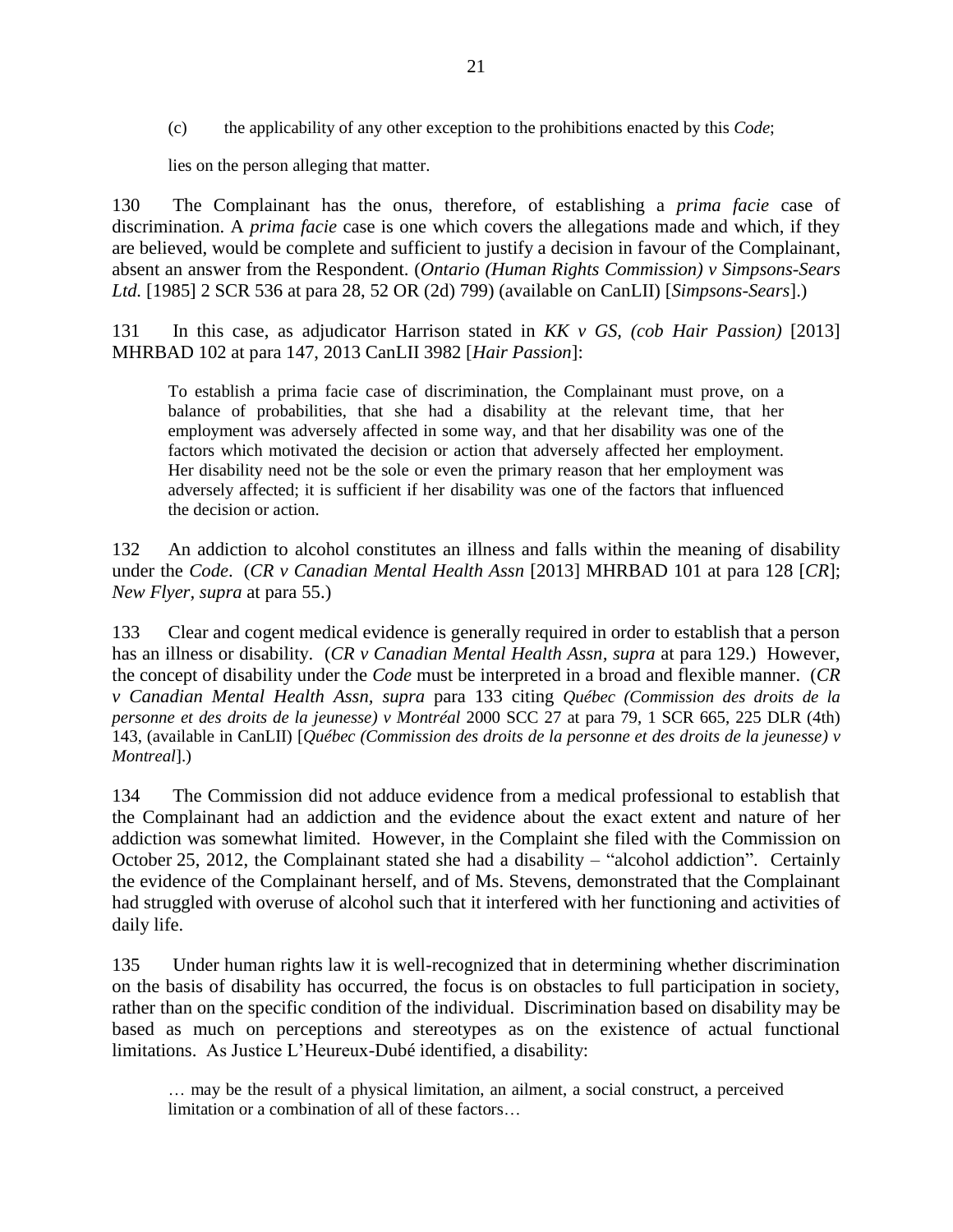Courts will, therefore, have to consider not only an individual's biomedical condition, but also the circumstances in which a distinction is made. In examining the context in which the impugned act occurred, courts must determine, *inter alia*, whether an actual or perceived ailment causes the individual to experience "the loss or limitation of opportunities to take part in the life of the community on an equal level with others…

> *Québec (Commission des droits de la personne et des droits de la jeunesse) v Montréal, supra* at para 79 & 80

136 The Respondent did not dispute that the Complainant had a disability relating to alcohol addiction. Ms. Reader testified that there was never a doubt in her mind that the Complainant had an addiction to alcohol after the parties met on June 7, 2011 and I find that the interaction between the parties from that time on demonstrates the Respondent perceived the Complainant to have an addiction to alcohol.

137 I find, therefore, on the evidence, that the Complainant had a disability, either real or perceived, relating to alcohol addiction, within the meaning of the *Code*.

138 As to whether the Complainant had special needs associated with that disability that required accommodation in the workplace, I find that the Complainant did have such needs, including, for example, a need for time away from the workplace to receive treatment or to develop the means to make healthy lifestyle choices, and that the Respondent was made aware of these needs as early as June 7, 2011.

139 Finally, the evidence is undisputed that the Respondent suspended the Complainant without pay on June 3, 2011 because it believed she was under the influence of alcohol at work. Although by June 7, 2011 the Respondent understood the Complainant to have an alcohol related disability, it proceeded to fire her on July 20, 2011 and never effectively returned her to work. In so doing, the Respondent caused the Complainant to experience what Justice L'Heureux-Dubé described as a limitation of opportunity to "take part in the life of the community on an equal level with others", namely, to participate in meaningful employment.

140 There was no evidence of any other performance issues relating to the Complainant's conduct in the workplace. In my view it is clear from the evidence that the Complainant's addiction to alcohol was the reason for her termination.

141 I conclude, therefore, that the Complainant was treated adversely by the Respondent and that her disability was a factor in that adverse treatment.

142 Based on all of the foregoing, I find that the Complainant has satisfied the onus of establishing a *prima facie* case of discrimination.

143 The onus then shifts to the Respondent to prove the reasonableness of its actions, in its defence.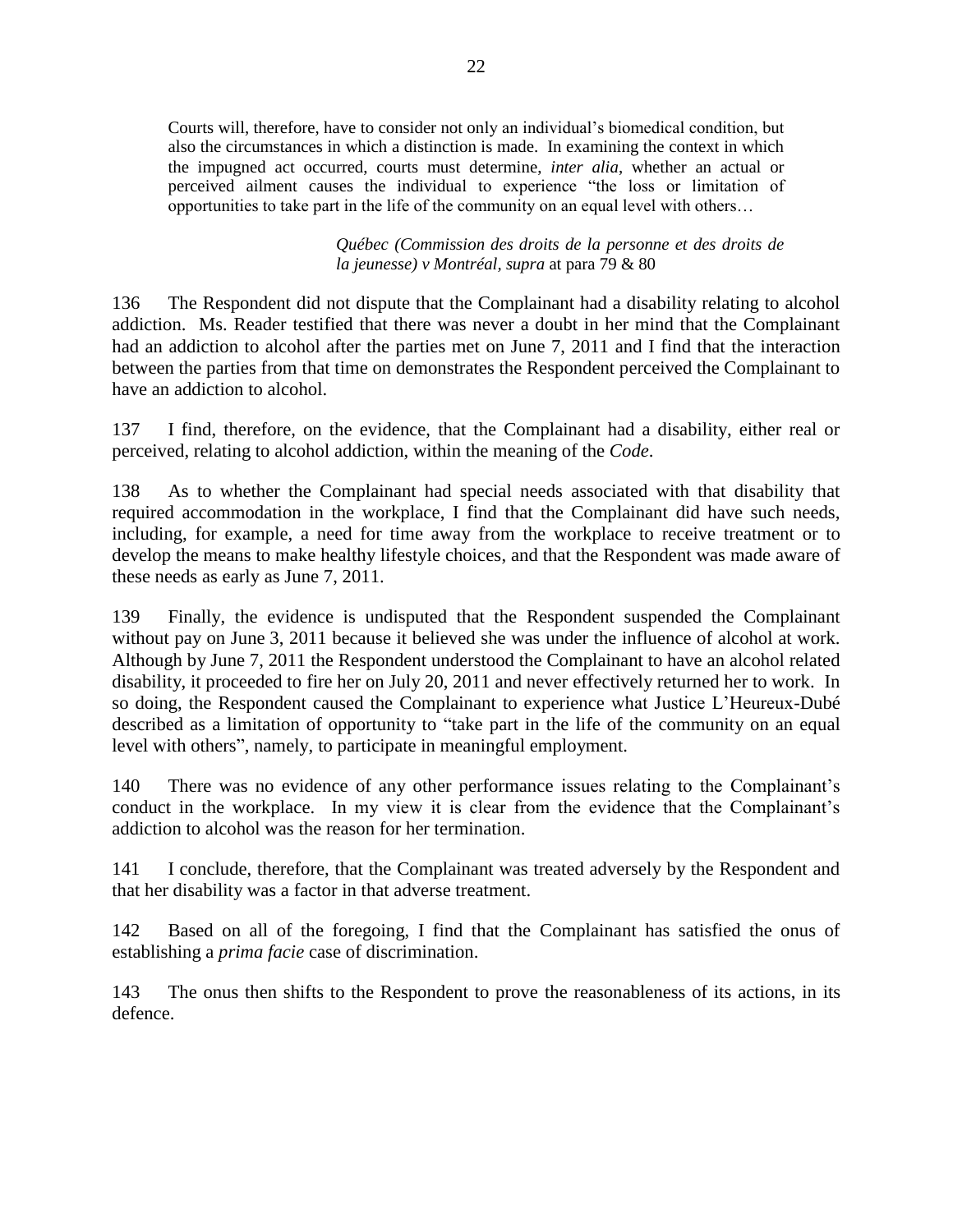**Issue 3: If the answer to #2 is affirmative, whether the Respondent has established that its actions were justified because:**

**a. it made reasonable efforts to accommodate the Complainant to the point of undue hardship; and/or**

# **b. the conditions it imposed were** *bona fide* **occupational requirements.**

144 In submitting that it had satisfied its duty to accommodate, the Respondent focused its arguments on the Memorandum of Agreement the parties signed on April 5, 2012 which, it submitted represented its reasonable efforts to accommodate the Complainant. To return the Complainant to employment without having that agreement in place it argued, would expose its clients and staff to a safety risk that would constitute undue hardship.

145 Although essentially saying the same thing, the Respondent also argued that the terms of the Memorandum of Agreement and in particular the abstinence clause contained in that agreement were *bona fide* occupational requirements.

146 In deciding whether the Respondent has discharged its onus to show that it made reasonable efforts to accommodate the Complainant or that the requirements it imposed as preconditions to reinstating her constituted *bona fide* occupational requirements, I have not confined my consideration to the terms of the Memorandum of Agreement. Instead, I have considered the Memorandum of Agreement in the context of the entire interaction between the parties, starting with the date the Respondent suspended the Complainant on June 3, 2011 and ending with the date it terminated the Complainant for a second time, on May 1, 2012.

147 Looking at the totality of that interaction, I find that the Respondent has not demonstrated that it accommodated the Complainant to the point of undue hardship or that the requirements it imposed as pre-conditions to rehiring the Complainant represented *bona fide* occupational requirements.

148 In conducting my analysis, I have followed the approach suggested by the Supreme Court of Canada in *British Columbia (Public Service Employee Relations Commission) v British Columbia Government and Service Employees' Union (BCGSEU)* [1999] 3 SCR 3, 66 BCLR (3d) 253 [*Meiorin*] where the court stated at para 66:

Notwithstanding the overlap between the two inquiries, it may often be useful as a practical matter to consider separately, first, the *procedure*, if any, which was adopted to assess the issue of accommodation and, second, the *substantive content* of either a more accommodating standard which was offered or alternatively the employer's reasons for not offering any such standard…

# **Procedural Perspective Analysis**

149 Analyzing the Respondent's efforts to accommodate from a procedural perspective, I find that the Respondent did not adequately engage in the necessary process to determine what kind of accommodation was best suited to the Complainant's needs.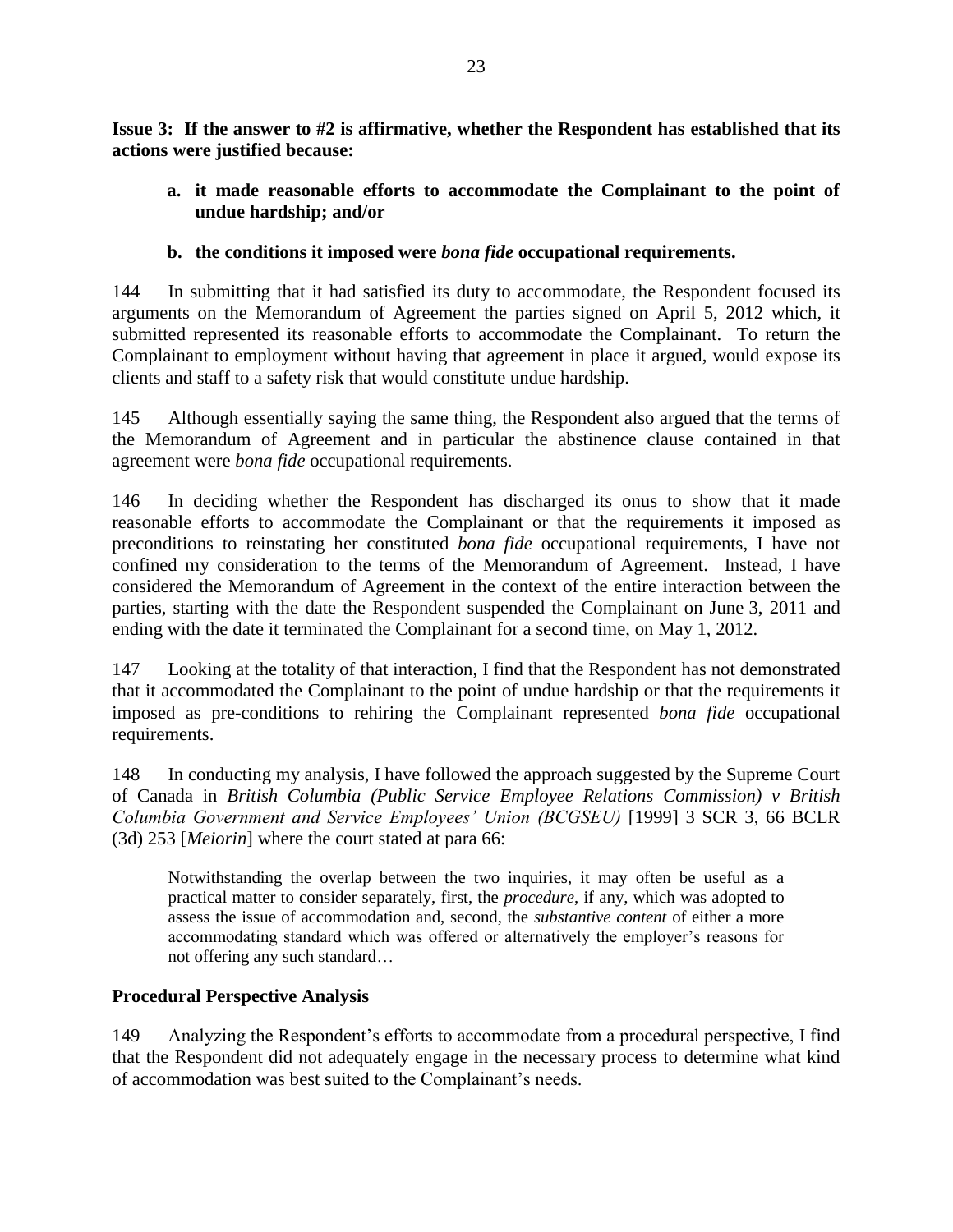150 From a procedural perspective, one of the most significant aspects of the duty to accommodate is the requirement to assess an employee's needs on an individual basis. How can an employer say it has made all reasonable efforts to accommodate the special needs of an employee without having based those efforts on an individualized assessment which identifies what her special needs are, in fact?

151 As the cases consistently identify:

Accommodation must be individualized to the needs of each employee in the context of the surrounding facts, including the nature of the employee's disability and the nature of the workplace, such that each case must be decided on its own facts.

> See for example: *Ontario Nurses Association v Revera Long Term Care* (2014) OLAA 227 at para 27, 2014 CanLII 33919 (ONLA).

152 The Respondent terminated the Complainant on July 20, 2011 because she would not sign the agreement it presented to her on June 21, 2011. There was no evidence that the Respondent prepared that agreement by making any type of individualized assessment of the Complainant's needs, for example, by seeking advice from the Complainant's addictions counsellor.

153 Following that termination and after the Union filed a grievance, the Respondent did send a letter to Ms. Stevens asking for her recommendations regarding the Complainant's treatment plan. Although this effort was not made until after the Respondent had fired the Complainant on July 20, 2011, if the Respondent had acted upon Ms. Stevens' response appropriately that might have led to its reasonable accommodation of the Complainant.

154 It was clear from the evidence, however, that the Respondent was not satisfied with Ms. Stevens' recommendation and believed that the Complainant needed to do something different, in the search for accommodation.

155 It would have been open to the Respondent at that point to ask for an independent assessment and send the Complainant to another counsellor or physician for an opinion.

156 If the Respondent was not satisfied with the information it received from the Complainant's counsellor or believed it did not have sufficient information upon which to guide its efforts to accommodate the Complainant, the Respondent had an obligation to seek such information and advice from another qualified source.

157 It did not do that.

158 Instead, I find that the members of the Respondent's staff relied on their experiences in dealing with other staff who had required accommodation relating to addiction and on their own personal experiences.

159 For example, Ms. Reader testified that the requirement to seek mental health counselling was based on her personal experiences and on those of Ms. Cupples in dealing with other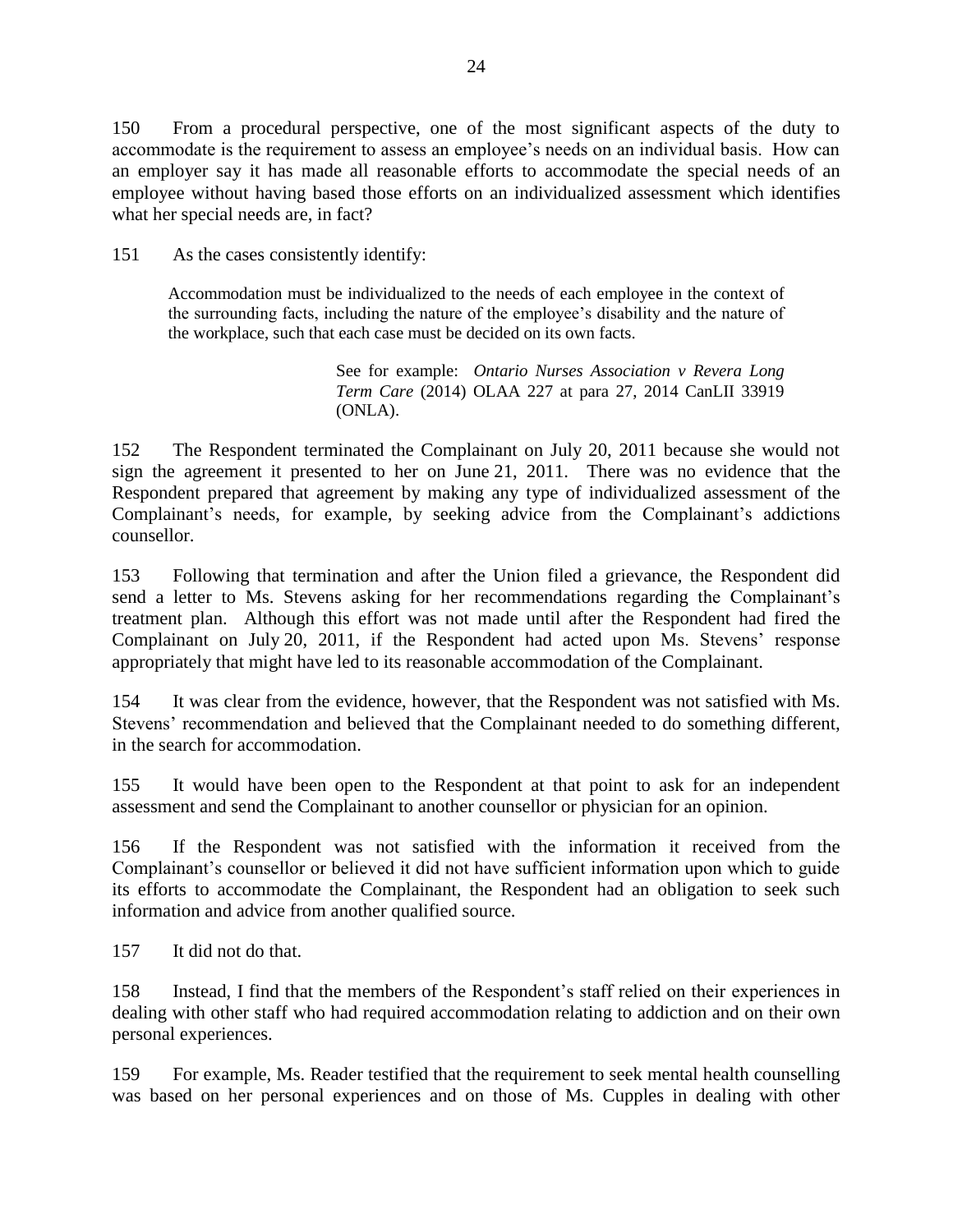individuals they had known who had issues with alcohol. Ms. Cupples confirmed she had no qualifications or education related to the area of addiction but said that she had personal experience with addiction.

160 Information of that sort is precisely the type of information that cannot be relied on as the basis for accommodating an employee. Each individual is entitled to an accommodation which is based on an individualized assessment of his or her specific needs.

161 I acknowledge that at the Complainant's request the Respondent removed some of the terms it had originally included in the first agreement it presented to the Complainant on June 21, 2011, such as, for example, the requirement to attend rehab and group AA meetings.

162 However, the Respondent continued to require conditions which the Complainant had previously resisted and which were not based on an individualized assessment of her needs, such as, for example, the condition requiring total abstinence for an unlimited period of time both in and outside the workplace and the requirement to seek mental health counselling.

163 The Commission's argument was that without having engaged in a process to obtain and consider information about an employee's individualized needs, an employer has no authority, whether stemming from a genuine desire to assist its employee or not, to engage in opining about the appropriate treatment of an employee's disability related needs.

164 By way of illustration, the Commission queried whether, if the Complainant's special needs had been based on an illness such as cancer, for example, rather than an addiction, the Respondent would have been giving evidence about what it believed was the best treatment plan for the Complainant, in the face of evidence from the Complainant's own qualified addiction counsellor? The Commission submitted that one of the reasons individuals with addictions remain stigmatized in society and suffer discrimination is because members of the public often have some experience with addictions themselves. This experience leads them to believe they can make assumptions about the needs of others whom they identify as having an addiction.

165 I agree. It is important to recognize that it constitutes discrimination for an employer to rely on personal experiences and common place assumptions or stereotypes rather than on objective assessments when determining an accommodation plan for an employee who has a disability. Unfortunately I find such discrimination occurred in this case.

166 The Commission also made it clear that in bringing forward this Complaint, it was not suggesting that abstinence should never form part of an individual's treatment plan or that total abstinence should never be a condition imposed on an employee before they can return to work. It submitted, however, that this proceeding is not the forum to determine the best treatment options for the Complainant. Further, it submitted that what was significant in this case was that an independent expert was not retained by the Respondent at the time it considered the terms on which it would allow the Complainant to return to the workplace.

167 I agree.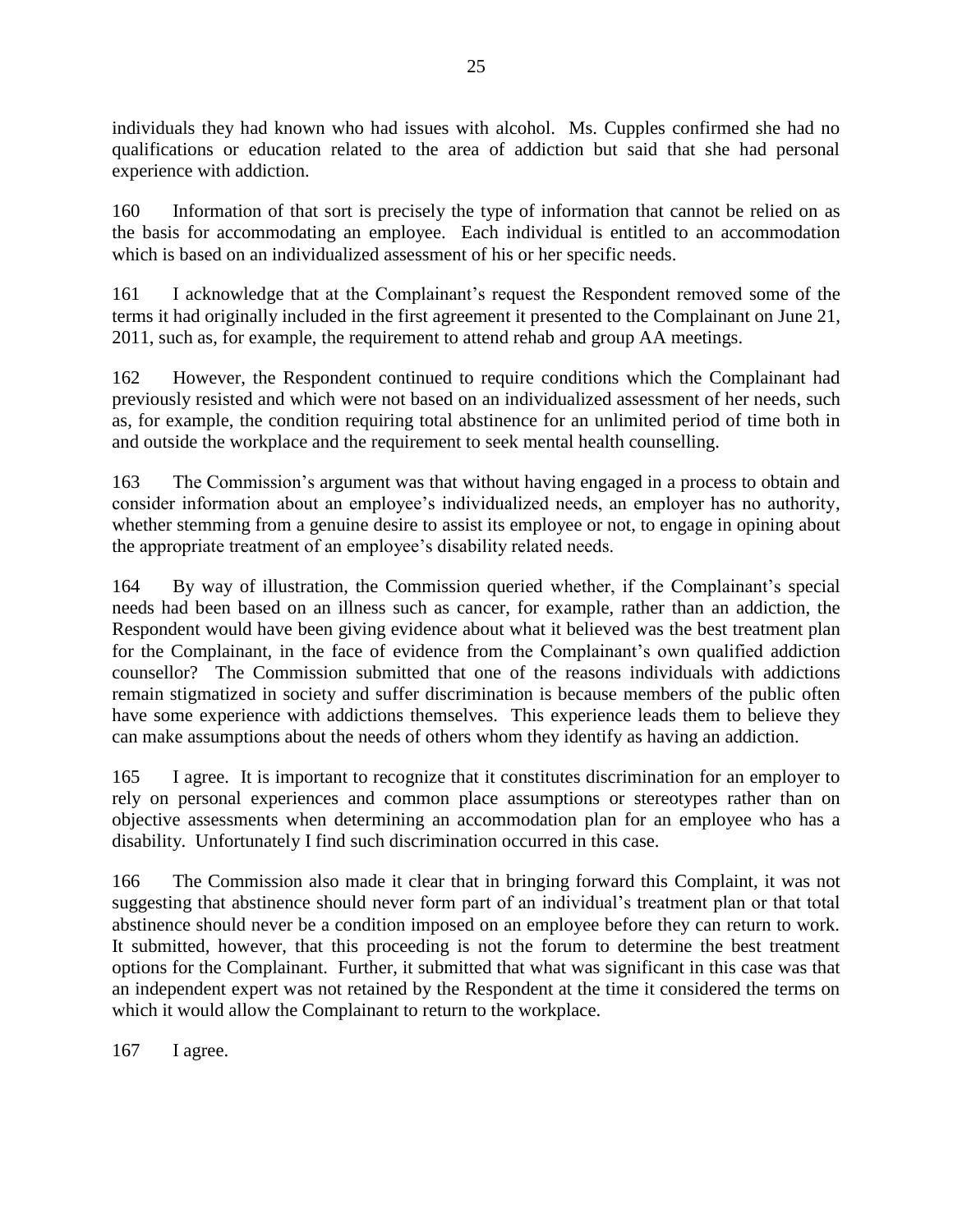168 The Respondent called Dr. Waldman to testify at the hearing about the science of addiction and to establish that its accommodation efforts were reasonable, having particular regard to the abstinence clause in the Memorandum of Agreement.

169 Dr. Waldman prepared a report dated March 10, 2015, in response to a written request from the Respondent's counsel dated February 19, 2015.

170 In his report Dr. Waldman confirmed that he was not provided with an opportunity to meet with the Complainant and as such his opinion was based entirely on the documents that had been given to him by the Respondent's counsel, including the AFM file which contained Ms. Stevens' notes of her counselling sessions with the Complainant.

171 Although the Commission did not challenge Dr. Waldman's qualifications as a psychiatrist *per se*, it submitted that it was not convinced that Dr. Waldman was a specialist in the area of addictions.

172 It also questioned whether Dr. Waldman's opinion was necessary for these proceedings given that it was not disputing the science of addiction.

173 Ultimately I was not asked to qualify Dr. Waldman to give opinion evidence nor was I asked by the Commission to exclude Dr. Waldman's testimony. The Commission submitted, however, that I should give little weight to Dr. Waldman's opinion both because he had not been qualified as a specialist in the area of addictions and because many of his conclusions were based on facts which were in dispute.

174 In my view, Dr. Waldman's evidence does not cure what I have identified as the Respondent's failure to make reasonable efforts to accommodate the Complainant as analyzed from a procedural perspective.

175 Counsel for the Respondent stated that Dr. Waldman was retained well after the Complainant's employment was terminated. Dr. Waldman was never asked by the Respondent to interview or assess the Complainant at the time that she was seeking accommodation nor was he ever consulted by the Respondent at any time during its dealings with the Complainant prior to terminating her employment. Further, the AFM file material upon which Dr. Waldman based much of his opinion was not in the Respondent's possession until shortly before this hearing.

176 Indeed, Dr. Waldman commented in his report that "if further information is available or Ms. Horrocks is available for an assessment interview the opinions contained in this report regarding her specific case may change."

177 Accordingly, I put little or no weight on Dr. Waldman's evidence in making my determination in these proceedings. In so finding I stress that this is not in any way a comment on Dr. Waldman's professionalism or professional abilities.

178 My conclusion is based on the fact that an employer cannot justify the reasonableness of its actions by pointing to information it did not rely on at the time it carried out its efforts of accommodation. This was recently acknowledged by the Human Rights Tribunal of Alberta in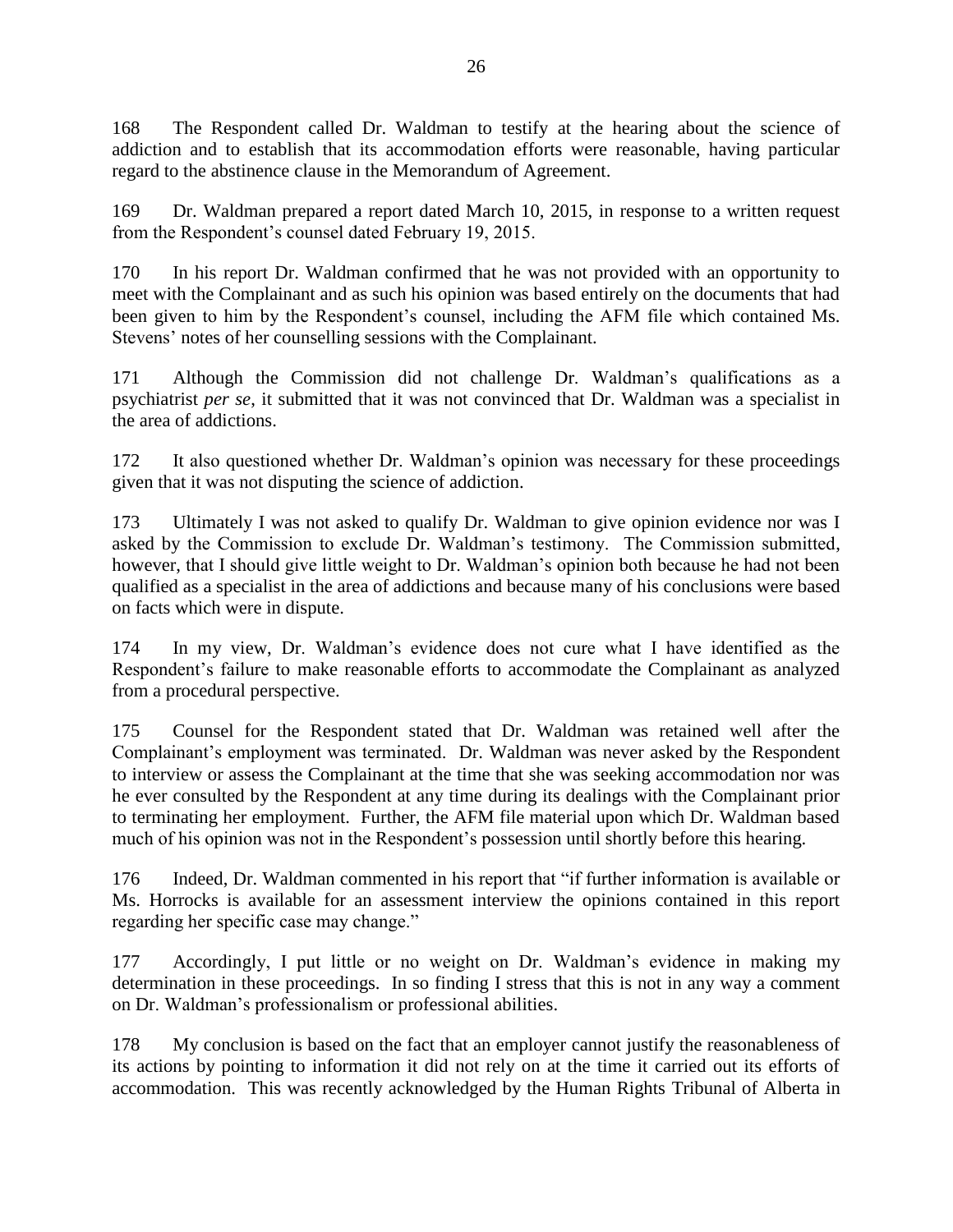*Horvath v Rocky View School Division No 41* (2015) AHRC 5, where the tribunal chair identified:

In assessing whether the employer has met the duty, the employer's efforts must be assessed at the time of the alleged discrimination. An employer may not use afteracquired evidence to support its view that an employee could not be accommodated. After-acquired information is only relevant to remedy…

> at para 56, citing from *ADGA Group Consultants Inc v Lane* [2008] 91 OR  $(4^{th})$  425 at para 108, 295 DLR  $(4^{th})$  425.

179 The importance of an employer's duty to formulate an accommodation plan on the basis of an individualized assessment of its employee cannot be overstated. Such an individualized assessment goes to the heart of the fundamental principles which underlie the *Code*.

180 The preamble of the *Code* states that:

… Manitobans recognize the individual worth and dignity of every member of the human family ...

(a) implicit in the above principle is the right of all individuals to be treated in all matters solely on the basis of their personal merits, and to be accorded equality of opportunity with all other individuals; ...

181 From a procedural perspective, therefore, I find the Respondent has not discharged its obligation to accommodate the Complainant within the meaning of the *Code*. Nor do I find that the Respondent has demonstrated that it made reasonable efforts to accommodate the Complainant looking at the substantive content of those efforts.

#### **Substantive Perspective Analysis**

182 According to Dr. Waldman's evidence, relapse is a recognized part of alcohol use disorder. Dr. Waldman also testified that the risk of relapse is not eliminated even if one commits to abstinence.

183 Despite this evidence I find that neither the terms of the Memorandum of Agreement nor any of the Respondent's interactions with the Complainant accommodated for the possibility of relapse. Accordingly, on this basis alone, from the perspective of the substantive content of the Respondent's efforts towards accommodation, I find the Respondent has not demonstrated that it made reasonable efforts to accommodate the Complainant's disability and associated special needs.

184 As well, once the Respondent learned of the Complainant's disability, instead of supporting her need to obtain treatment, it fired her and with the exception of a brief three week period in April 2012, left her unemployed. This had the effect of compounding the Complainant's disadvantage.

185 Termination is the ultimate disciplinary step an employer can impose on an employee.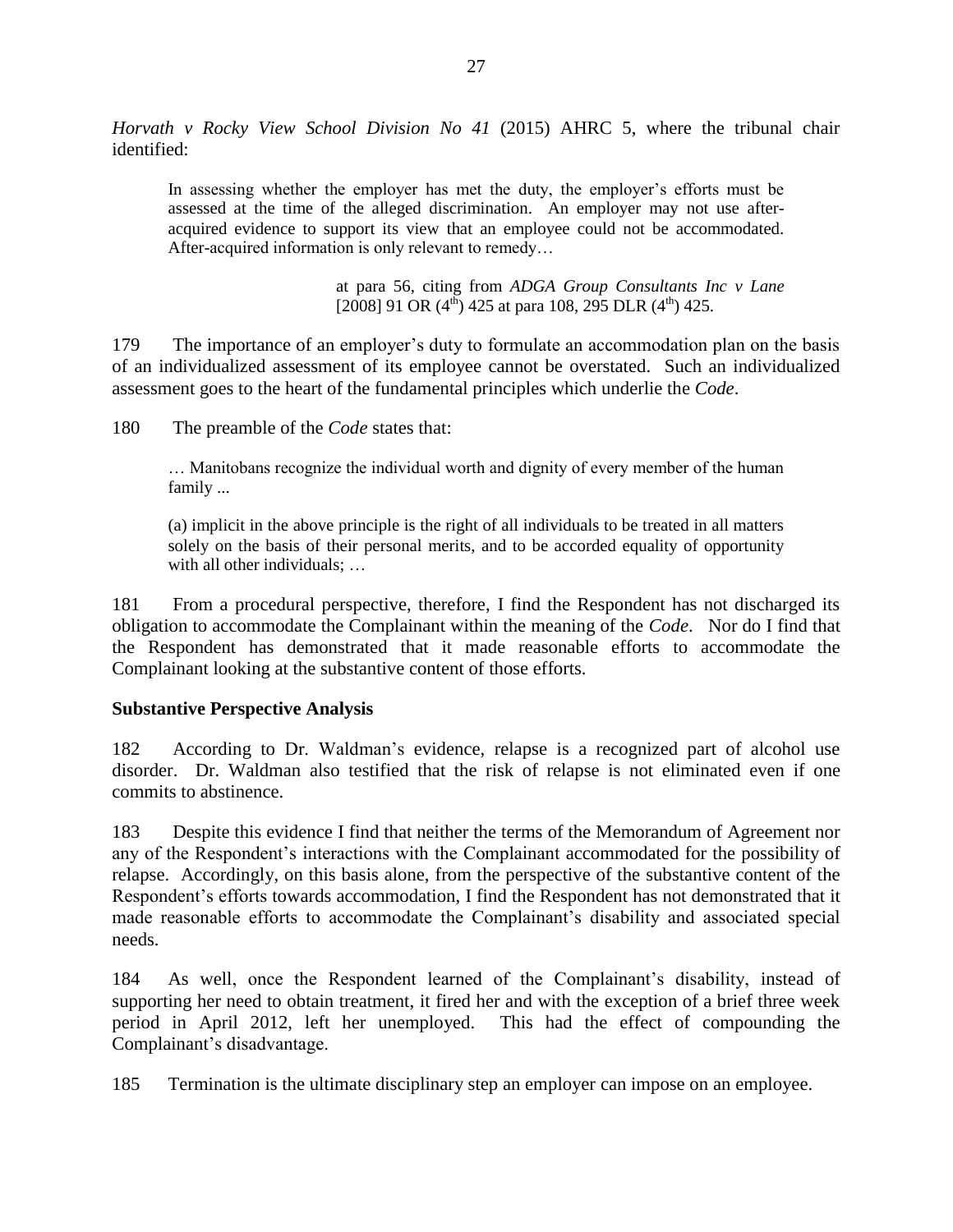186 In this case I find the fact that the majority of the parties' search for accommodation was carried out while the Complainant was terminated is another example of the Respondent's failure to make reasonable efforts towards accommodating the Complainant's disability and associated needs.

187 For example, the Respondent did not lead any evidence to suggest that accommodating the Complainant by placing her on a medical leave of absence in June 2011 instead of firing her, was not a viable alternative or would have resulted in undue hardship.

188 In my view, doing that would have allowed the Complainant to feel more secure in pursuing a course of treatment and would have put her in a better position to discuss the terms on which she could return to the workplace.

189 The Respondent did include offers to place the Complainant on medical leave for varying time periods in the two agreements it drafted, however, those offers were only made in the context of the Complainant agreeing to all the other terms and conditions contained in the two agreements.

190 They were not presented to the Complainant as options in the first instance as part of a plan that would have allowed her to seek treatment safe in the knowledge of having job security and the support of her employer. As such, those offers to be placed on medical leave retroactively do not go towards satisfying the Respondent's obligation to demonstrate that it made reasonable efforts to accommodate the Complainant.

# **Safety – Undue Hardship**

191 The Respondent submitted that because of its statutory safety obligations it could not have made any other efforts towards accommodating the Complainant without experiencing undue hardship.

192 In support of this position, the Respondent relied on the Supreme Court of Canada's decision in *Ontario (Human Rights Commission) v Etobicoke (Borough)* [1982] 1 SCR 202, 132 DLR (3d) 14, CHRR 781, as cited by the Court in the following passage from *Central Alberta Dairy Pool* v *Alberta (Human Rights Commission)* [1990] 2 SCR 489 at para 62, 11 AR 241, 76 AltaLR (3d) 97:

"I do not find it necessary to provide a comprehensive definition of what constitutes undue hardship but I believe it may be helpful to list some of the factors that may be relevant to such an appraisal. I begin by adopting those identified by the Board of Inquiry in the case at bar – financial cost, disruption of a collective agreement, problems of moral of other employees, interchangeability of workforce and facilities. The size of the employer's operation may influence the assessment of whether a given financial cost is undue for the ease with which the workforce and facilities can be adapted to the circumstances. Where safety is at issue both the magnitude of the risk and the identity of those who bear it are relevant considerations. This list is not intended to be exhaustive and the results which will obtain from a balancing of these factors against the right of the employee to be free from discrimination will necessarily vary from case to case.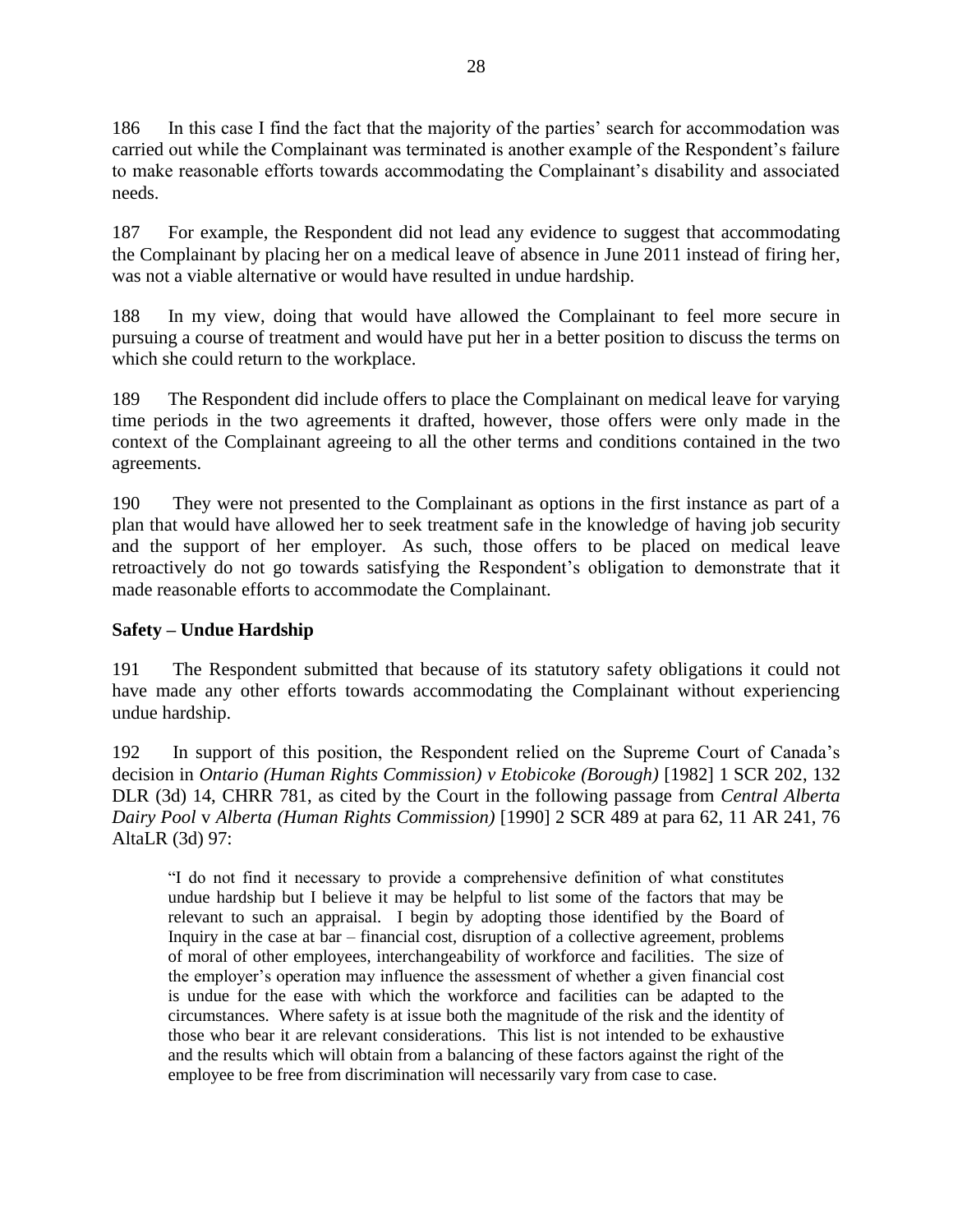193 I recognize that safety is an important consideration for the Respondent in operating the Manor and I acknowledge that in that regard it has to satisfy statutory obligations under the *The Protection for Persons in Care Act*, CCSM cP144 and *The Workplace Safety and Health Act*, CCSM cWT10.

194 However, as the Supreme Court has stated:

More than mere negligible effort is required to satisfy the duty to accommodate. The use of the term "undue" infers that some hardship is acceptable; it is only "undue" hardship that satisfies this test. The extent to which the discriminator must go to accommodate is limited by the words "reasonable" and "short of undue hardship". These are not independent criteria but are alternate ways of expressing the same concept. What constitutes reasonable measures is a question of fact and will vary with the circumstances of the case.

> *Renaud v Central Okanagan School District No 23*  [1992] 2 SCR 970 at para 26, 71 BCLR (2d) 145.

195 The Commission submitted that the Respondent did not provide sufficient evidence to establish it would have been an undue hardship to put in place processes or procedures to accommodate the needs of the Complainant while also ensuring the safety of co-workers and patients.

196 I agree.

197 I find the Respondent provided no evidence that it took any proactive measures to minimize safety risks associated with returning the Complainant to the workplace. As Dr. Waldman's evidence indicated, a commitment to abstinence is not a guarantee of sobriety in the workplace. Returning an employee to the workplace on the basis of signing an abstinence clause, as the Respondent says it has done in the past, or as it said it would have done in this case, would still, therefore, not have relieved the Respondent from a duty to take positive measures to meet its statutory safety obligations.

198 A good discussion of the type of evidence which must be presented to demonstrate that a risk to safety constitutes undue hardship is found in *Re Shuswap Lake General Hospital and BCNU (Lockie),* (2002) CarswellBC 3994, [2002] BCCAAA 21, 67 CLAS 264 [*Shuswap*]. In that case, the employee was a registered nurse with a bi-polar disorder who experienced episodes of mania at the workplace which resulted in errors in patient medication. Following treatment the employer was unwilling to allow her to return to work and encouraged her to apply for disability insurance instead. The employer's concern was that patient safety could be jeopardized because further relapses of the nurse's disability were not predictable. The arbitrator found that the employer had not demonstrated that it was unable to accommodate her without undue hardship and stated:

In terms of the type of evidence that must be presented where a risk to safety is in issue, it is clear that impressionistic evidence will not satisfy the stringent test and will not therefore support a finding of undue hardship. Mere assertions of danger or excessive cost will not suffice. The evidence must clearly identify the risks and demonstrate why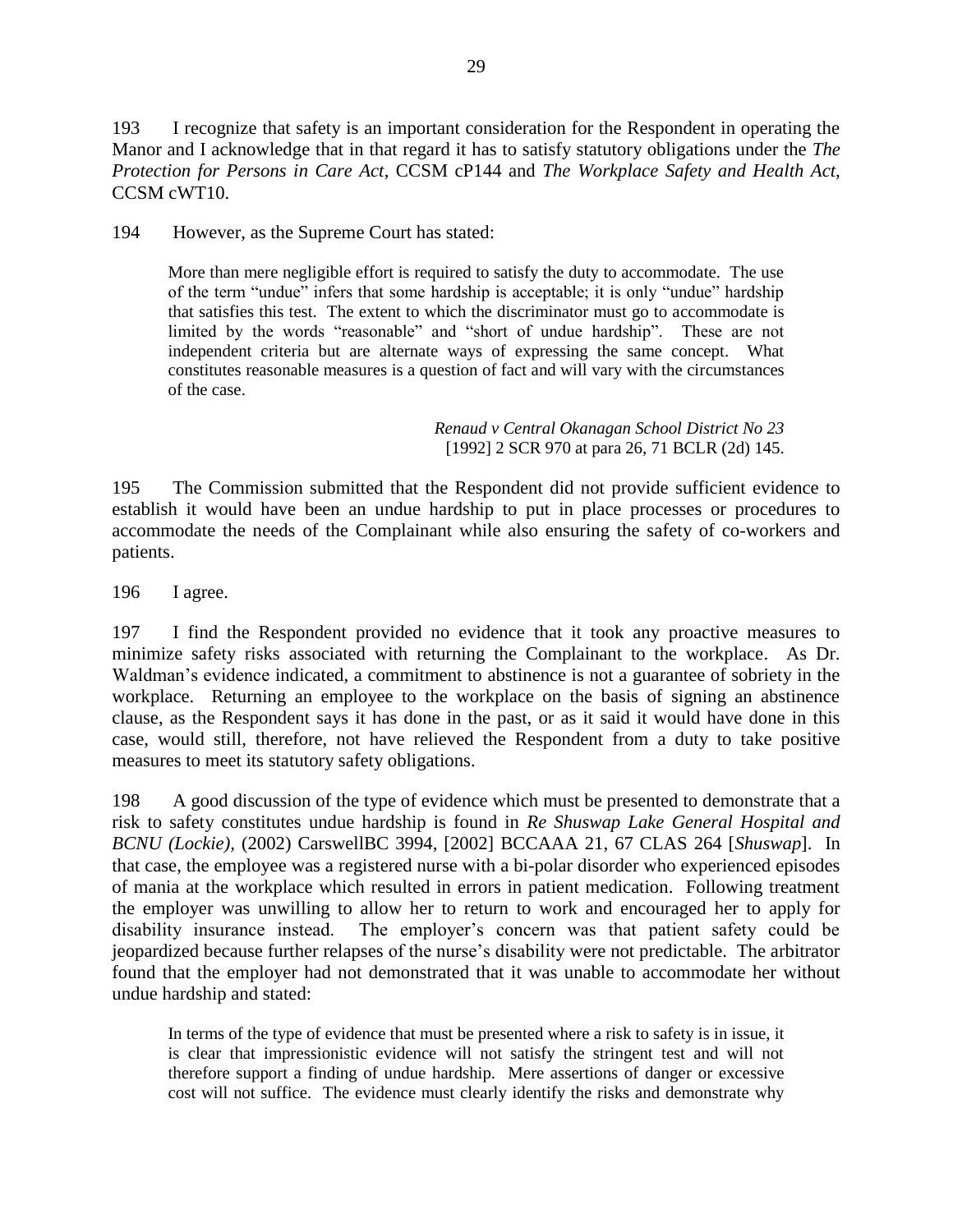those risks cannot be reduced to an acceptable level through accommodative measures. In terms of the impossibility of reducing risks to an acceptable level, an employer must present evidence that it has considered and rejected all viable forms of accommodation. …

#### *Shuswap, supra* at para 114.

199 Similarly in this case, but for the expressed belief of the Respondent's managers Ms. Cupples, Ms. Ewing and Ms. Reader, that it would not have been possible to put measures in place to protect against any risk associated with returning the Complainant to the workplace, there was no concrete evidence presented to demonstrate that the Respondent considered other measures such as, for example, alerting the Complainant's co-workers or teammates, ensuring the nurse manager was on alert, or implementing a check-in or other means of monitoring the Complainant's return to the workplace.

200 Ms. Cupples did admit that they could put a practice in place whereby it would be made known to the staff that if anyone in the workplace is impaired by alcohol that should be reported immediately but she said that it would be very challenging to put that into practice. She did not elaborate as to why.

201 I find that the Respondent's evidence in this regard does not satisfy me that it had accommodated the Complainant to the point of undue hardship.

202 In *Shuswap,* the arbitrator found that there were reasonable accommodation measures that would make it possible to reduce risk to patients to acceptable levels. For example, he noted that the nature of the workplace provided implicit safeguards against any escalation of risk to patient's health and safety because the nurse's duties were performed in a professional, supervised, team-based context.

203 Similarly, in this case, although the Respondent testified that supervision and detection of impairment were not possible, I find the evidence to be otherwise. The entire team of staff including health care aides and nurses meet twice daily during day shifts, once in the morning and once in the afternoon. In many cases the employees are working in teams in caring for the patients. Employees take breaks together and have the opportunity to see each other through their shift. Accordingly, I find there are ample opportunities for observation and monitoring in the Complainant's workplace. Further, there was no evidence that it would have been an undue hardship to enhance such supervision.

204 In *Shuswap* the arbitrator also found that the griever's particular indicator of relapse had in the past been readily observed by her co-workers and reported to supervisory or management staff.

205 Similarly, in this case, I find that there was no shortage of individuals who were willing and able to report concerns about the Complainant, to management.

206 One word of caution regarding supervision and monitoring, however. In its final submission the Respondent argued that one of the reasons it required the abstinence clause was to create "multiple rings of defence" which would allow members of the community to identify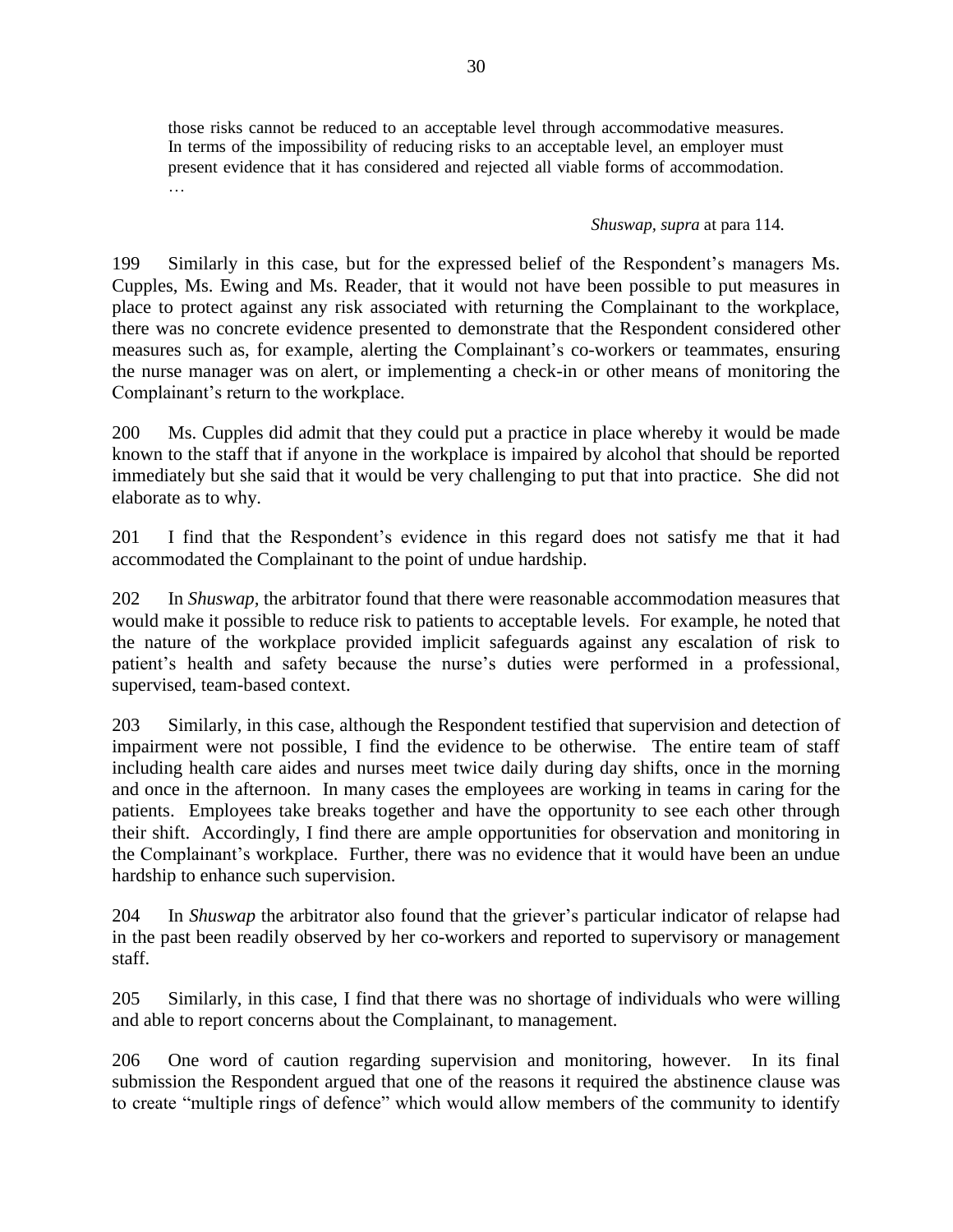that the Complainant had been drinking, before she got to the workplace and posed a safety risk. This argument was not supported by any testimony so I will not address it other than to say that employers must be careful when designing accommodation measures, to avoid making unnecessary violations of their employee's privacy.

207 In *Meiorin, supra* at para 64 & 65, the Supreme Court directed employers, courts and tribunals to be "innovative yet practical" when considering whether there is a less discriminatory way to ensure the employer's legitimate business purposes are accomplished.

208 In this case, in addition to the opportunities for monitoring including random blood testing and personal supervision, there may have been other measures the Respondent could have implemented to fulfil its safety obligations while accommodating the Complainant's return to the workplace. The Respondent simply failed in its efforts to explore whether such measures existed and were viable.

## **Accommodation is a multi-party responsibility**

209 The Respondent submitted that accommodation in the workplace is a multi-party responsibility and that the Complainant had not fulfilled her responsibilities in that regard. In making this argument, it relied on *Renaud, supra* at paras 50-51, where the court stated:

The search for accommodation is a multi-party inquiry. Along with the employer and the union there is also a duty on the complainant to securing an appropriate accommodation. ... To facilitate the search for an accommodation, the complainant must do his or her part as well. Concomitant with a search for reasonable accommodation is a duty to facilitate the search for such an accommodation. Thus in determining whether the duty of accommodation has been fulfilled, the conduct of the complainant must be considered.

210 I note the court immediately went on to say:

This does not mean that, in addition to bringing to the attention of the employer the facts relating to discrimination, the complainant has a duty to originate a solution. While the complainant may be in a position to make suggestions the employer is in the best position to determine how the complainant can be accommodated without undue interference in the operation of the employer's business. When an employer has initiated a proposal that is reasonable and would, if implemented, fulfil the duty to accommodate, the complainant has a duty to facilitate the implementation of the proposal.

211 Applying these statements to the facts of this case, I find that there was no obligation on the Complainant to come up with the necessary solution within the workplace as to how she would be accommodated. It was up to the Respondent to consider various options and measures that could be put in place to allow the Complainant to return to the workplace without sacrificing or compromising its safety obligations. As set out in these reasons, I find the evidence does not demonstrate the Respondent made sufficient efforts in this regard.

212 I agree with the Respondent's submission that the Complainant had a role to play in the accommodation process and that she had a duty to take steps to facilitate a lasting recovery and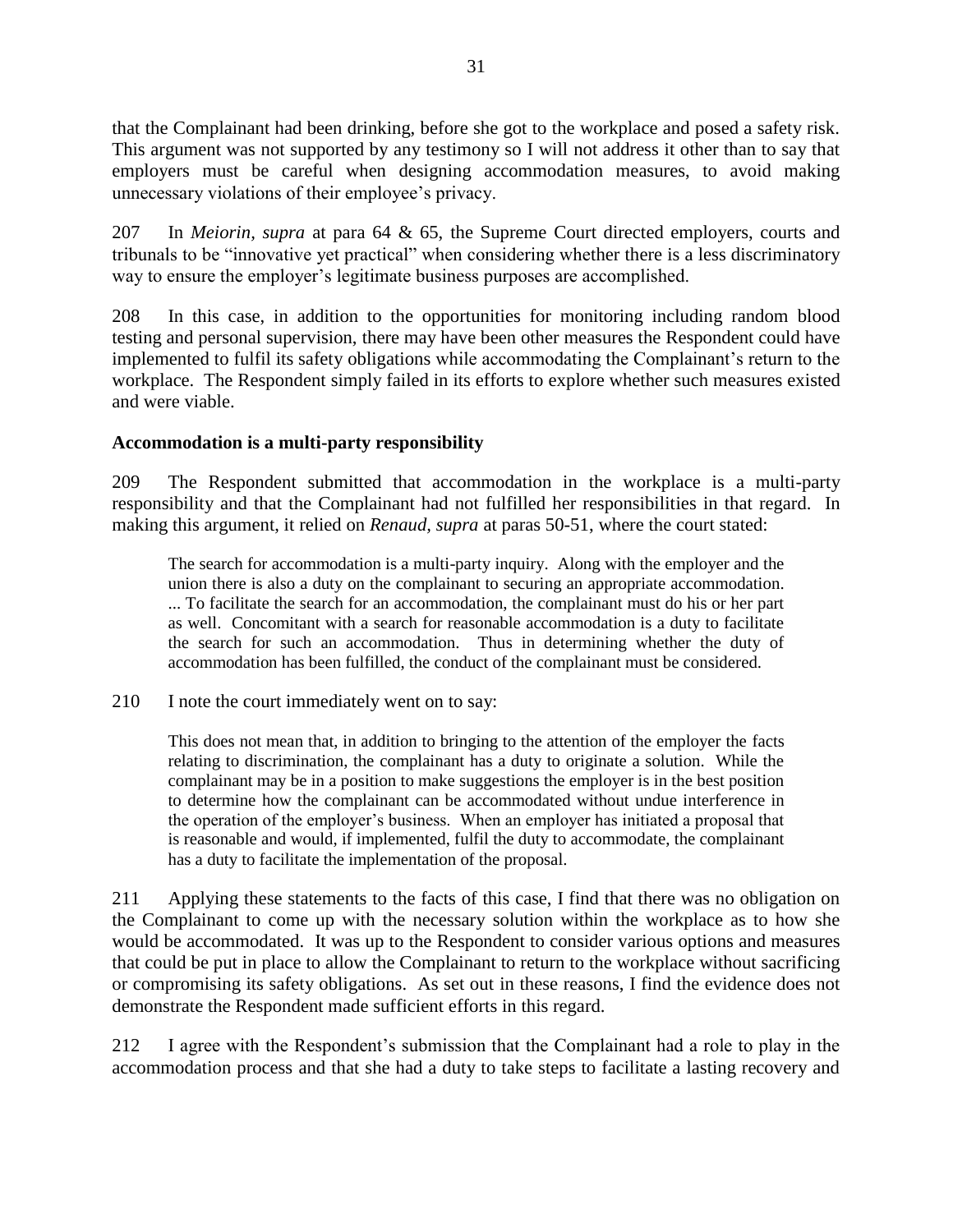minimize risk in the workplace. I find on the evidence, that the Complainant complied with this duty.

213 While the evidence showed that the Complainant was resistant to some of the suggestions dictated to her by the Respondent there is no evidence that she was resistant to following the advice and recommendations of the counsellor with whom she had established a therapeutic relationship.

214 I find it was clear from Ms. Stevens' evidence that the Complainant was making significant efforts towards recovery and was not resistant to treatment.

215 Further, the Respondent's witnesses acknowledged that within weeks of learning of her disability, they were aware that the Complainant had taken steps towards treatment and was prepared to lessen the potential for relapse.

216 I do not agree with the Respondent's submission that the fact that the Complainant was reluctant to agree to the breadth of the abstinence clause indicated a failure on her part to participate or fulfill her role in the accommodation process.

217 I find it was not reasonable for the Respondent to equate the Complainant's reluctance or refusal to sign an agreement, the terms and conditions of which were not based on an individualized assessment of her needs, with a failure to commit to fulfilling her obligation to play a role in the accommodation process.

218 I find, therefore, having regard to the totality of the evidence, analyzing its accommodation efforts from the perspective of the substantive content of those efforts, that the Respondent has not demonstrated it accommodated the Complainant to the point of undue hardship.

# **The Respondent's Authorities - Last Chance Agreements and Abstinence Clauses**

219 In support of its argument that I should uphold its termination of the Complainant, the Respondent submitted that arbitrators generally give respect to agreements such as the one signed by the parties in this case, unless there are compelling circumstances that make enforcement of the agreement unfair or unless there is a legal principle that renders the agreement illegal. In making this submission, the Respondent relied on Brown and Beatty Canadian Labour Arbitration <sup>4th</sup> ed Canada Law Book at para 7:6122:

At some point prior to the termination of a disabled employee, it is not uncommon for employers to try to salvage the situation by confronting the person with an ultimatum of an absolute and unconditional list of things they must do or else lose their jobs. 'Lastchance agreements, as they are widely known, are recognized as a legitimate and appropriate part of an employer's efforts to meet its duty to accommodate the needs of its disabled workers. As a general rule, arbitrators are inclined to respect and give effect to agreements of this kind unless there are compelling circumstances that make their enforcement unfair, or some law or legal principle renders them illegal and/or enforceable. Arbitrators reason that if they fail to enforce such agreements as they are written, employers will be unwilling to enter into them and an opportunity for the parties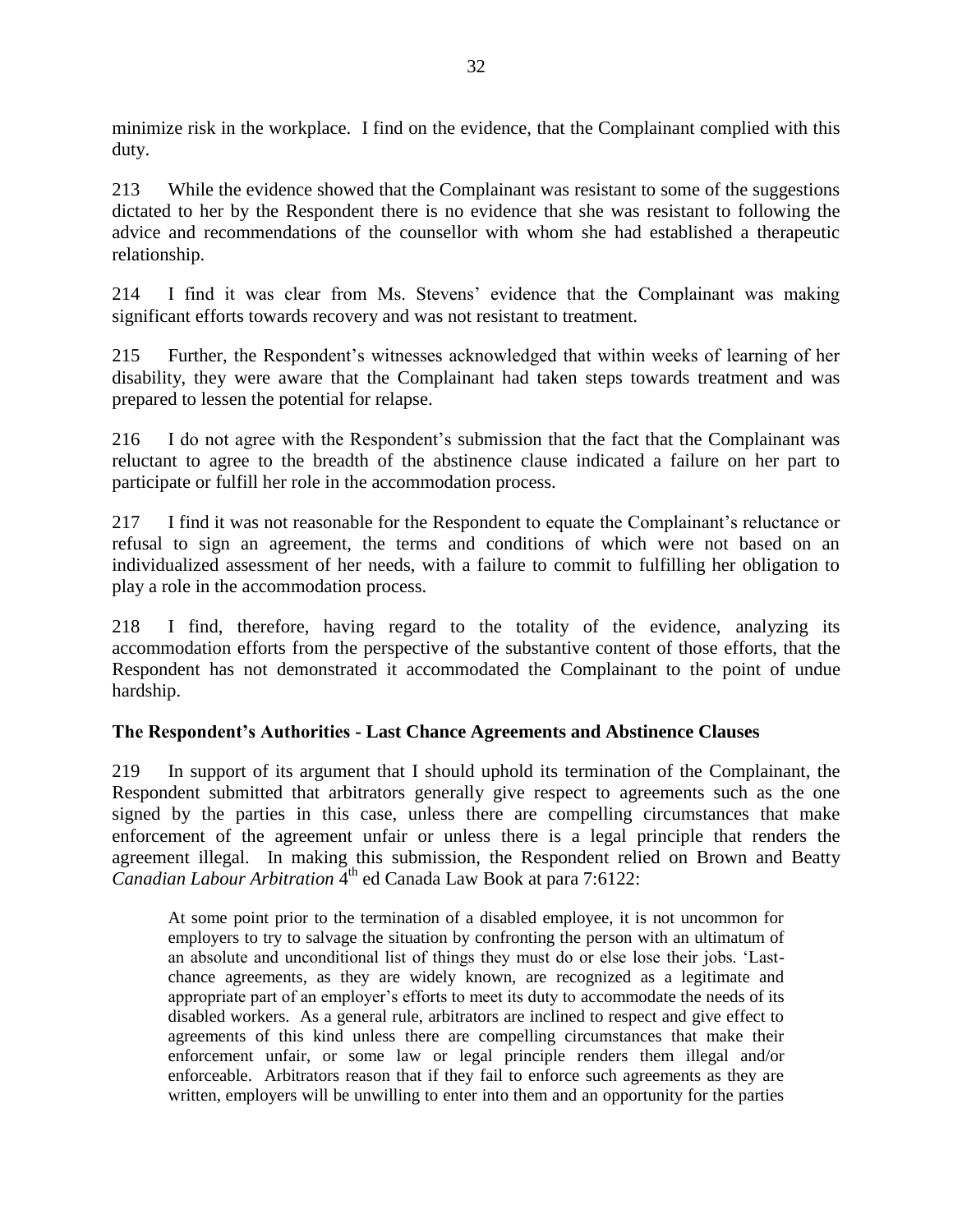to reach compromises that will benefit everyone will have been lost. When a last-chance agreement has been negotiated in good faith, most arbitrators are inclined to the view that "a deal is a deal".

220 I note that the passage goes on to indicate that:

Last-chance agreements with disabled employees are, however, much more problematic and will not be enforced if they are found to derogate from an employer's obligations under human rights legislation and in particular its duty to accommodate. For example, many arbitrators have ruled that last-chance agreements that purport to deny disabled employees the opportunity to challenge the reasonableness of the employer's decision to terminate them before an arbitrator … or were developed without the involvement of the union, are inconsistent with human rights and labour legislation and so are unlawful.

221 The Respondent argued that the Memorandum of Agreement was not a true "last chance agreement" because its terms did not automatically require the Complainant to be fired if she breached any of its conditions. Nonetheless Respondent's counsel provided a sixty-one page written submission which referred to a number of authorities where last chance agreements had been upheld including:

- *Re Kimberly-Clark Forest Products Inc and Paper, Allied-Industrial, Chemical & Energy Workers International Union, Local 7-0665* (2003**),** 115 LAC (4th) 344, 2003 CarswellOnt 3537, 2003 OLAA 49, 72 CLAS 254.
- *Kootenay Boundary Regional Hospital v BCNU* (2006) BCCA 57, 54 BCLR (4<sup>th</sup>) 113, 264 DLR  $(4^{th})$  478.
- *Telus v Telecommunications Workers Union* (2007) CLAD 289, 91 CLAS 67.
- Re Kingston General Hospital and Ontario Nurses' Association (2010), 195 LAC (4th) 57.
- *Re IMP Aerostructures and USW, Local 4883 (B(W)),* (2013), 117 CLAS 68, [2013] CarswellNat 4734.
- *Thunder Bay (City) v ATU, Local 966, (2011)* CarswellOnt 11935, 212 LAC  $(4^{th})$  414.

222 Other authorities referenced in the Respondent's written submission involved cases where the arbitrator upheld the imposition of abstinence conditions as a pre-requisite for reinstatement:

- *Fearman's Pork Inc v United Food & Commercial Workers International Union, Local 175,* [2011] OLAA 388 (available on Westlaw).
- *Uniroyal Goodrich Canada Inc v USWA, Local 677* (1999) 79 LAC (4<sup>th</sup>) 129, OLAA 278*.*
- *Re Canada Post Corp (Sulik)* (2010), 199 LAC (4th) 300.
- *Handfield v North Thompson School District No 26 (1995) BCCHRD 4, 25 CHRR 452.*
- *Re Premier Horticulture Ltd and UFCW, Local 831* (2001), 63 CLAS 348, 2001 CarswellMan 902.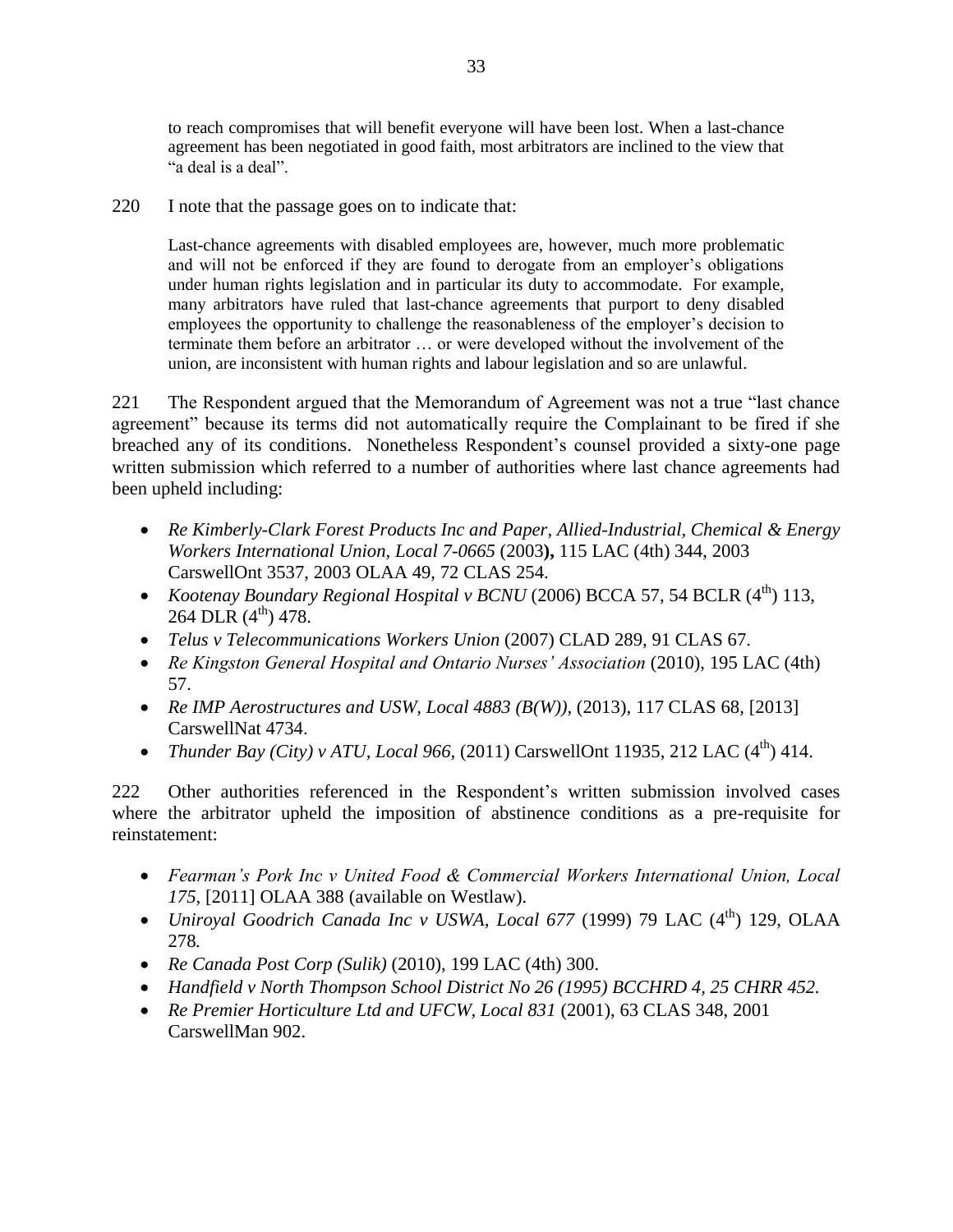and cases where the arbitrator found that the employer had discharged its duty to accommodate an employee with an addiction related disability:

*New Flyer Industries, supra*.

223 I have read these authorities. I do not think it beneficial to address each and every one of them because each one turns on its individual facts but I will make some general observations.

224 First, I note that in many of the cases, the arbitrator specifically found on the facts that the employer had accommodated its employee on numerous occasions sometimes spanning the course of many years, prior to finally determining that it could not do so any further and therefore terminating the employee. See, for example the decisions in: *Uniroyal; Kootenay; Telus; Thunder Bay;* and *New Flyer, supra*.

225 In those cases, employers gave their employees a first chance, a second chance and sometimes a third chance before terminating their employment.

226 In the instant case, regardless of whether one calls the Memorandum of Agreement a "last chance agreement" I find that the Complainant, having been suspended on June 3, 2011 and never being allowed to return to work, was not given even a first chance let alone a "last chance" before having her employment terminated.

227 Many of the cases cited by the Respondent also involved repeated workplace performance issues on the part of the employee before the employee was fired.

228 In this case, the only evidence the Respondent had of the Complainant reporting to work under the influence of alcohol was the one time on June 3, 2011. Beyond that, as Ms. Ewing testified, there were no performance issues or concerns regarding the Complainant's ability to perform her duties in the workplace.

229 The above cited authorities do not persuade me, therefore, that the Respondent's treatment of the Complainant was justified under the *Code*.

### *Bona Fide* **Occupational Requirement "BFOR"**

230 The Respondent also argued that the terms of the Memorandum of Agreement were *bona fide* occupational requirements and in particular it focused on the abstinence clause contained in that agreement.

231 The *bona fide* occupational requirement defence is well-established in human rights law and is used when a standard or requirement has been shown to have an adverse effect on an individual or group protected by human rights legislation.

232 In *Meiorin* the court held that an employer may justify an impugned standard or requirement by establishing:

1. that the employer adopted the standard for a purpose rationally connected to the performance of the job;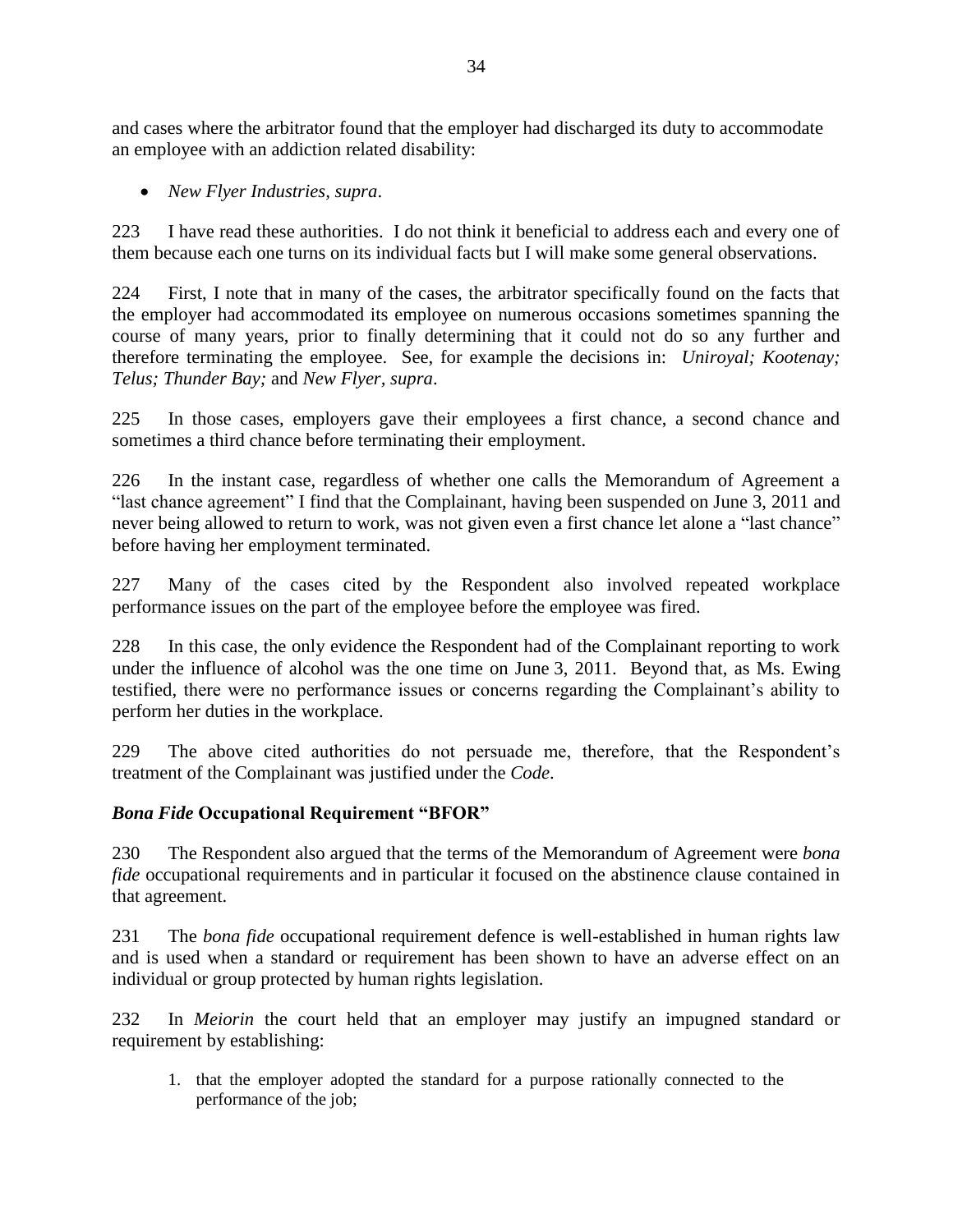- 2. that the employer adopted the particular standard in an honest and good faith belief that it was necessary to the fulfilment of that legitimate work-related purpose; and
- 3. that the standard is reasonably necessary to the accomplishment of that legitimate work-related purpose. To show that the standard is reasonably necessary, it must be demonstrated that it is impossible to accommodate individual employees sharing the characteristics of the Claimant without imposing undue hardship upon the employer.

*Meiorin, supra* at para 54.

233 In applying the test set out in *Meiorin*, the Respondent submitted:

- 1. the standard that an employee must not come to work under the influence of alcohol is obviously related to the job of a health care aide at the Northern Lights Manor;
- 2. good faith on the part of the Respondent was beyond doubt given the statutory duties of the employer to provide safe patient care and ensure a safe workplace; and
- 3. requiring abstinence as a term of the Memorandum of Agreement was reasonably necessary to the accomplishment of the purpose of providing safe patient care and ensuring a safe workplace, given the fact that the Complainant had come to work under the influence of alcohol and admitted that she has an addiction to alcohol which diagnosis was confirmed by Dr. Waldman.

234 Having regard to these arguments, I find that the Respondent satisfied the first step of the test to demonstrate that there was a rational connection between the general purpose for which the impugned standard was introduced and the objective requirements of the job. The Respondent's general purpose in imposing the terms of the Memorandum of Agreement was to satisfy its obligation to maintain a safe workplace.

235 Regarding the second step of the test, I find that in imposing the terms of the Memorandum of Agreement, the Respondent believed that those terms were reasonably necessary and that it was not motivated by anything other than an honest and good faith belief that this was so.

236 The third and final hurdle is to demonstrate that the impugned requirement is reasonably necessary for the employer to accomplish its purpose. In doing this the Supreme Court held that the employer must establish that it cannot accommodate the claimant and others adversely affected by the standard without experiencing undue hardship. For the reasons set out above regarding the Respondent's failure to make reasonable efforts to accommodate the Complainant, I find the Respondent has not satisfied the third part of this test and has not, therefore, demonstrated that the requirements it imposed on the Complainant were *bona fide* occupational requirements.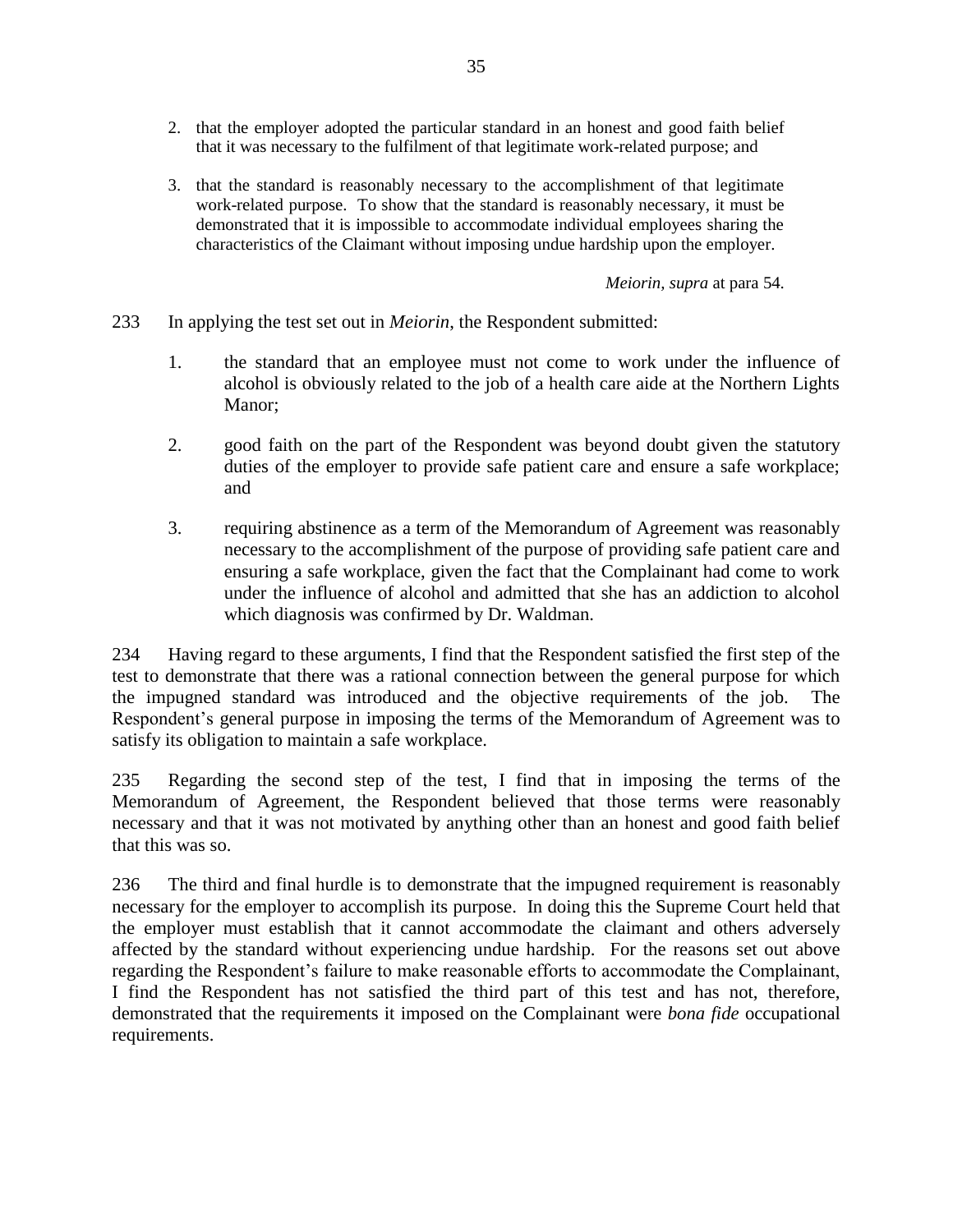## **The Respondent's Other Arguments**

237 The Respondent also submitted that even if I had jurisdiction to determine this Complaint, I had no authority to review the Respondent's termination of the Complainant on May 1, 2012. It argued that because that termination arose out of a validly constituted agreement only an arbitrator appointed under the grievance process could review the Respondent's actions in that regard.

238 In support of its position regarding the validity of the Memorandum of Agreement, the Respondent pointed to the fact that the Union was involved in reaching the agreement and the fact that the agreement itself articulated at clause 11 that the Complainant considered that the duty to accommodate her had been met.

239 I do not find that the Union's involvement in this matter affects my determination that the Respondent failed to accommodate the Complainant. There was nothing in the evidence to support such a finding. I agree with the Respondent's submission that settlements between parties to a collective agreement should generally be upheld but not when such settlements are part of a process which violates an individual's rights under the *Code*.

240 Further, as the arbitrator in *Kimberly-Clark Forest Products* stated, even where the parties specifically stipulate in an agreement that the employee has been accommodated that does not end the decision maker's inquiry. A decision maker, whether an arbitrator or a human rights adjudicator, must still look at the dealings between the parties to determine whether an employer has in fact complied with its obligations under human rights legislation. (*Kimberly-Clark, supra* at para 20.)

241 In the further alternative, the Respondent submitted that if I decided I could review whether the Memorandum of Agreement had been breached, I should apply the principles relating to credibility assessments in *Faryna v Chorny* [1952] 2 DLR 354, [1951] BCJ 152, to determine that the Complainant breached the agreement and the Respondent's actions in terminating her were, therefore, reasonable. In making this argument it urged me to give weight to the testimony of Carrie Dubrueil. She was the person who reported to the Respondent that she saw the Complainant in a grocery store on April 8, 2012 smelling quite strongly of alcohol.

242 The Commission submitted that a determination as to whether the Complainant was in fact drinking on April 8 or April 18, 2012, is not determinative of this complaint.

243 I agree. In my view this proceeding is not about whether the Memorandum of Agreement is a valid contract. Nor is it about whether the Complainant breached the agreement in fact. Rather, it is about whether the Respondent violated the Complainant's rights under clause 14 of the *Code*.

244 Accordingly, I do not need to make findings of credibility about the witnesses whose reports were relied upon by the Respondent when it terminated the Complainant on May 1, 2012. The issue for determination in this matter is not whether the Complainant was drinking on a given day but rather whether the Respondent made reasonable efforts to accommodate the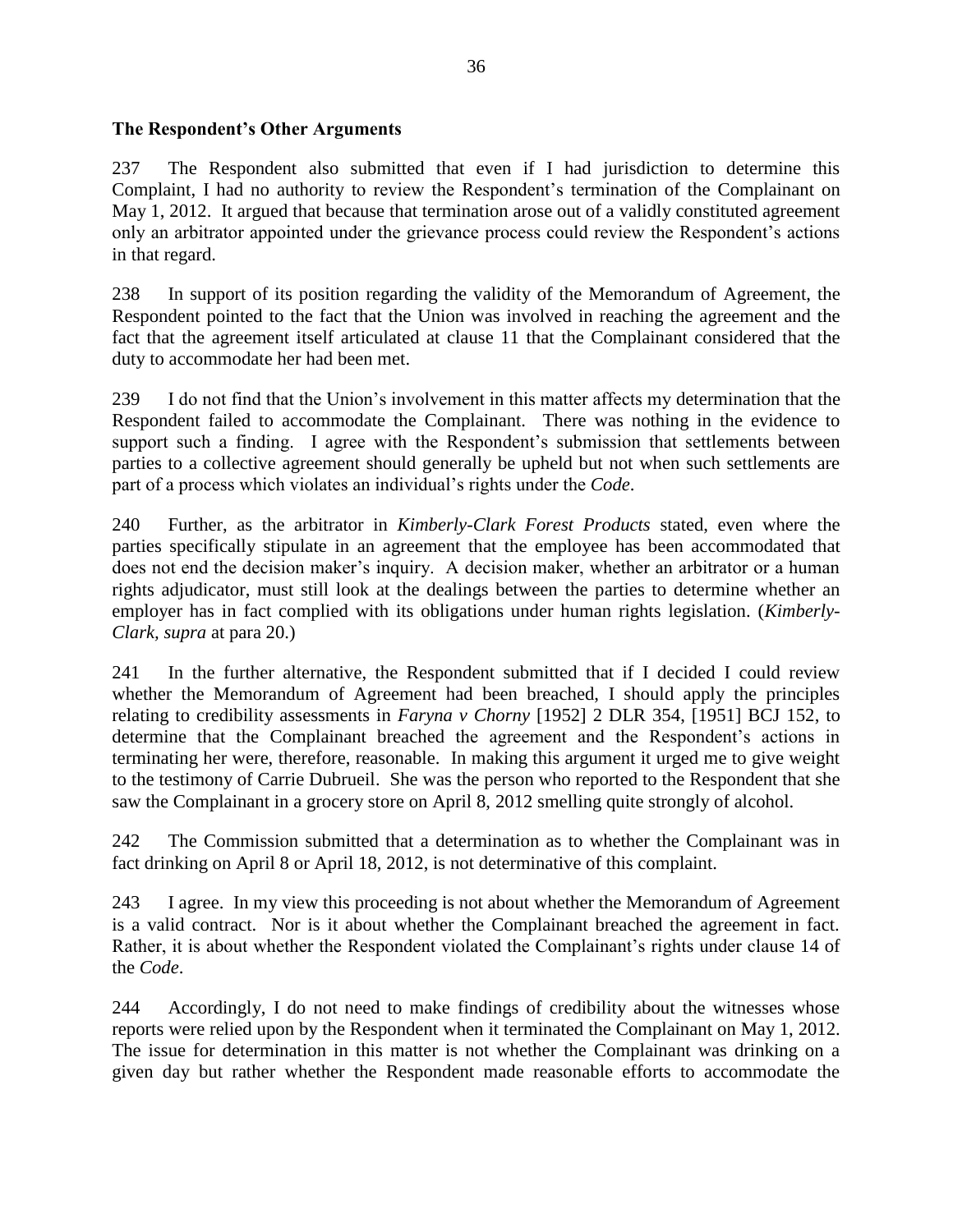Complainant as soon as it was aware that she had a disability and special needs associated with that disability.

### **Conclusion**

245 For the reasons stated above and based on the totality of the evidence, I find the Respondent did not make reasonable efforts to accommodate the Complainant's disability. I find, therefore that the Complainant was discriminated against in the manner alleged in the Complaint and that she is entitled to an Order which remedies that discrimination.

## **Issue 4: If the answer to #3 is negative, what remedy should be ordered?**

### **Remedy**

246 In determining a just and appropriate remedy, I have considered each of the remedial headings set out in clause 43(2) of the *Code*, as follows*.*

## **Clause 43(2)(a): do or refrain from doing anything in order to secure compliance with this Code, to rectify any circumstance caused by the contravention, or to make just amends for the contravention**

247 The Commission submitted that the Respondent would benefit from developing and implementing a reasonable accommodation policy. I agree that such a policy would help to define the rights and responsibilities of both the Respondent and its employees. Accordingly, I order that:

## *The Respondent develop and implement a reasonable accommodation policy in consultation with its counsel and with the Manitoba Human Rights Commission. That policy must be put in place within three months of the date of this decision and must clearly outline the rights and responsibilities of both the employer and its employees.*

248 Next, with respect to the Complainant's request to be reinstated, the Code provides a tribunal with broad remedial authority to do what is necessary to ensure compliance with its provisions. As the Ontario Superior Court set out in a recent decision involving allegations of discrimination on the basis of disability in the workplace:

It is fair to say that while reinstatement is unusual, there is no barrier or obstacle to this remedy in law."

> *Hamilton-Wentworth District School Board v Fair* 2014 ONSC 2411 at para 42, OJ 4586, 2014 CarswellOnt 13509.

249 Remedies under human rights legislation are intended to put the complainant in the position she would have been in but for the discrimination. (*Piazza Airport Taxicab (Malton) Assn* (1989), 69 OR (2d) 281, 60 DLR (4<sup>th</sup>) 759) as cited in *Moffat v Kinark Child and Family Services* (1999) OHRBID 15, 36 CHRR 346 (OHRC).)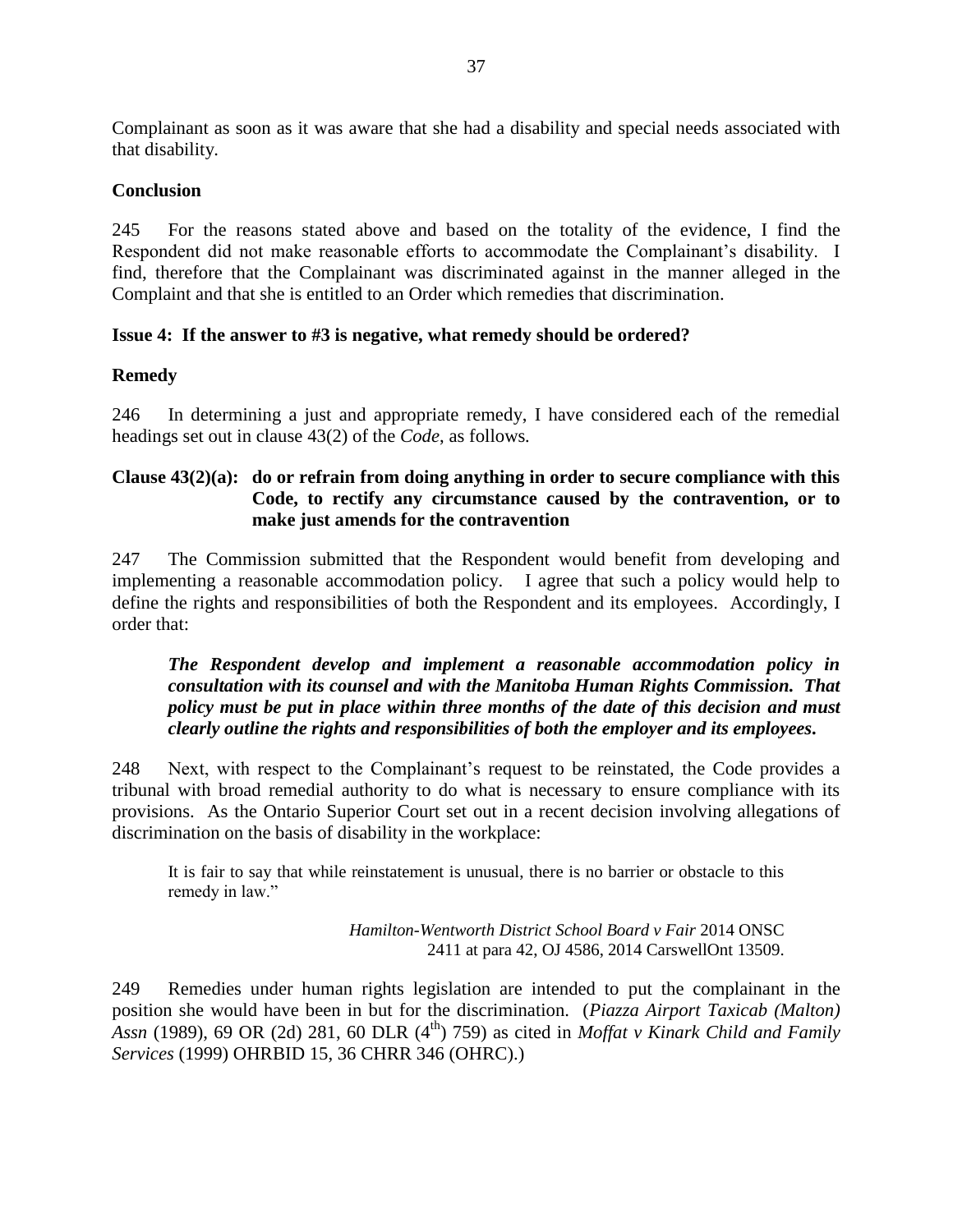250 Human rights legislation aims at the removal of discrimination. Its main approach "is not to punish the discriminator, but rather to provide relief for the victims of discrimination." (*Simpsons-Sears, supra* at para 12.) These statements were relied on by the tribunal in *Harrison v University of British Columbia* [1990] BCCHRD 21, 12 CHRR D./303 where, in making an order of reinstatement the tribunal held that reinstatement is a primary remedy in situations involving discrimination in employment settings.

251 The Respondent forcefully argued that reinstatement would not be viable in this case and should not be ordered.

252 In making that argument, it relied on the decision of *Moffat v Kinark Child and Family Services, supra* where the Tribunal found that reinstatement would not be viable because it found that the employer's manager did not have an open mind about the employee's suitability for reemployment.

253 The Respondent argued that reinstating the Complainant as a health care aide in this case would not be viable because the Respondent's managers do not have confidence in her ability to function safely in the workplace. Further, it submitted, the staff no longer trust the Complainant. In making that submission, the Respondent relied on the information contained in the AFM file which it obtained while preparing for this hearing, where Ms. Stevens noted that as of April, 2012 the Complainant was having an occasional drink. In her note for April 25, 2012 she wrote: "Clt indicated no issues and no struggles. Clt states that she had been practicing responsible use." The Respondent's position was that this showed the Complainant could not be trusted because she had in fact been drinking in April 2012 in violation of the Memorandum of Agreement she signed on April 5, 2012.

254 Ms. Cupples also testified that there would be trust issues among all the employees if the Complainant were returned to the workplace.

255 With respect to this last point, I find the evidence does not support an argument that the Complainant's co-workers had concerns about her return to the workplace.

256 In fact Ms. Peeters testified that she had no concerns about the Complainant returning to work nor did she think that any of the other staff would have any concerns, so long as she was sober. She also noted that she had worked with the Complainant since January 2009 and that the June 3, 2011 incident was the first time she had known the Complainant to come to work under the influence of alcohol.

257 Ms. Reader testified that the Respondent did not think reinstatement was viable because she did not think that the Complainant had addressed her addiction issue.

258 I find that the evidence does not support this view. The Complainant testified she has been consistently employed since January 2013 without experiencing any performance issues in the workplace. The evidence from her current employer for whom she has worked since September 2014 was that since her employment began the Complainant has had neither performance issues nor attendance issues.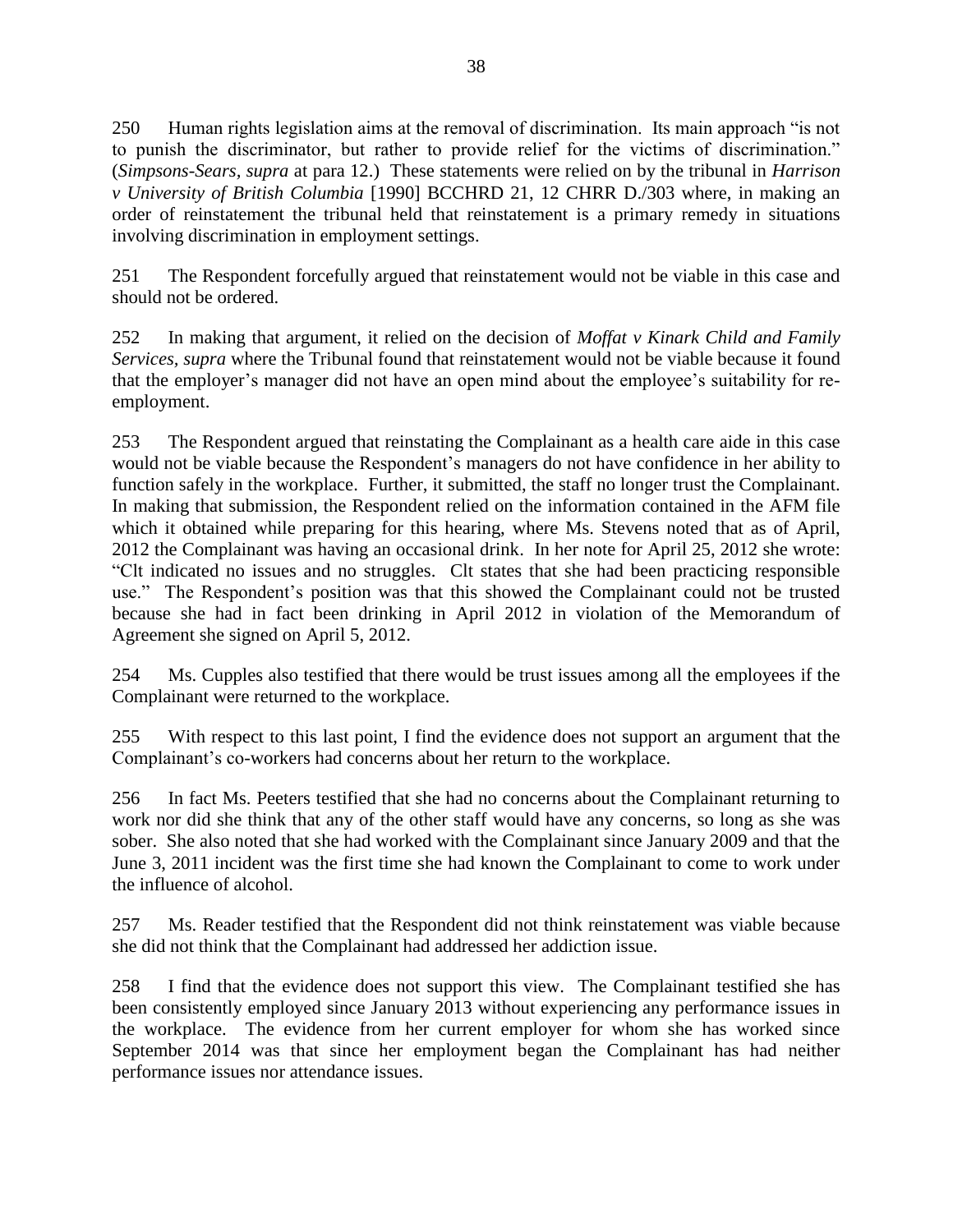259 I have considered the Respondent's evidence that it does not trust the Complainant. In my view, if the Respondent had proceeded on the basis of affording the Complainant proper accommodation, the interaction and the relationship between the parties and in particular the Respondent's perceptions of the Complainant, might well have looked very different.

260 I find that the Respondent did not create a supportive environment that encouraged and fostered trust between the parties.

261 Having found that the Respondent violated the Complainant's rights under the *Code* by unfairly depriving her of an opportunity to participate in the workplace, I find that the most appropriate remedy is to require the Respondent to give the Complainant that opportunity now.

262 The community in which the Complainant lives is a small community with limited opportunities to find comparable employment.

263 The remedy which will put the Complainant in the position she would have been in had she been afforded the appropriate accommodation by the Respondent is, therefore, reinstatement.

264 By reinstating the Complainant on the terms set out below, the Respondent will effectively be doing what it should have done in the first place once it learned of the Complainant's disability and associated special needs. Of course, more than four years have elapsed since that time. Based on the evidence adduced at the hearing regarding the Complainant's current state of health and ability to perform in the workplace any efforts of accommodation may look quite different from how they would have looked in 2011.

265 As the *Code* provides, a finding of discrimination can be made regardless of whether the person responsible for the act or omission intended to discriminate. (*Code* clause 9(1.1)). I am confident that the Respondent will read this decision carefully and in consultation with its legal counsel will work with the Complainant in a professional and fair manner to afford her the opportunity that she ought to have received, to participate in the workplace. Accordingly, I order that:

# *The Respondent reinstate the Complainant on the following terms:*

- *a) She be reinstated to a position as a 0.61 FTE Health Care Aide;*
- *b) She be provided a fair and reasonable opportunity to pick up available surplus shifts so as to earn wages comparable to those she was earning prior to June 3, 2011;*
- *c) Her seniority be calculated based on her date of hire and the average number of hours she would have worked had she continued to be employed from June 3, 2011 until the date of this Order, based on her average hours of work in the three months preceding June 3, 2011;*
- *d) She be placed in the appropriate place on the wage scale in accordance with that seniority; and*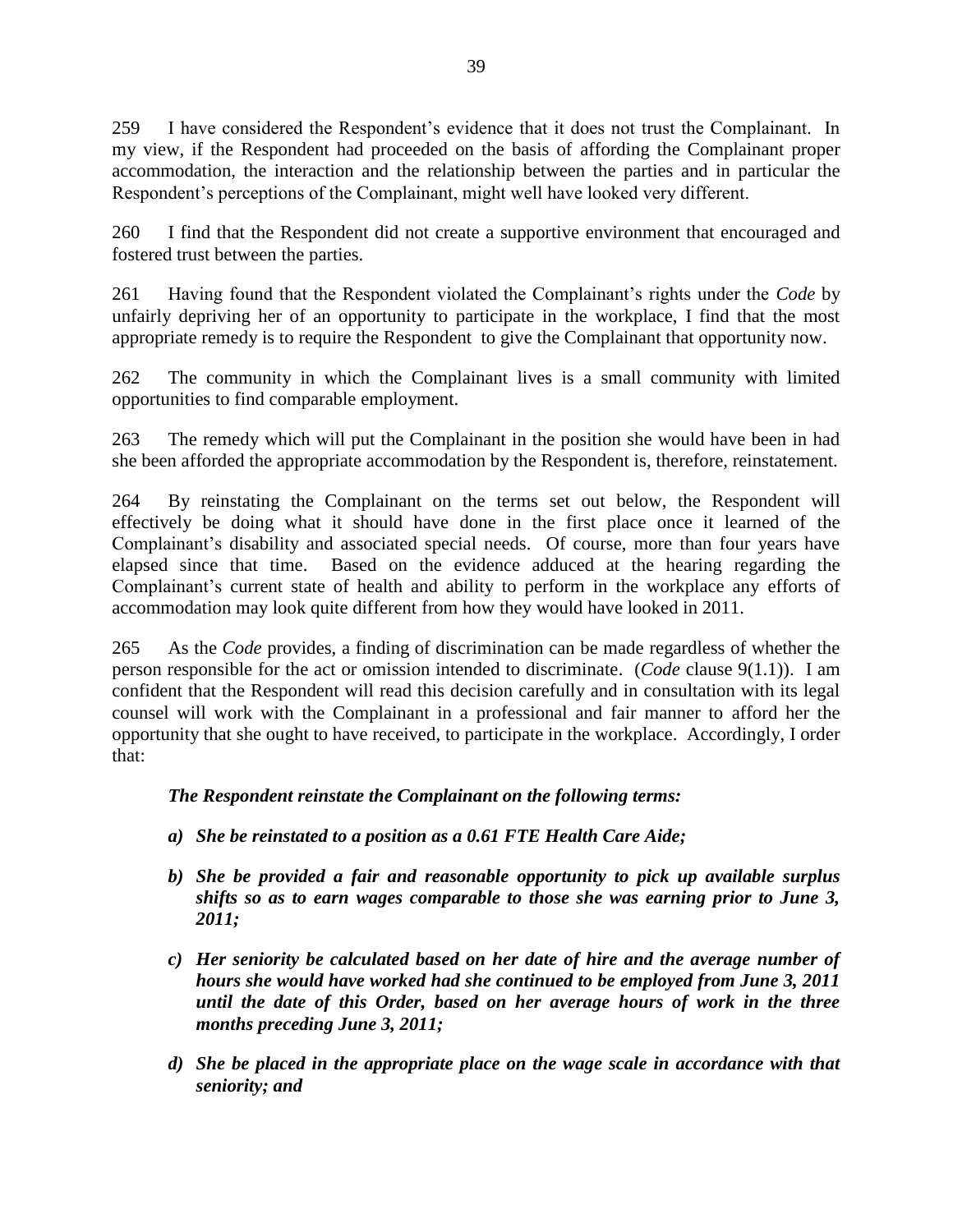*e) Prior to reinstatement, the Complainant be assessed by a mutually agreed upon professional with expertise in treating individuals with alcohol addiction to determine whether the Complainant currently has any special needs associated with a disability that require accommodation. In the event that accommodation is considered to be necessary, both parties must recognize their responsibilities to make reasonable efforts in that regard.*

## **Clause 43(2)(b): compensate any party adversely affected by the contravention for any financial losses sustained, expenses incurred or benefits lost by reason of the contravention, or for such portion of those losses, expenses or benefits as the adjudicator considers just and appropriate**

266 Commission counsel requested that the Respondent compensate the Complainant for lost wages incurred between June 3, 2011 and the date of the hearing, accounting for any wages she earned and any other financial benefits associated with the loss of employment she received since that time. In the alternative, it requested that compensation be made for lost wages starting December 2, 2011 on the same basis.

267 Remedies under clause 43(2)(b) are intended to compensate the affected party for financial losses sustained by reason of the contravention of the *Code* in order to put the Complainant in the position that she would have been in so far as is reasonably possible or appropriate, if the discrimination had not occurred. (See *Hair Passion, supra* at para 226.)

268 I find that if the Complainant had not experienced discrimination she would have been placed on medical leave for the period June 3, 2011 to December 2, 2011 to allow her time to complete the Reducing the Risk program. During that period she would have received the benefits to which she was entitled, if any, in accordance with the terms of the Collective Agreement.

269 The Complainant testified that following that period, as of January 2012, she was doing much better and was actively seeking employment. She was still seeing Ms. Stevens for counselling but there is no evidence that she could not have returned to work while participating in that counselling. Certainly, by April 5, 2012 the Respondent was prepared to return the Complainant to the workplace on the basis of a 0.61 FTE Health Care Aide and the Complainant's physician had provided a letter dated May 31, 2012 saying that she was healthy.

270 The Complainant testified she made extensive efforts to look for work after being terminated in May 2012 but because opportunities in Flin Flon are limited she was not successful in those efforts until January 2013. Since that time she has been able to consistently remain in the workforce.

271 I acknowledge Dr. Waldman's opinion that the Complainant had sustained a relapse after December 2011. He based that opinion on the fact that the AFM notes indicated the Complainant had missed some appointments through 2012 and then stopped attending appointments in July of 2012. In his view, the notes also endorsed that she was having emotional problems, panic attacks and relationship problems.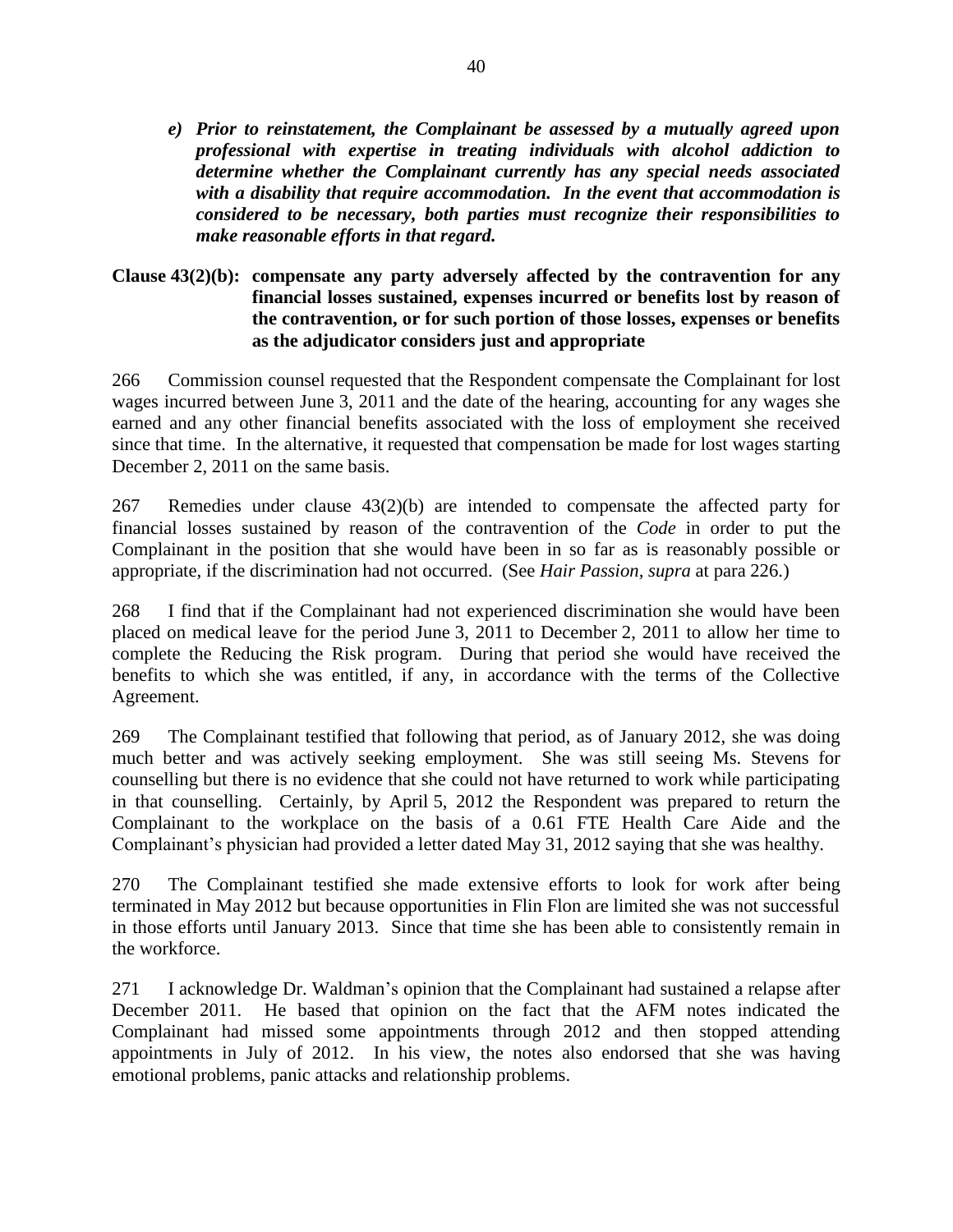272 Ms. Stevens' evidence was that her notes of counselling sessions contained in the AFM file were not verbatim notes but rather were made for her own use. They were not prepared with a view to being shown to third parties or for any purpose other than for treating the Complainant. Significantly, the content of the notes was never put to the Complainant during her testimony at the hearing. I therefore place little weight on them in determining the period during which the Complainant was able to return to the workplace.

273 Further, Dr. Waldman acknowledged quite fairly, that the information he reviewed covered a time period that ended in or about July of 2012 when the AFM notes concluded. He conceded that the impact of the Complainant's alcohol use disorder on her life might look very different in 2015; that it is possible that she is in a period of remission and may be managing her symptoms effectively. He said he simply had no information one way or the other.

274 Based on all of the evidence, I see no reason to dispute the Complainant's testimony that she has been able and willing to participate fully in the workplace starting in January of 2012. Accordingly, I order that:

*The Respondent compensate the Complainant for lost wages for the period June 3, 2011 to the date of this Order taking into consideration the fact that the Complainant would have been on medical leave between June 3, 2011 and December 2, 2011 and accounting for any wages the Complainant earned during employment with subsequent employers in that period as well as any other financial benefits in lieu of employment income the Complainant received during that period.*

## **Clause 43(2)(c): pay any party adversely affected by the contravention damages in such amount as the adjudicator considers just and appropriate for injury to dignity, feelings or self-respect**

275 The Commission requested an order under clause 43(2)(c) of the Code compensating the Complainant for injury to her dignity, feelings or self-respect, in the amount of \$10,000.00.

276 The importance of an individual's employment to her self-esteem and sense of identity was articulated by Adjudicator Harrison in *Hair Passion*, *supra* at para 220, referring to the often cited passage by Chief Justice Dickson (writing in dissent):

Work is one of the most fundamental aspects in a person's life, providing the individual with the means of financial support and, as importantly, a contributory role in society. A person's employment is an essential component of his or her sense of identity, self-worth and emotion well-being.

> *Re Public Service Employee Relations Act (Alberta)* (1987) 1 SCR 313 at p.368, 78 AR 1, 51 AltaLR (2d) 97.

277 In this case I am satisfied on the evidence that the termination of the Complainant's employment and her ongoing interaction with the Respondent in trying to secure re-employment had a significant negative impact on her identity, self-worth and emotional well-being. The community in which the Complainant lives is a small community. The Complainant testified repeatedly about how much she valued her privacy and about the negative effect she felt in